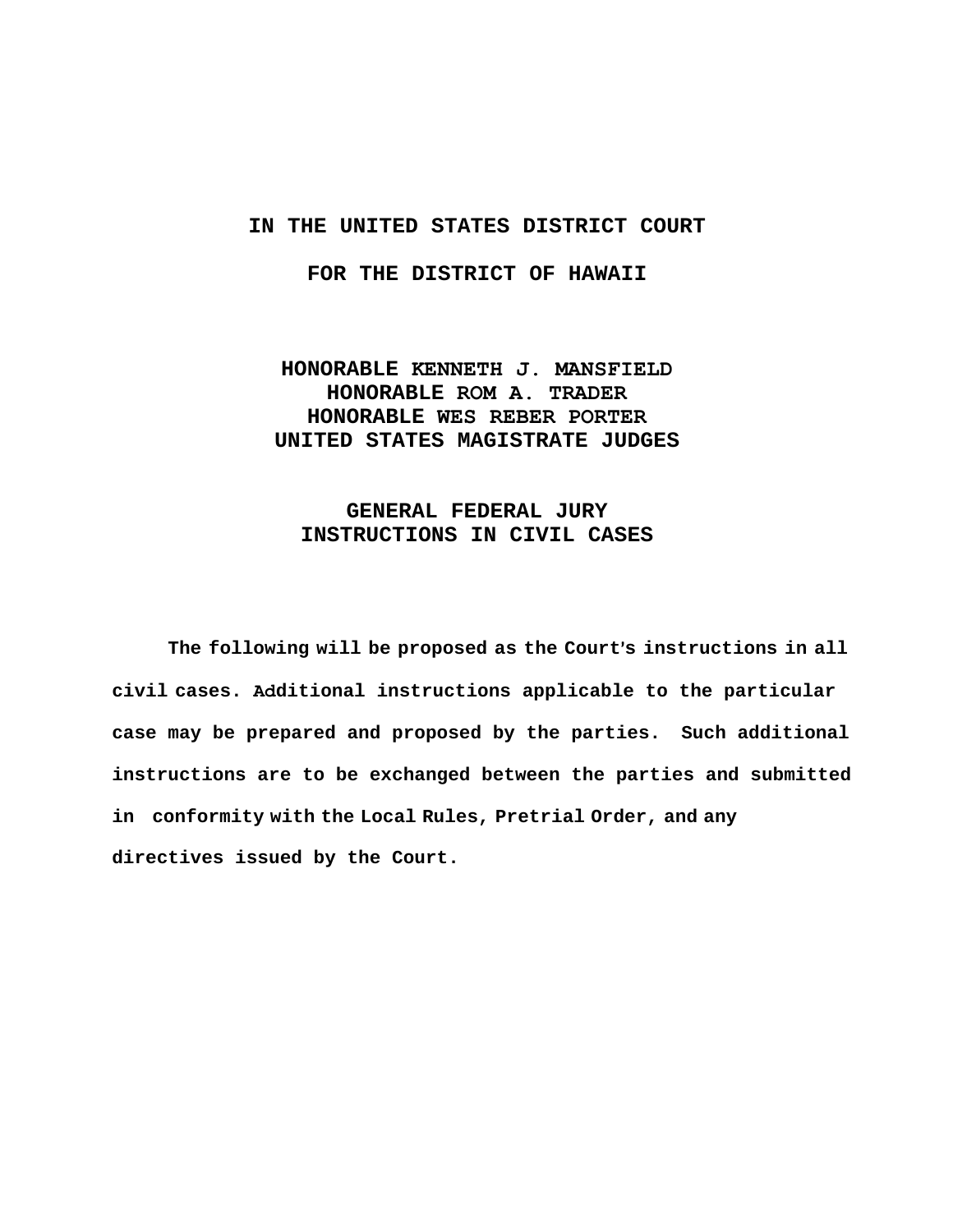### INDEX

#### **A. INTRODUCTORY AND CAUTIONARY INSTRUCTIONS**

- INSTRUCTION NO. 1.1: CONSIDERATION AND APPLICATION OF INSTRUCTIONS
- INSTRUCTION NO. 1.2: NO FAVORITISM, PASSION, PREJUDICE, OR SYMPATHY
- INSTRUCTION NO. 1.3: CONSIDERATION OF BUSINESS ENTITY PARTIES
- INSTRUCTION NO. 1.4: MULTIPLE PARTIES
- INSTRUCTION NO. 1.5: REMARKS OF THE COURT
- INSTRUCTION NO. 2.1: CONSIDER ONLY THE EVIDENCE
- INSTRUCTION NO. 2.2: OBSERVATIONS AND EXPERIENCE
- INSTRUCTION NO. 2.3: NO INDEPENDENT INVESTIGATION OR RESEARCH

### **B. BURDEN OF PROOF**

- INSTRUCTION NO. 3.1: BURDEN OF PROOF
- INSTRUCTION NO. 3.2: PREPONDERANCE OF THE EVIDENCE
- INSTRUCTION NO. 3..3 BURDEN OF PROOF CLEAR AND CONVINCING EVIDENCE

#### **C. EVIDENCE**

- INSTRUCTION NO. 4.1: STIPULATION
- INSTRUCTION NO. 4.2: DEPOSITION TESTIMONY
- INSTRUCTION NO. 4.3: ANSWERS TO INTERROGATORIES
- INSTRUCTION NO. 4.4: JUDICIAL NOTICE
- INSTRUCTION NO. 4.5: TYPES OF EVIDENCE DIRECT AND CIRCUMSTANTIAL
- INSTRUCTION NO. 4.6: OBJECTIONS TO EVIDENCE

#### **D. WITNESSES**

- INSTRUCTION NO. 5.1: WEIGHT OF EVIDENCE AND CREDIBILITY OF WITNESSES
- INSTRUCTION NO. 5.2: DISCREDITED TESTIMONY
- INSTRUCTION NO. 5.3: FALSE WITNESS
- INSTRUCTION NO. 5.4: EXPERT WITNESSES

### **E. STANDARD OF CONDUCT**

INSTRUCTION NO. 6.1: NEGLIGENCE DEFINED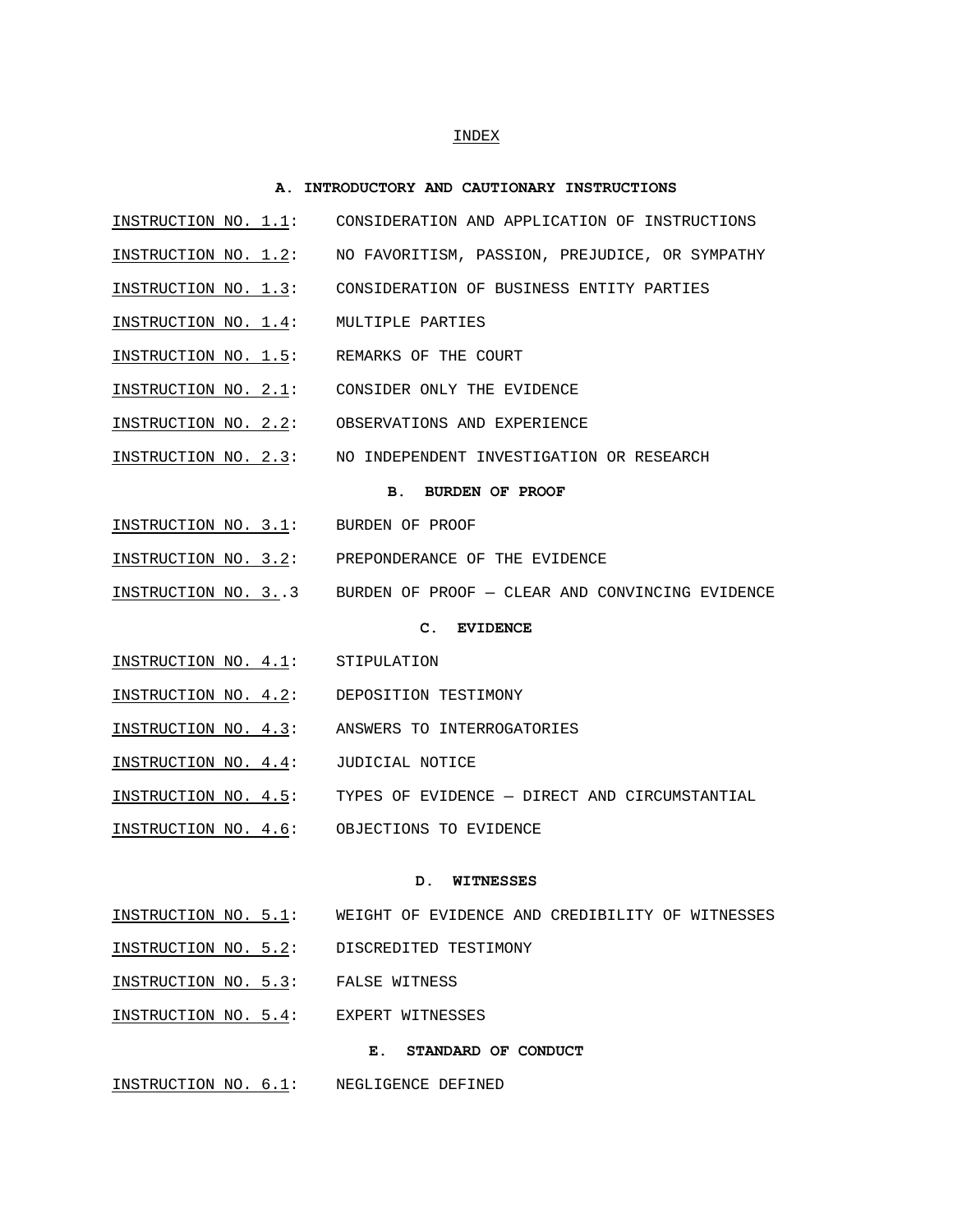- INSTRUCTION NO. 6.2: FORESEEABILITY
- INSTRUCTION NO. 6.3: ALLOCATION OF NEGLIGENCE
- INSTRUCTION NO. 6.4: EFFECT OF COMPARATIVE NEGLIGENCE
- INSTRUCTION NO. 6.5: EFFECT OF JOINT/SEVERAL LIABILITY

### **F. CAUSATION**

- INSTRUCTION NO. 7.1: LEGAL CAUSE
- INSTRUCTION NO. 7.2: SUPERSEDING CAUSE
- INSTRUCTION NO. 7.3: PRE-EXISTING INJURY OR CONDITION
- INSTRUCTION NO. 7.4: SUBSEQUENT INJURIES
- INSTRUCTION NO. 7.5: APPORTIONMENT FOR BOTH PRE-EXISTING AND SUBSEQUENT INJURIES

#### **G. DAMAGES -- MEASURES AND ELEMENTS OF DAMAGES**

- INSTRUCTION NO. 8.1: DAMAGE INSTRUCTIONS FOR GUIDANCE ONLY
- INSTRUCTION NO. 8.2: SPECIAL DAMAGES DEFINED
- INSTRUCTION NO. 8.3: GENERAL DAMAGES DEFINED
- INSTRUCTION NO. 8.4: PAIN
- INSTRUCTION NO. 8.5: EMOTIONAL DISTRESS DEFINED
- INSTRUCTION NO. 8.6: LOSS OF CONSORTIUM
- INSTRUCTION NO. 8.7: LIFE EXPECTANCY
- INSTRUCTION NO. 8.8: ARGUMENT RE DAMAGES
- INSTRUCTION NO. 8.9: ELEMENTS OF DAMAGES
- INSTRUCTION NO. 8.10: PAIN AND SUFFERING
- INSTRUCTION NO. 8.11: SPECULATIVE DAMAGES
- INSTRUCTION NO. 8.12: PUNITIVE DAMAGES
- INSTRUCTION NO. 8.13: PUNITIVE DAMAGES (DEFINITION OF "WILLFUL")
- INSTRUCTION NO. 8.14: PUNITIVE DAMAGES (DEFINITION OF "WANTON")
- INSTRUCTION NO. 8.15: PUNITIVE DAMAGES (DEFINITION OF "OPPRESSIVE")
- INSTRUCTION NO. 8.16: PUNITIVE DAMAGES (DEFINITION OF "MALICIOUS")
- INSTRUCTION NO. 8.17: PUNITIVE DAMAGES (DEFINITION OF "GROSS NEGLIGENCE")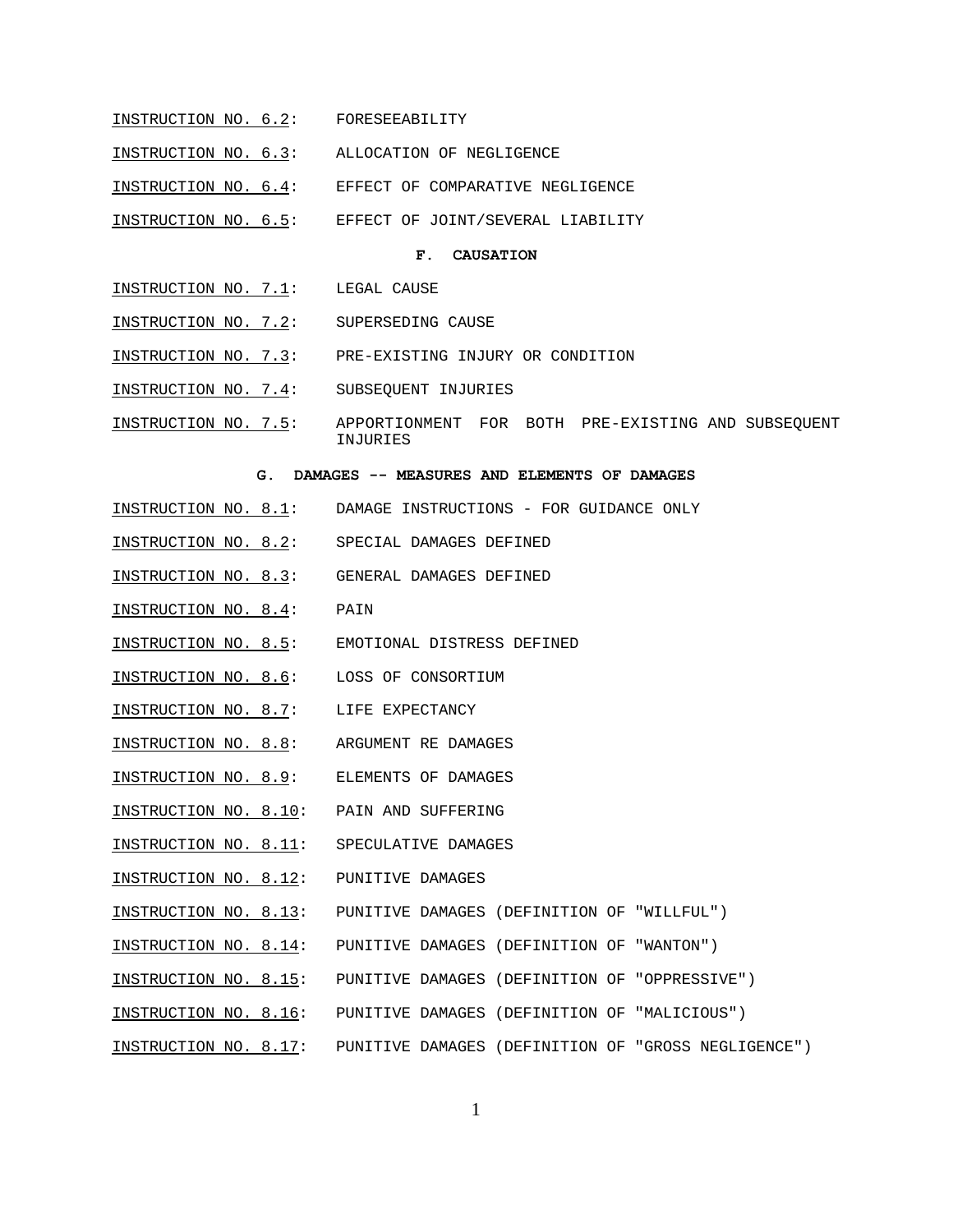# INSTRUCTION NO. 8.18: MITIGATION OF DAMAGES

# **H. JURY DELIBERATION**

- INSTRUCTION NO. 9.1: CONDUCT OF JURY
- INSTRUCTION NO. 9.2: EXHIBITS IN THE JURY ROOM
- INSTRUCTION NO. 9.3: VERDICT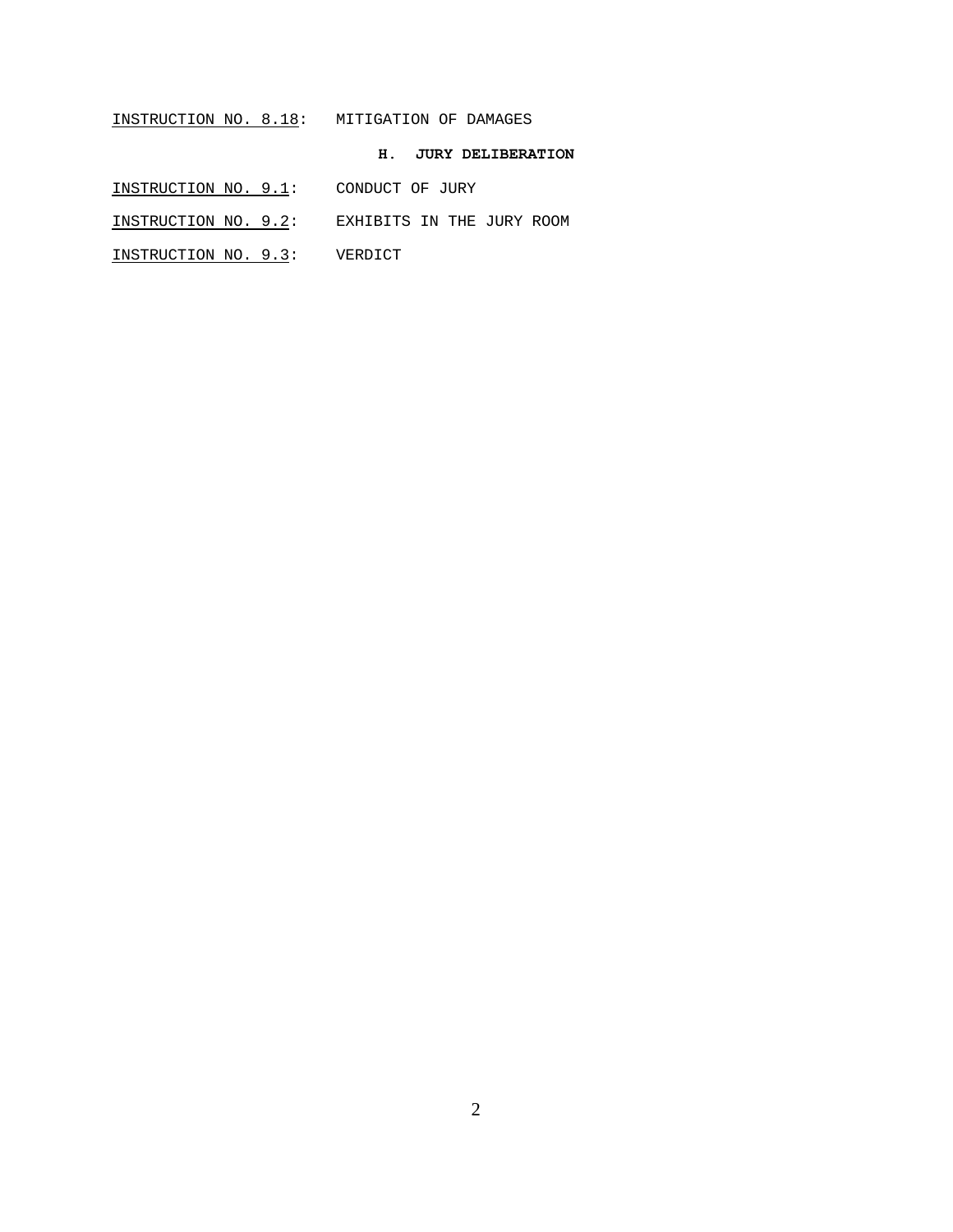Members of the Jury:

You have heard the evidence in this case. I will now instruct you on the law that you must apply.

You are the judges of the facts. It is your duty to review the evidence and to decide the true facts. When you have decided the true facts, you must then apply the law to the facts.

I will tell you the law that applies to this case. You must apply that law, and only that law, in deciding this case, whether you personally agree or disagree with it.

The order in which I give you the instructions does not mean that one instruction is any more or less important than any other instruction. You must follow all the instructions I give you. You must not single out some instructions and ignore others. All the instructions are equally important and you must apply them as a whole to the facts.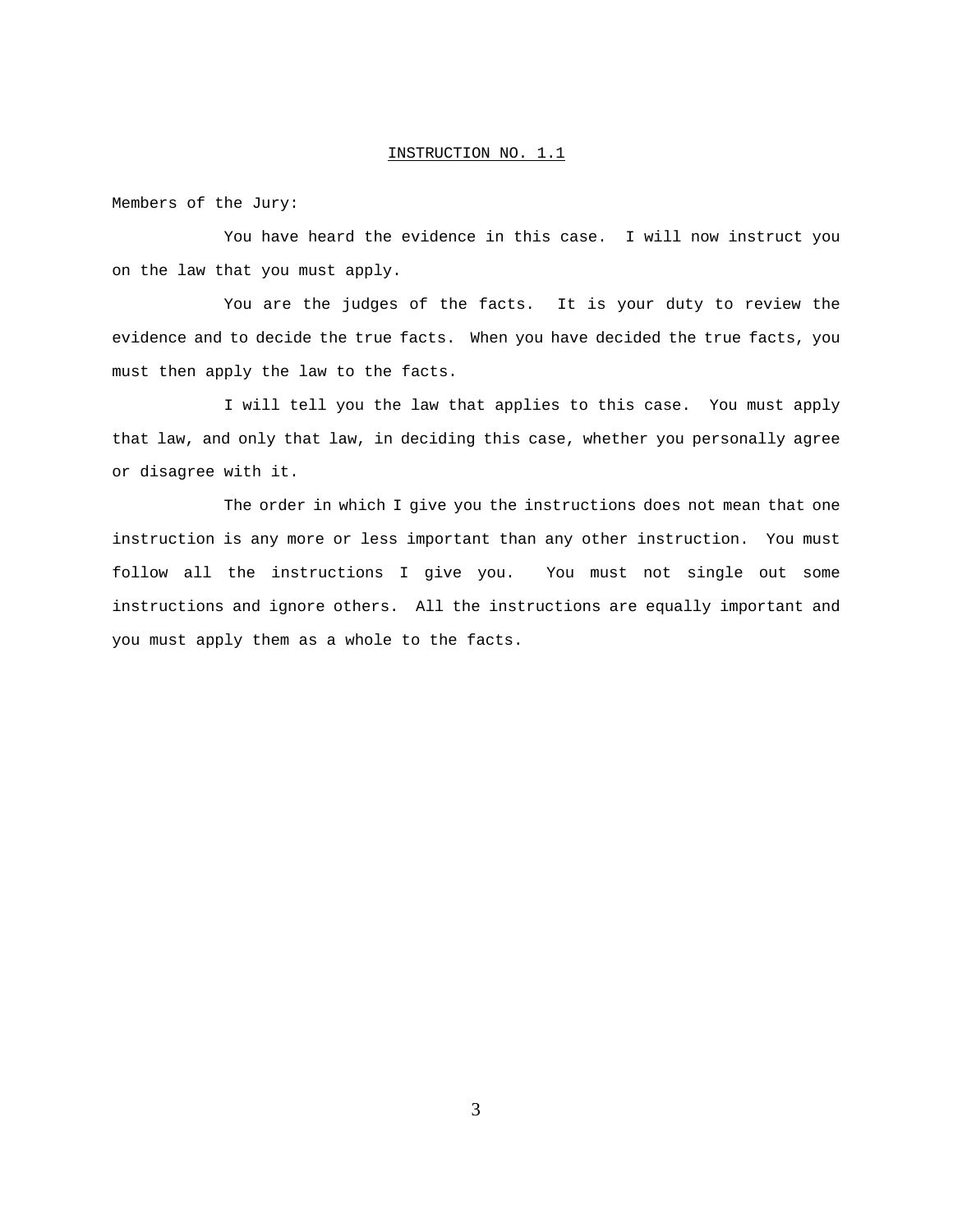It is your duty and obligation as jurors to decide this case on the evidence presented in court and upon the law given to you.

You must perform your duty and obligation without favoritism, passion, or sympathy for any party in the case, and without prejudice against any of the parties.

Our system of law does not permit jurors to be governed by prejudice or sympathy or public opinion. The parties and the public expect that you will carefully and impartially consider all of the evidence in this case, follow the law as stated by the court, and reach a just verdict regardless of the consequences.

This case should be considered and decided by you as an action between persons of equal standing in the community, and holding the same or similar stations in life. The law is no respecter of persons, and all persons stand equal before the law and are to be dealt with as equals in a court of justice.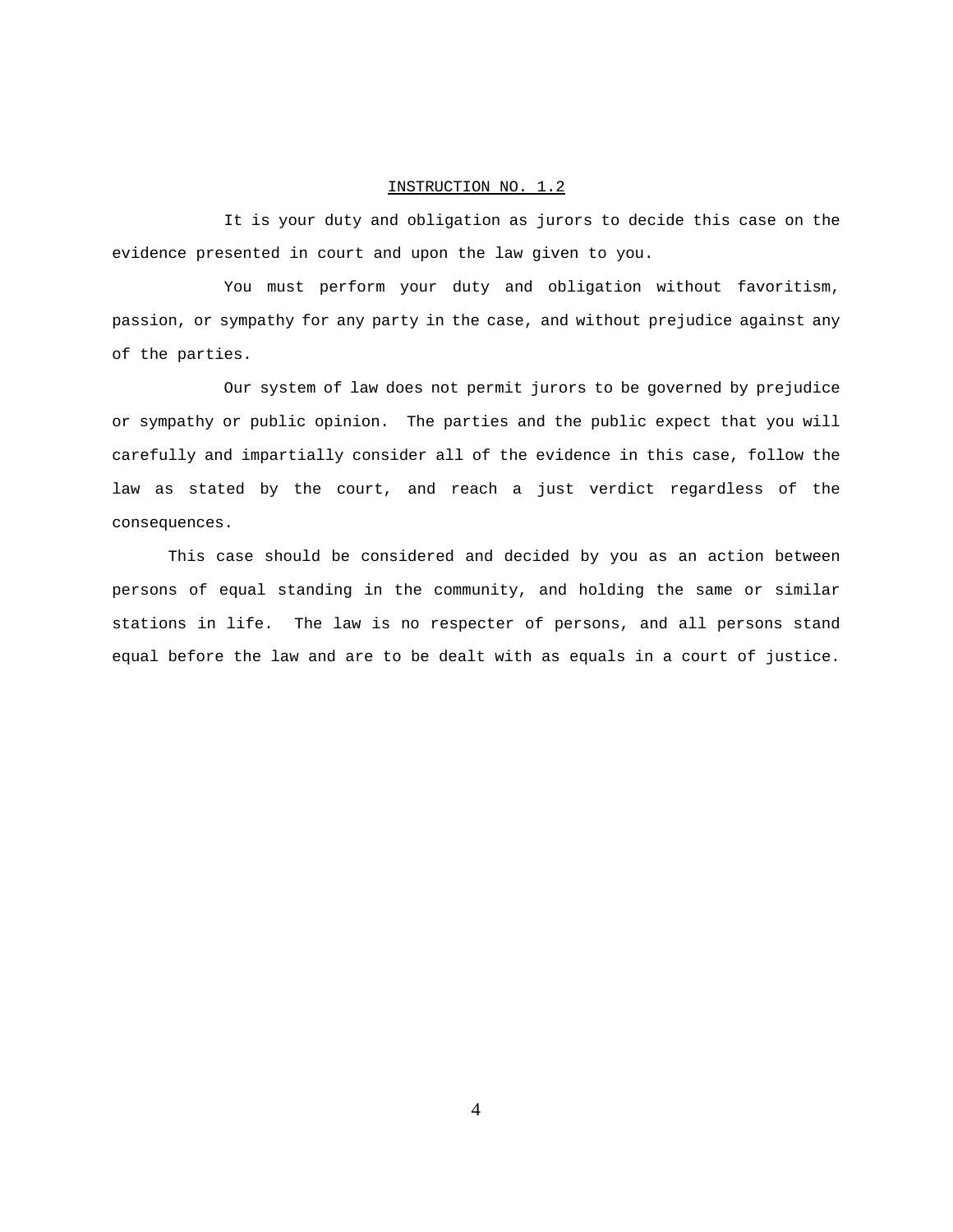You must not be prejudiced or biased in favor of or against a party simply because the party is a corporation or other business entity. You must treat business entities the same as you treat individuals. In this case, the [corporate/partnership] plaintiff(s)/defendant(s) is/are entitled to receive the same fair and unprejudiced treatment that an individual plaintiff/defendant would receive under similar circumstances.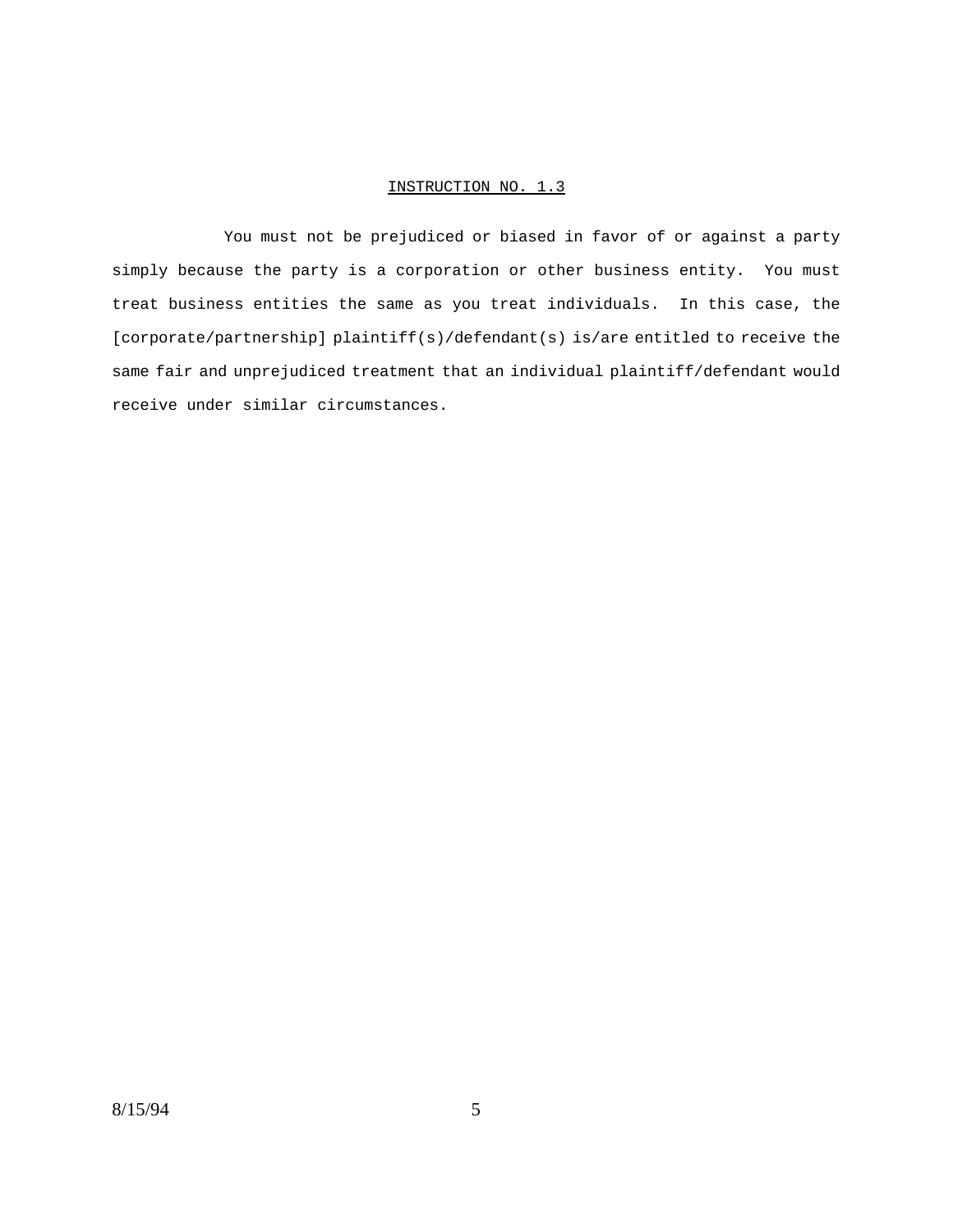Each plaintiff in this case has separate and distinct rights. You must decide the case of each plaintiff separately, as if it were a separate lawsuit. Unless I tell you otherwise, these instructions apply to all of the plaintiffs.

Similarly, each defendant in this case has separate and distinct rights. You must decide the case of each defendant separately, as if it were a separate lawsuit. Unless I tell you otherwise, these instructions apply to all of the defendants.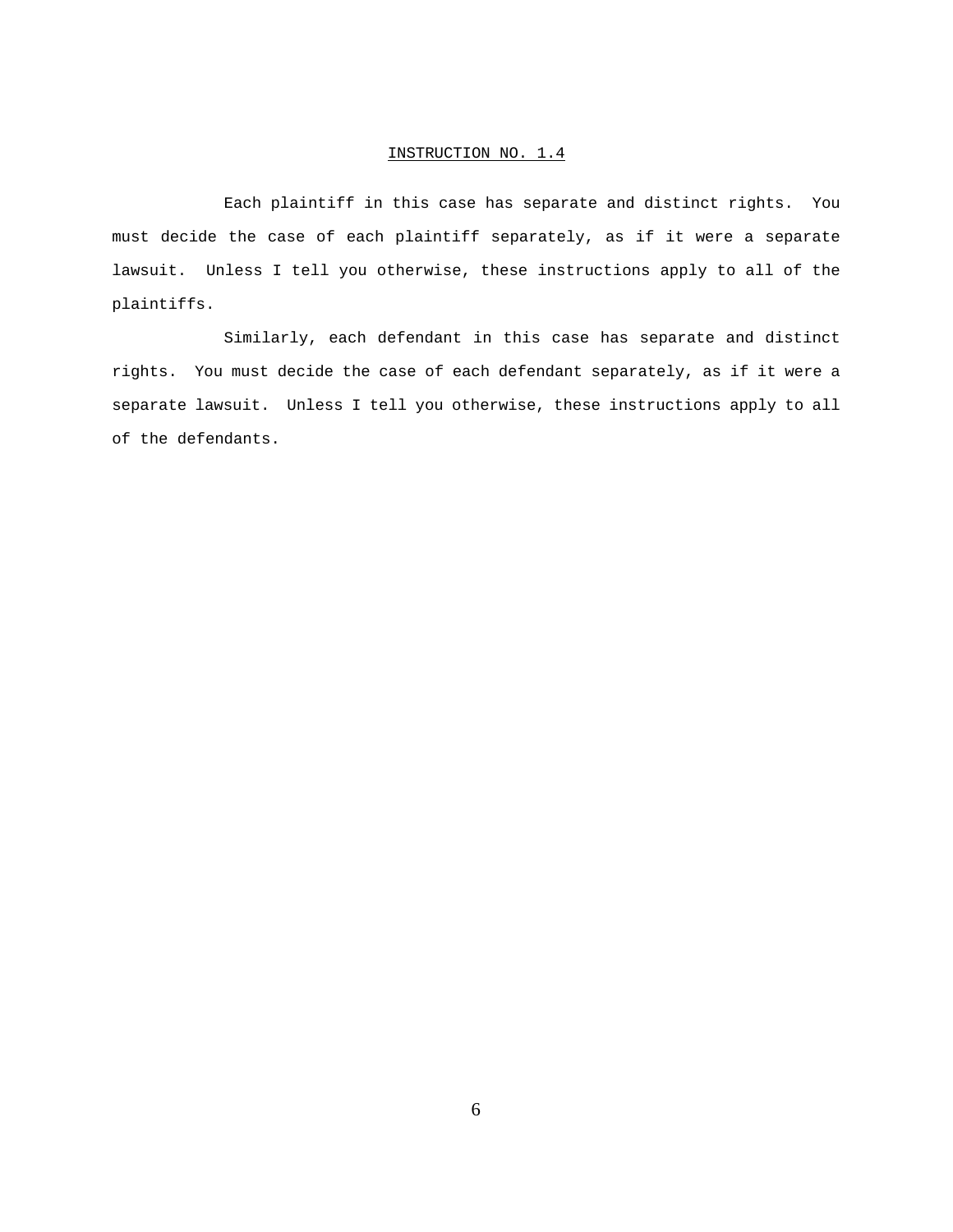If any of these instructions, or anything I have said or done in this case makes you believe I have an opinion about the facts or issues in the case, the weight to be given to the evidence, or the credibility of any witness, then you must disregard such belief. It is not my intention to create such an impression. You, and you alone, must decide the facts of this case from the evidence presented in court and you must not be concerned about my opinion of the facts.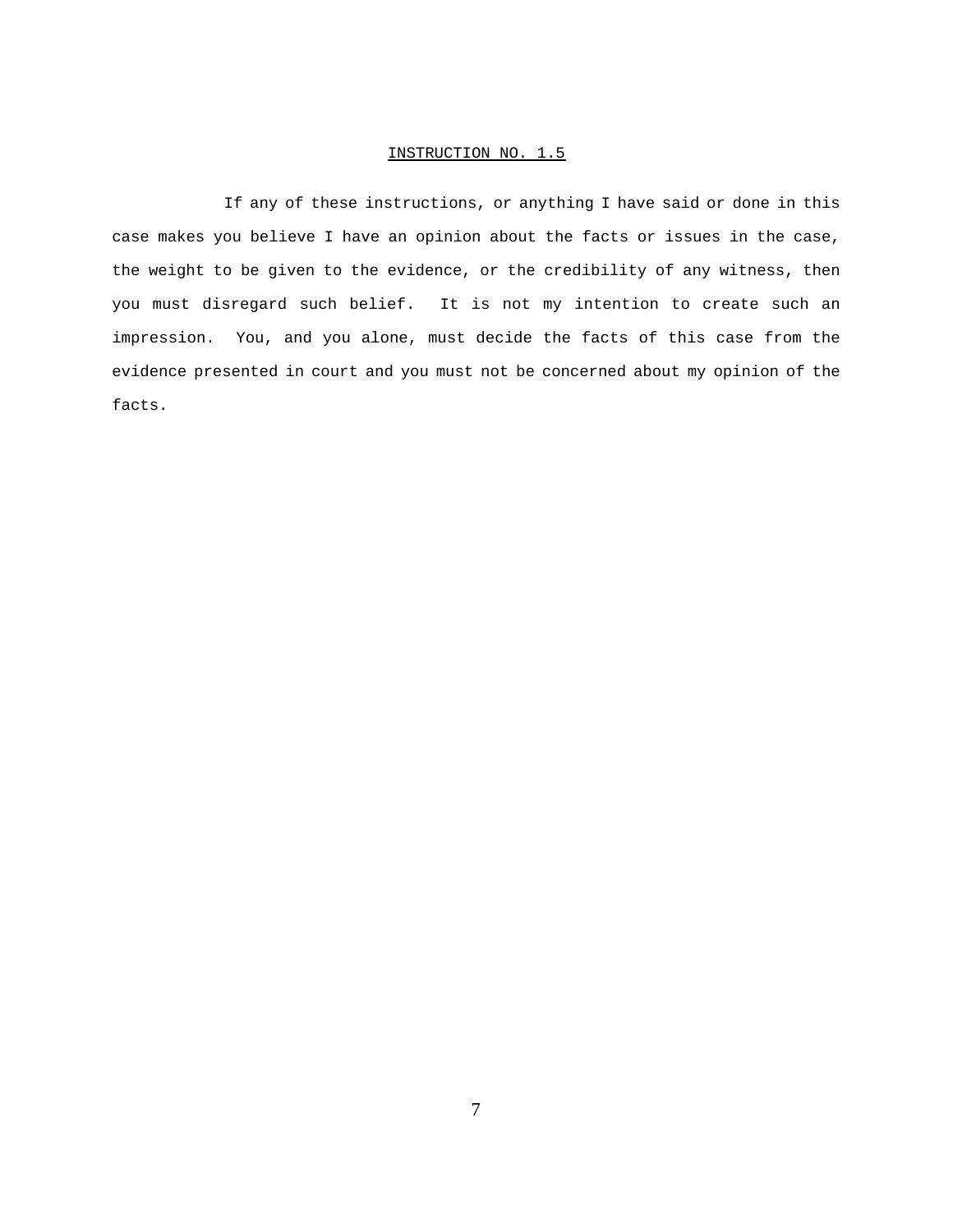In reaching your verdict, you may consider only the testimony and the exhibits received in evidence.\* The following are not evidence and you must not consider them as evidence in deciding the facts of this case.

1. Attorneys' statements, arguments and remarks during opening statements, closing arguments, jury selection, and other times during the trial are not evidence, but may assist you in understanding the evidence and applying the law.

2. Attorneys' questions and objections are not evidence.

3. Excluded or stricken testimony or exhibits are not evidence and must not be considered for any purpose.

4. Anything seen or heard when the court was not in session is not evidence. You must decide this case solely on the evidence received at the trial.

<sup>\*</sup> When warranted, additional reference may also be made to jury views, site inspections, matters of judicial notice, and the like.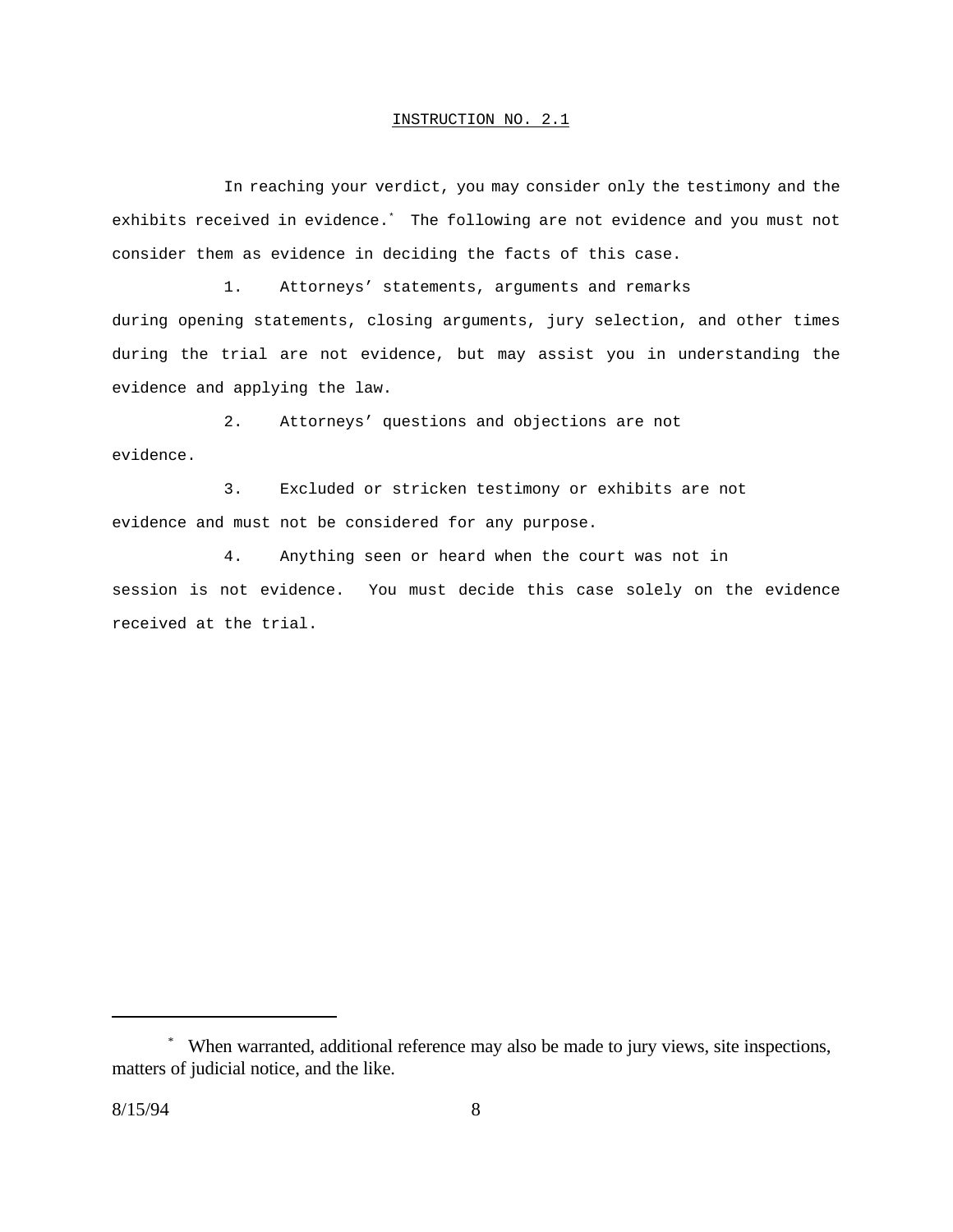Even though you are required to decide this case only upon the evidence presented in court, you are allowed to consider the evidence in light of your own observations, experiences, and common sense. You may use your common sense to make reasonable inferences from the facts.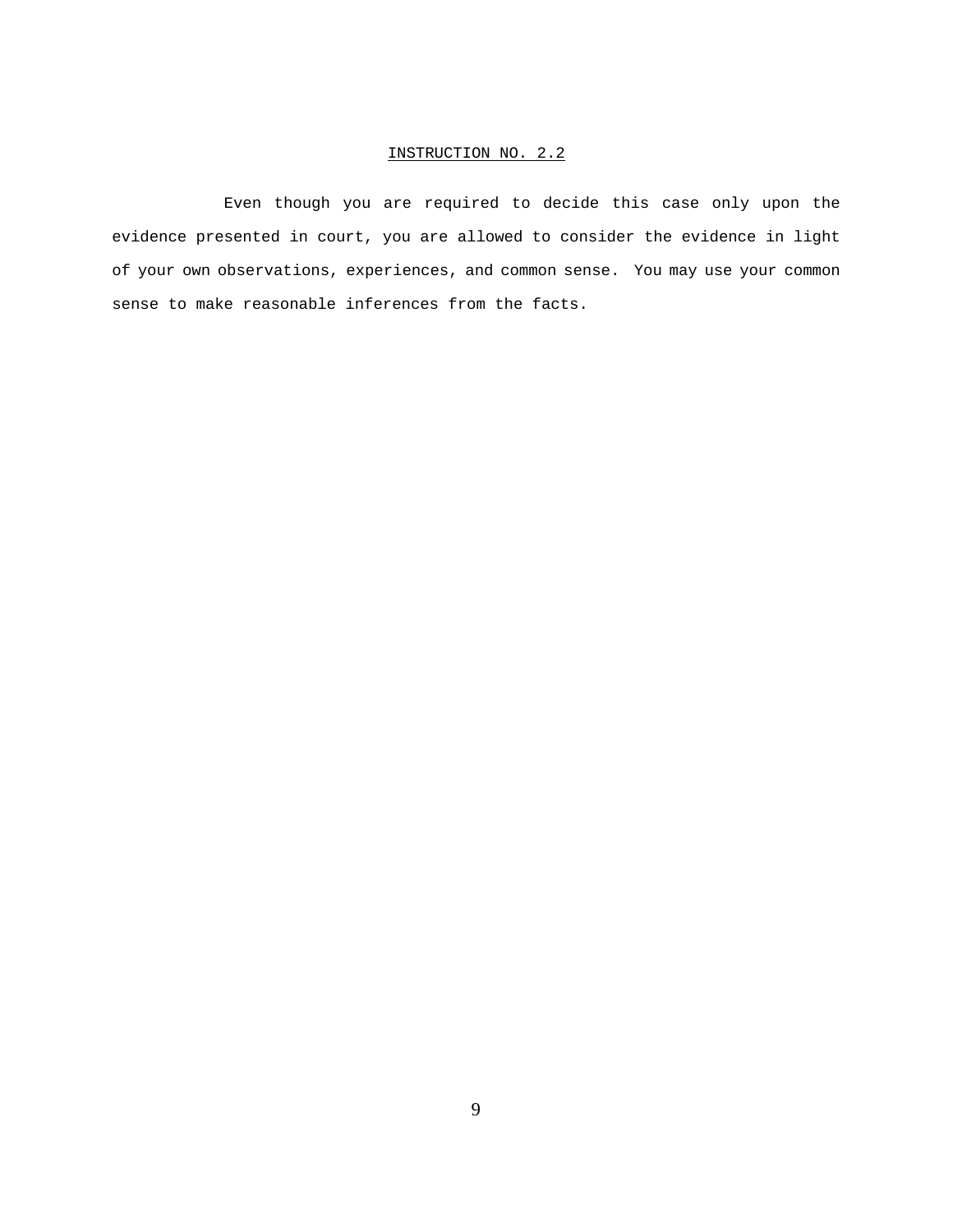You must not use any source outside the courtroom to assist you in deciding any question of fact. This means that you must not make an independent investigation of the facts or the law. For example, you must not visit the scene on your own, conduct experiments, or consult dictionaries, encyclopedias, textbooks, or other reference materials for additional information.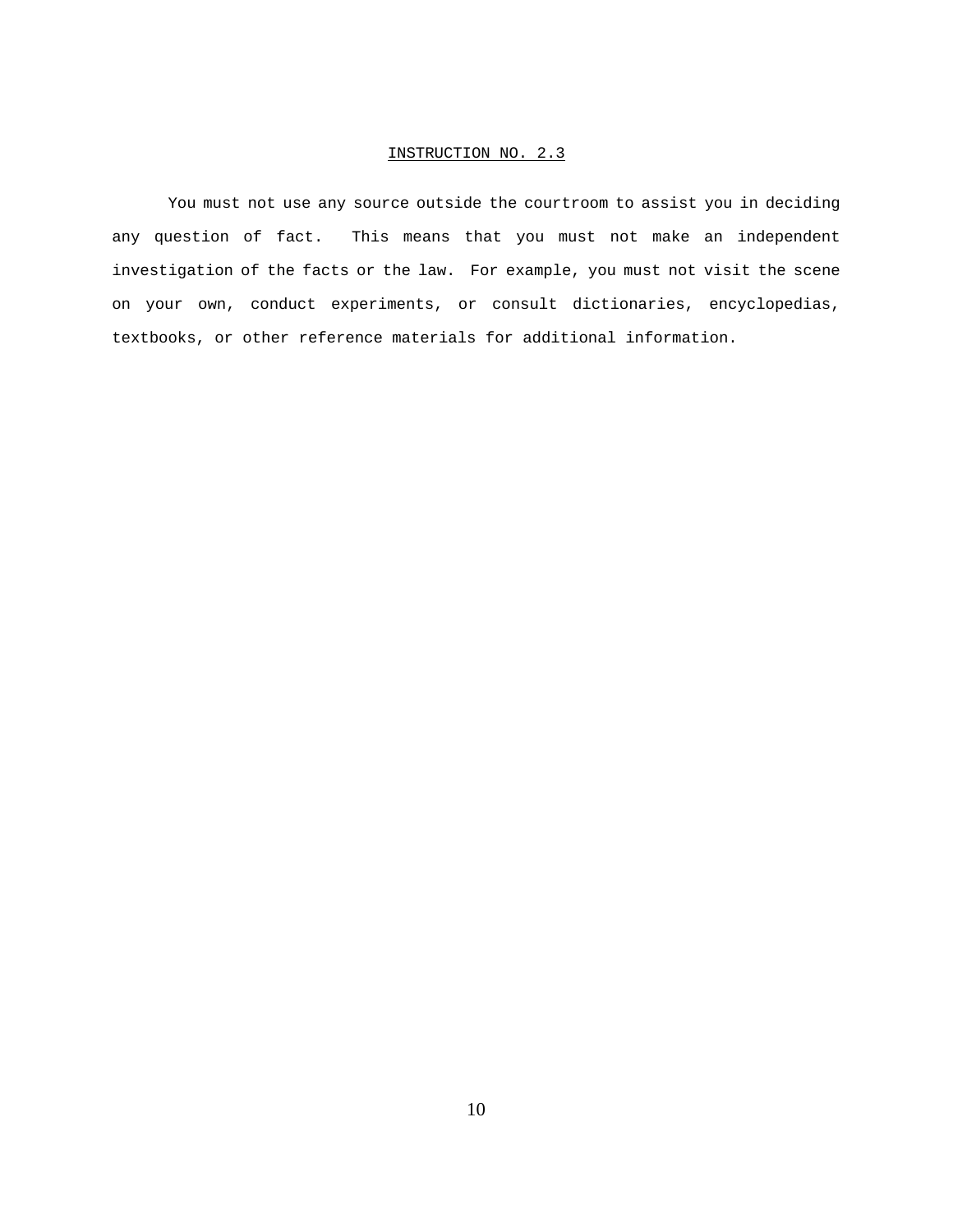Plaintiff(s) has/have the burden of proving by a preponderance of the evidence every element of each claim that plaintiff(s) assert(s). Defendant(s) has/have the burden of proving by a preponderance of the evidence every element of each affirmative defense that defendant(s) assert(s). In these instructions, whenever I say that a party must prove a claim or affirmative defense, that party must prove such claim or affirmative defense by a preponderance of the evidence, unless I instruct you otherwise.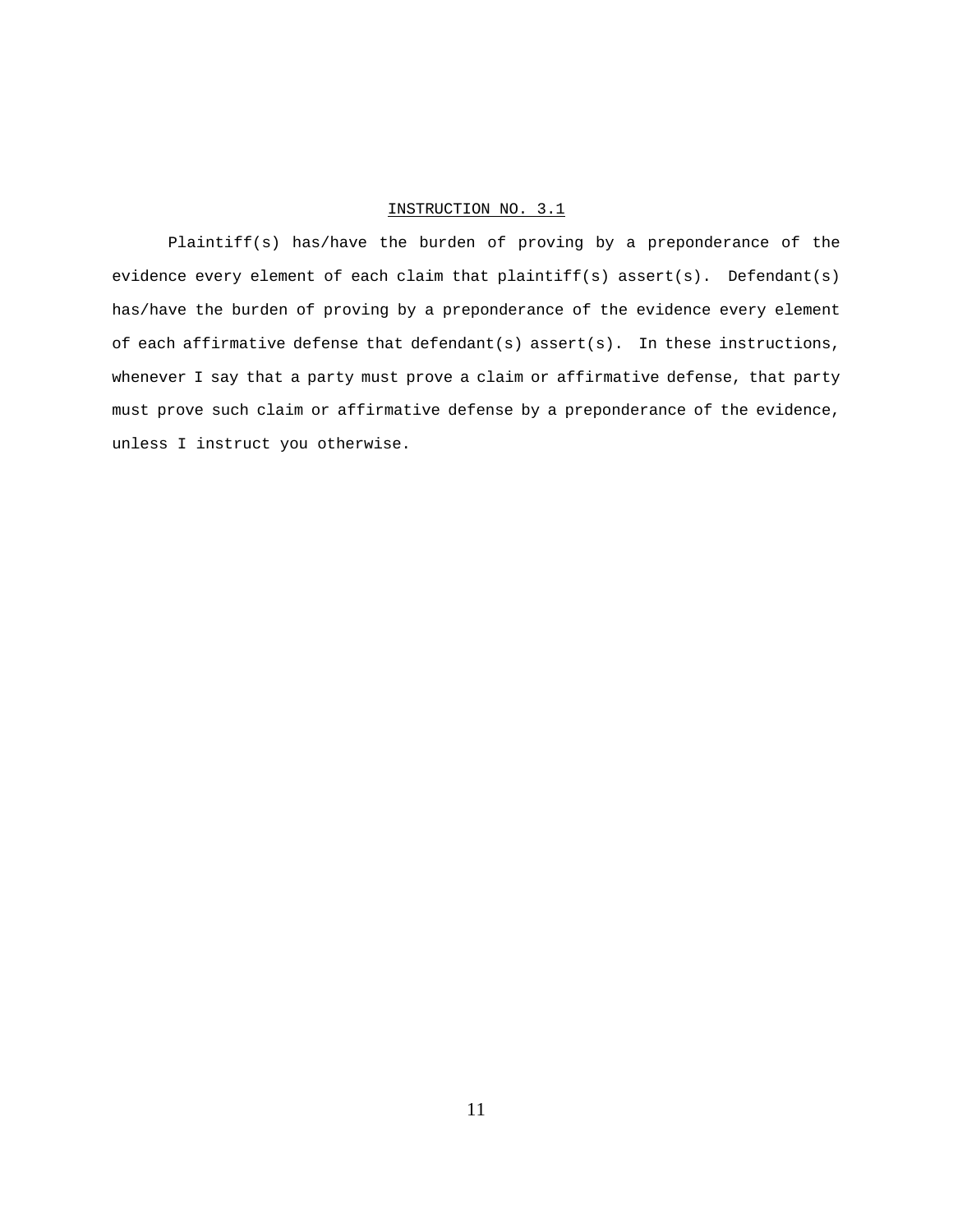To "prove by a preponderance of the evidence" means to prove that something is more likely so than not so. It means to prove by evidence which, in your opinion, convinces you that something is more probably true than not true. It does not mean that a greater number of witnesses or a greater number of exhibits must be produced.

In deciding whether a claim, defense, or fact has been proven by a preponderance of the evidence, you must consider all of the evidence presented in court by both the plaintiffs and the defendant. Upon consideration of all the evidence, if you find that a particular claim, defense or fact is more likely true than not true, then such claim, defense, or fact has been proven by a preponderance of the evidence.

If a preponderance of the evidence does not support each essential element of a claim or affirmative defense, then the jury should find against the party having the burden of proof as to that claim or affirmative defense.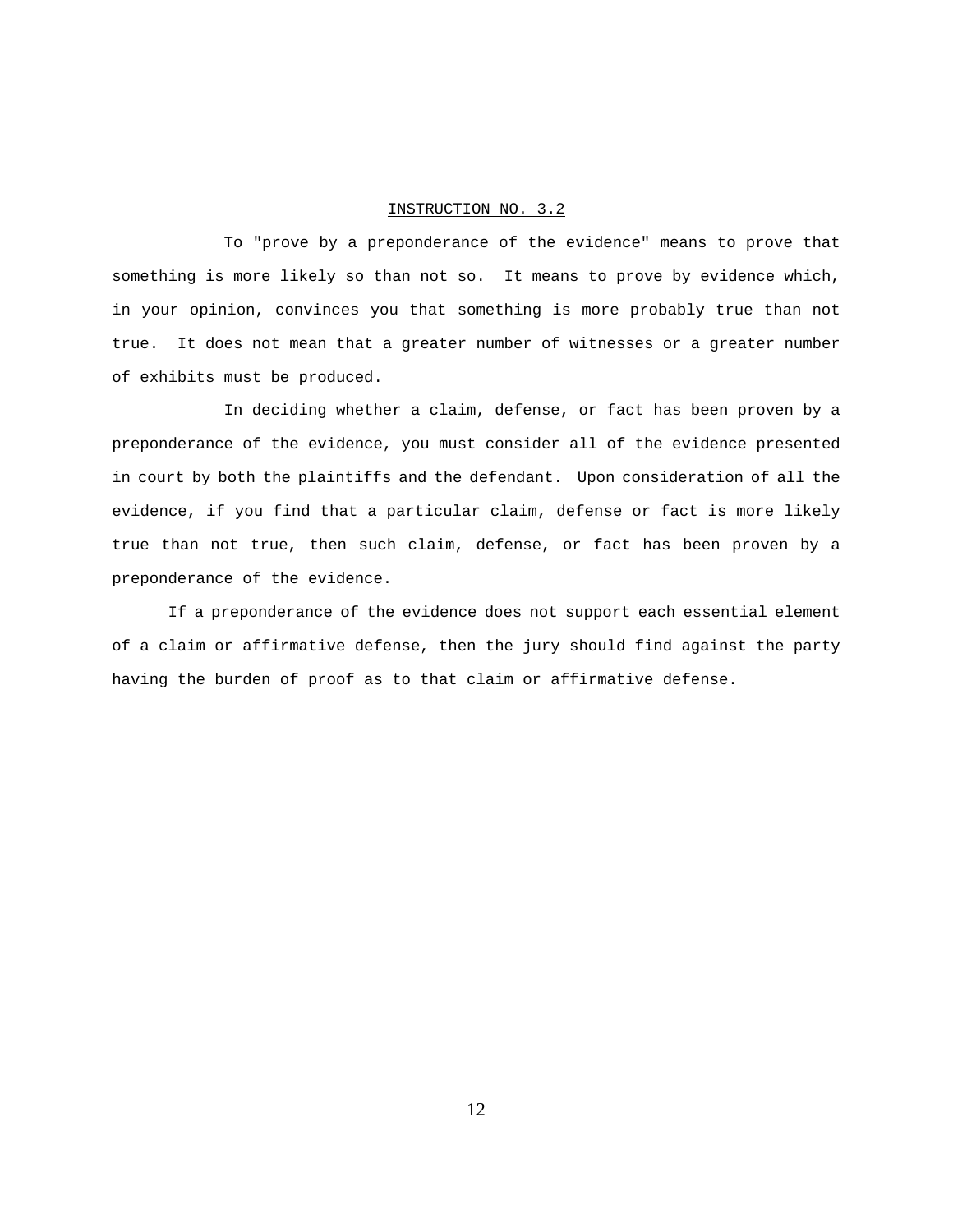The plaintiff(s)/defendant(s) has/have the burden of proving certain facts, claims or defenses by clear and convincing evidence. To prove by clear and convincing evidence means to prove by evidence which, in your opinion, produces a firm belief about the truth of the allegations which the parties have presented. It means to prove that the existence of a fact is highly probable.

Clear and convincing evidence is a higher requirement of proof than the "preponderance of the evidence" requirement, but it is a lower requirement of proof than the "beyond a reasonable doubt" requirement in criminal cases.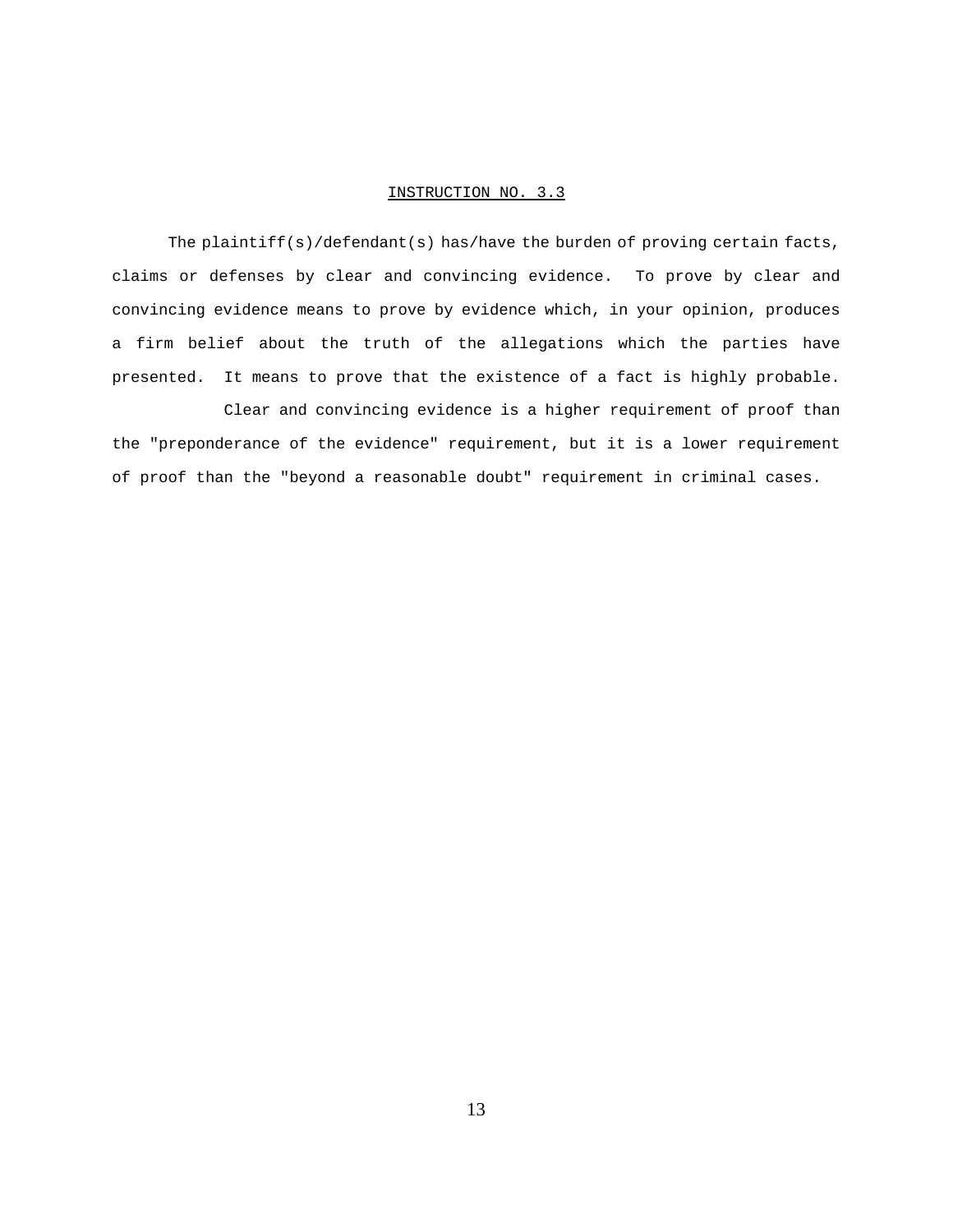Where the attorneys for the parties have stipulated to a fact, you must consider the fact as having been conclusively proved.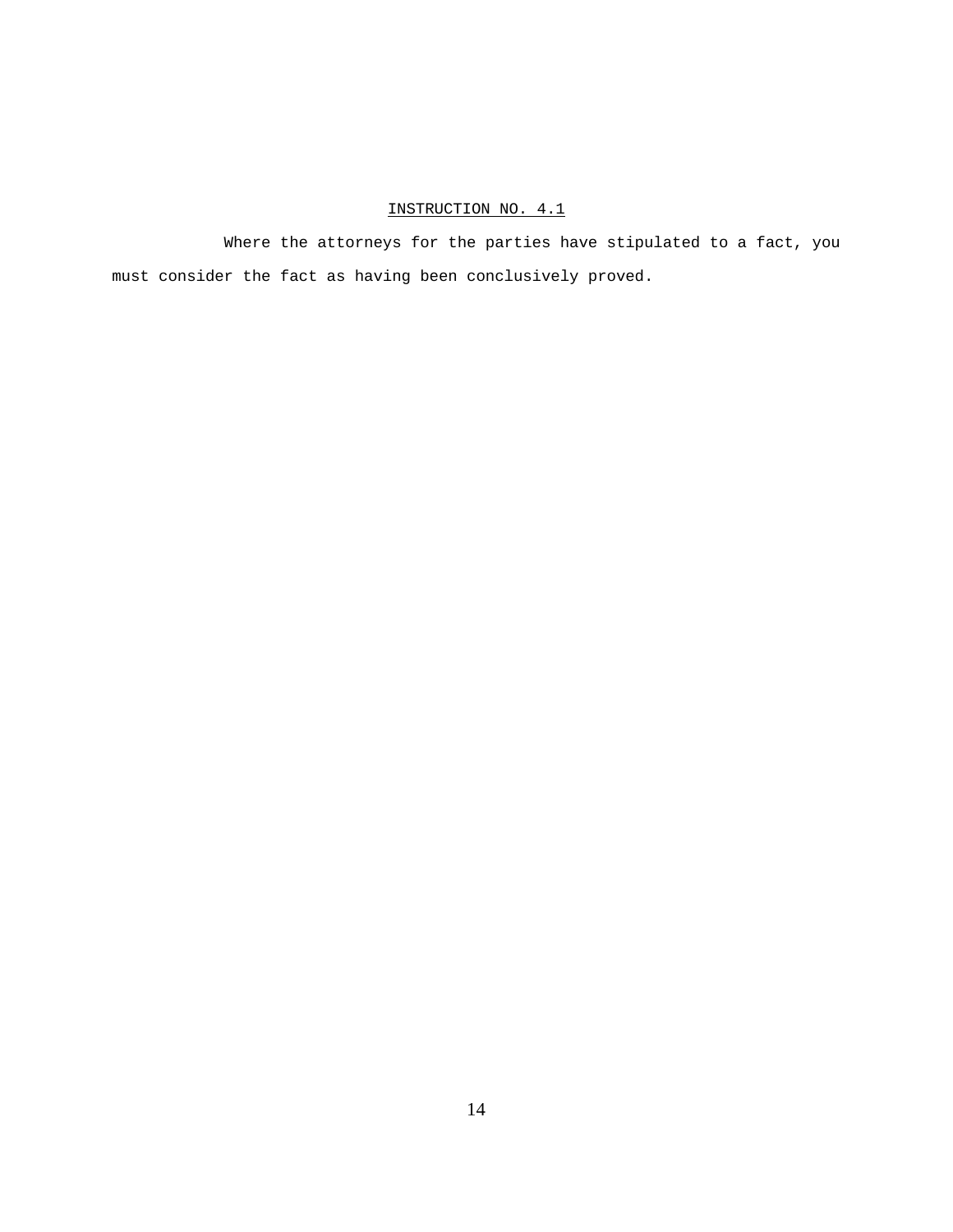The testimony of a witness has been read into evidence from a deposition. A deposition is the testimony of a witness given under oath before the trial and preserved in written form.

You must consider and judge the deposition testimony of a witness in the same manner as if the witness actually appeared and testified in court in this trial.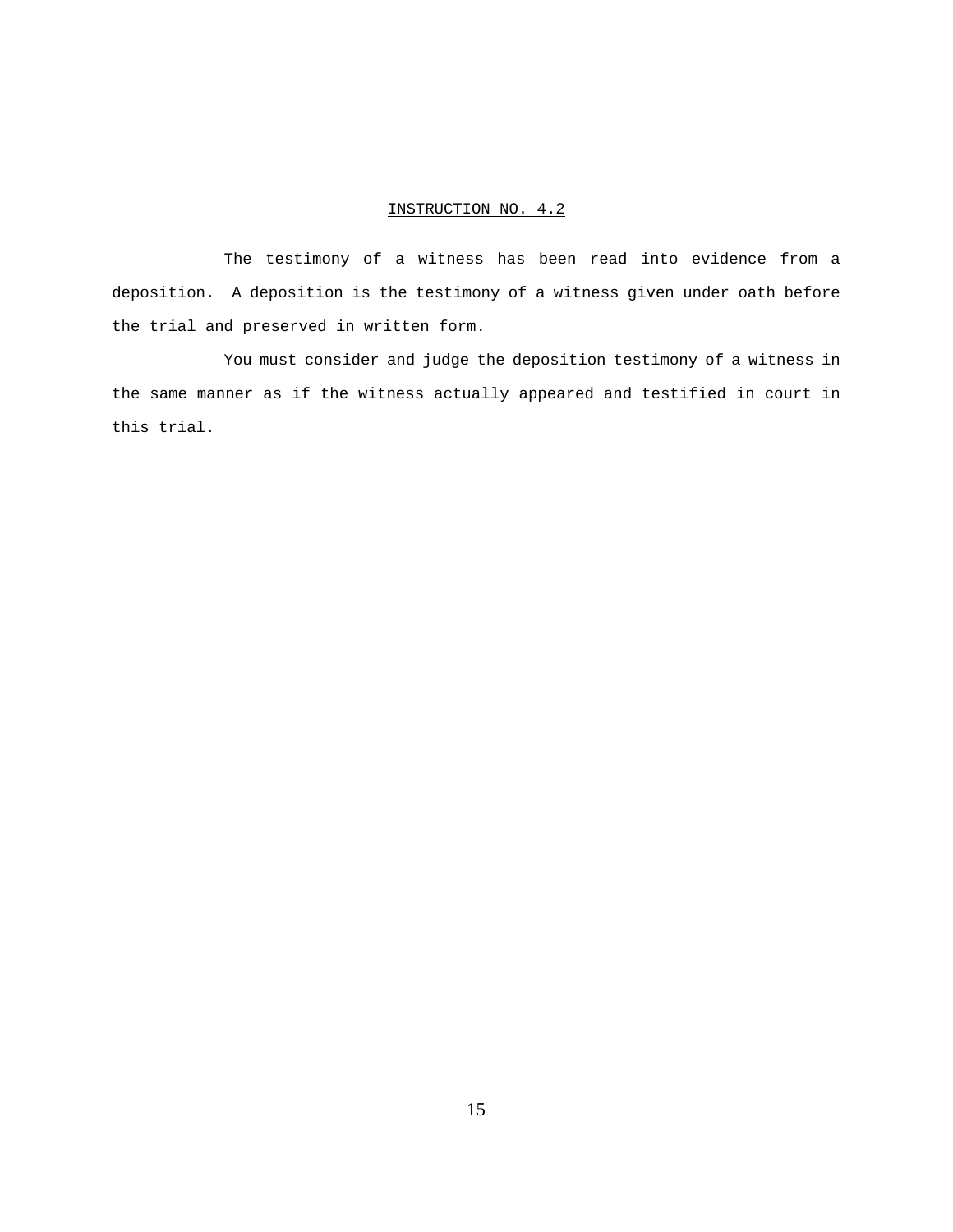Evidence has been presented in the form of written answers given by a party in response to written questions from another party. The written answers were given under oath by the party. The written questions are called "interrogatories."

You must consider and judge a party's answers to interrogatories in the same manner as if the party actually appeared and testified in court in this trial.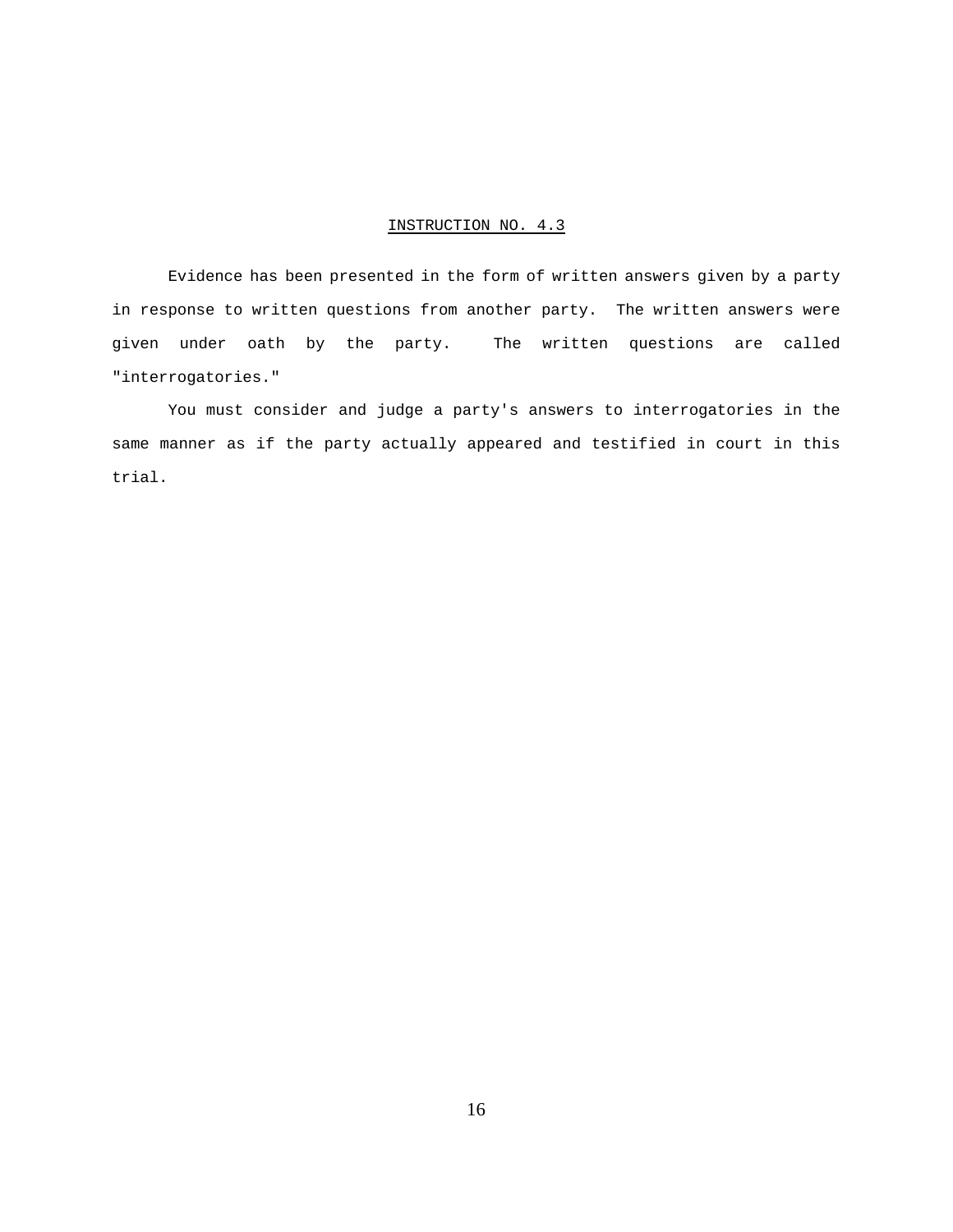The Court may take judicial notice of certain facts. When the Court says that it takes judicial notice of some fact, the jury must accept that fact as conclusively proved.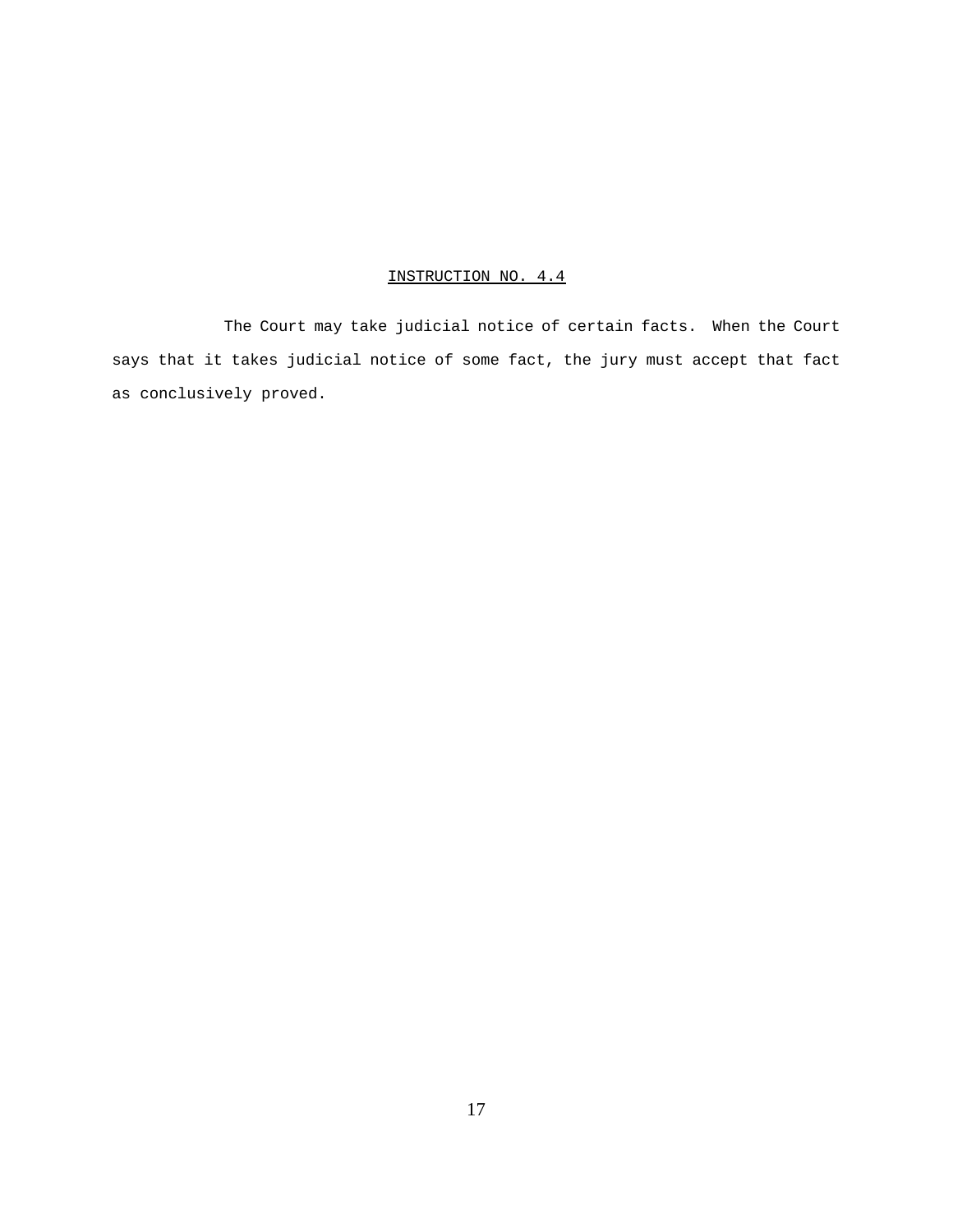There are two kinds of evidence from which you may decide the facts of a case: direct evidence and circumstantial evidence.

Direct evidence is direct proof of a fact, for example, the testimony of an eyewitness.

Circumstantial evidence is indirect proof of a fact, that is, when certain facts lead you to conclude that another fact also exists.

You may consider both direct evidence and circumstantial evidence when deciding the facts of this case. You are allowed to give equal weight to both kinds of evidence. The weight to be given any kind of evidence is for you to decide.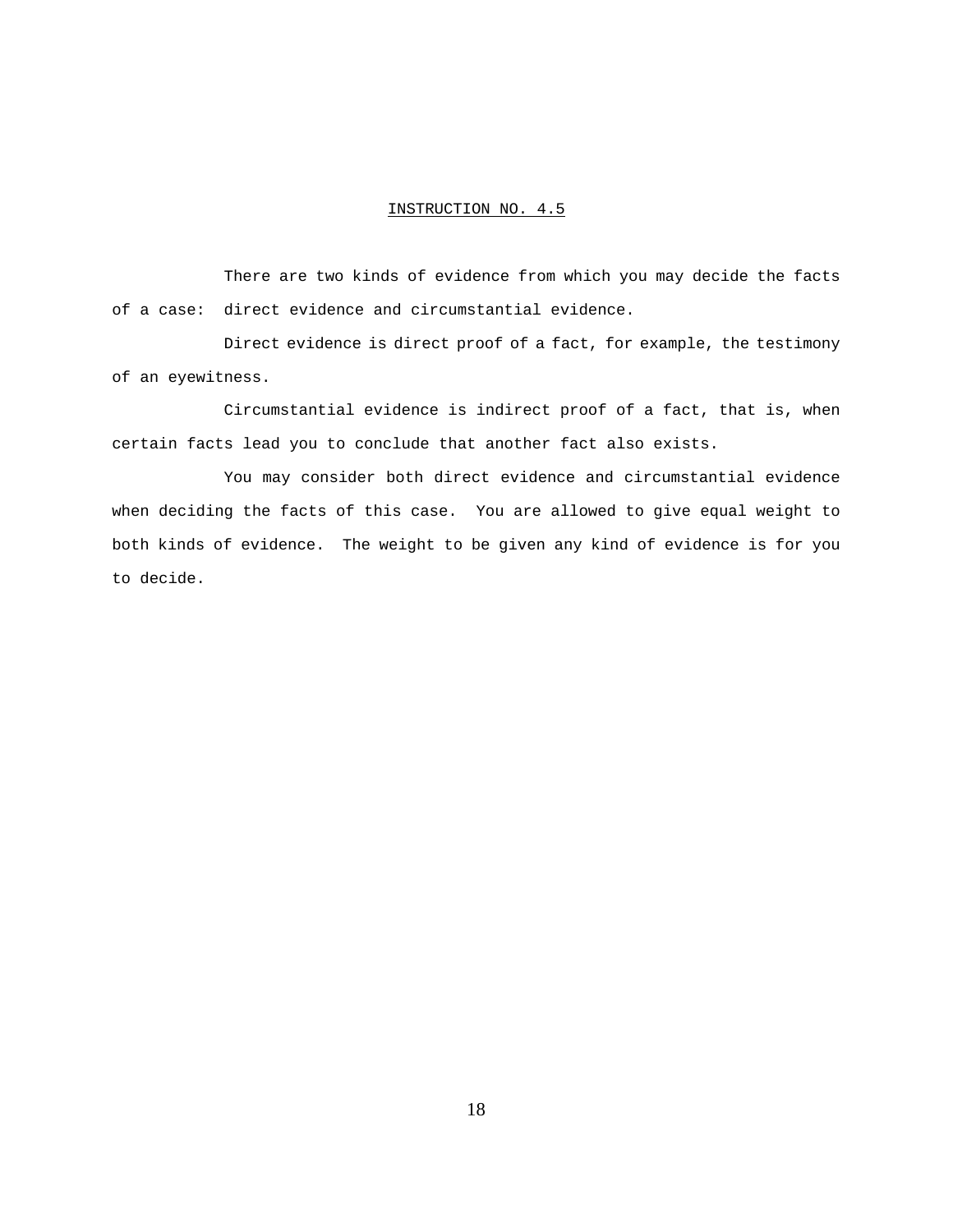During the trial, I have ruled on objections made by the attorneys. Objections are based on rules of law designed to protect the jury from unreliable or irrelevant evidence. It is an attorney's duty to object when he or she believes that the rules of law are not being followed. These objections relate to questions of law for me to decide and with which you need not be concerned.

As to any questions to which an objection was sustained, you must not speculate as to what the answer might have been or as to the reason for the objection.

You must not consider for any purpose any offer of evidence that was rejected, or any evidence that was stricken out by the court; such matter is to be treated as though you had never known of it.

You must never speculate as to be true any insinuation suggested by a question asked a witness. A question is not evidence and may be considered only as it supplied meaning to the answer.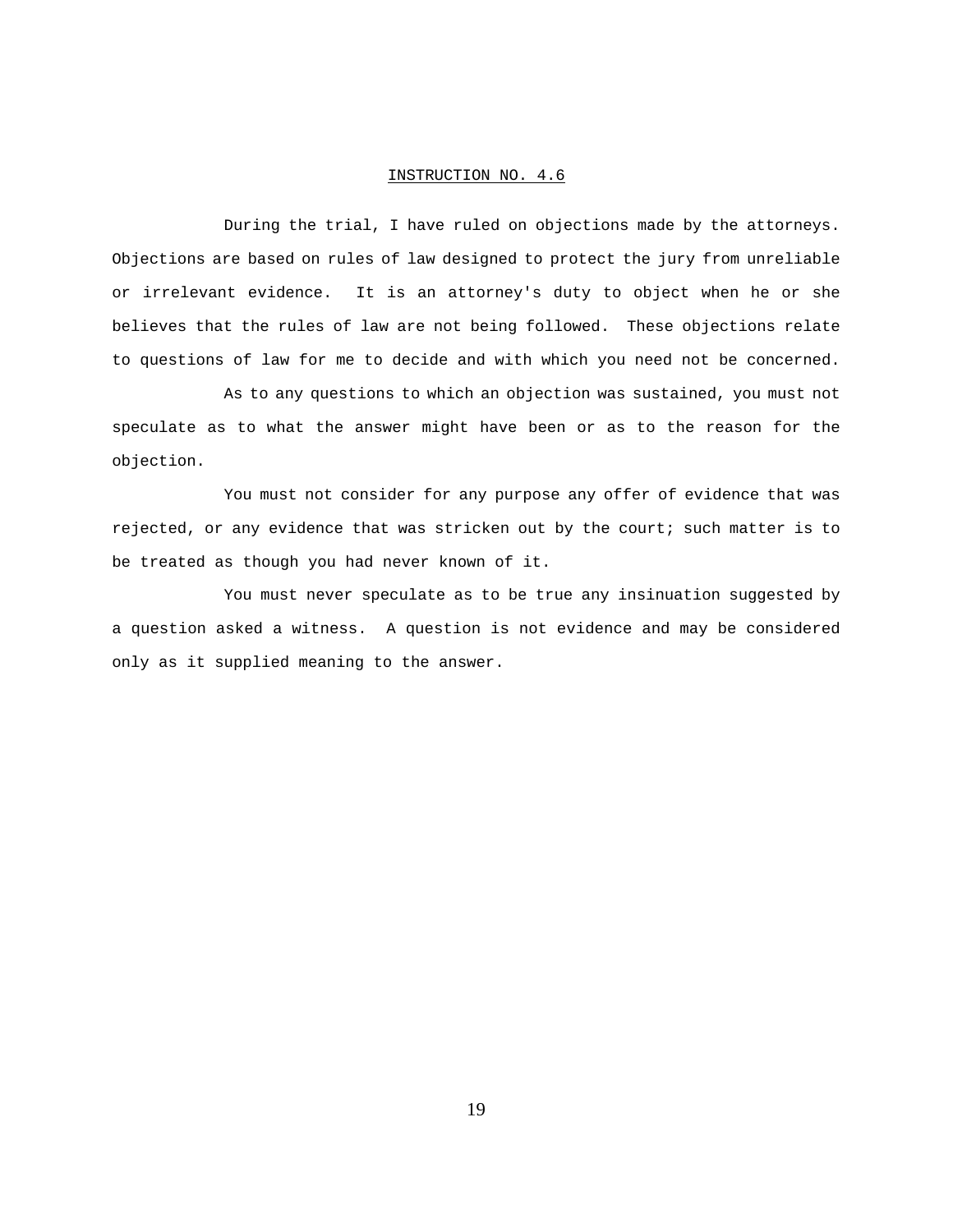I have said that you must consider all of the evidence. This does not mean , however, that you must accept all of the evidence as true or accurate.

You are the sole judges of the credibility of all witnesses who testified in this case. The weight their testimony deserves is for you to decide.

It is your exclusive right to determine whether and to what extent a witness should be believed and to give weight to that testimony according to your determination of the witness' credibility. In evaluating a witness, you may consider:

- (1) the witness' appearance and demeanor on the witness stand;
- (2) the manner in which a witness testified and the degree of intelligence shown;
- (3) the witness' degree of candor or frankness;
- (4) the witness' interest, if any, in the result of this case;
- (5) the witness' relationship to either party in the case;
- (6) any temper, feeling or bias shown by the witness;
- (7) the witness' character as shown by the evidence;
- (8) the witness' means and opportunity to acquire information;
- (9) the probability or improbability of the witness' testimony;
- (10) the extent to which the witness' testimony is supported or contradicted by other evidence;
- (11) the extent to which the witness made contradictory statements; and
- (12) all other circumstances affecting the witness' credibility.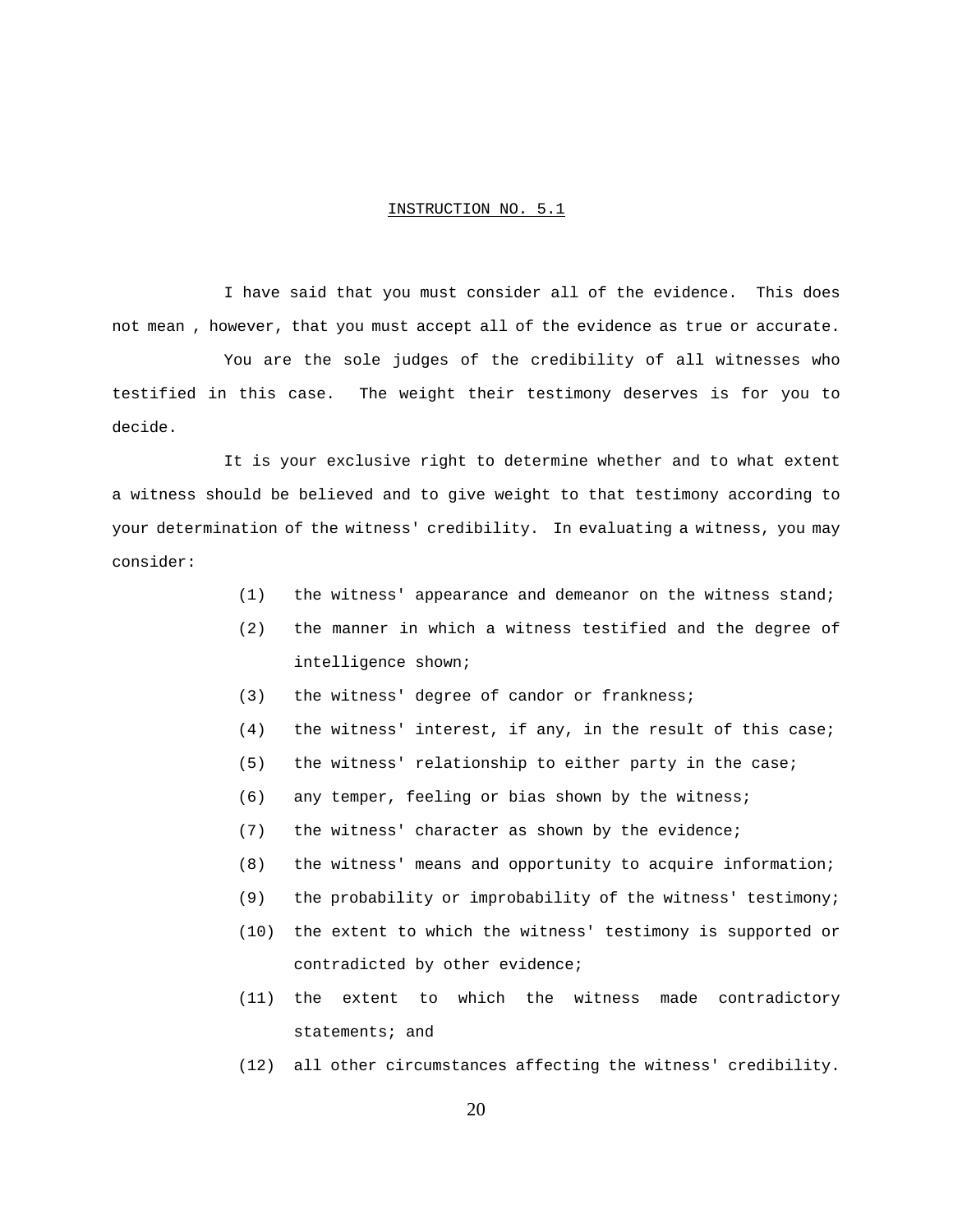Inconsistencies in the testimony of a witness, or between the testimonies of different witnesses, may or may not cause you to discredit the inconsistent testimony. This is because two or more persons witnessing an event may see or hear the event differently. An innocently mistaken recollection or failure to remember is not an uncommon experience. In examining any inconsistent testimony, you should consider whether the inconsistency concerns important matters or unimportant details.

You should also consider whether inconsistent testimony is the result of an innocent mistake or a deliberate false statement.

You may, in short, accept or reject the testimony or any witness in whole or in part.

Also, the weight of the evidence is not necessarily determined by the number of witnesses testifying as to the existence or non-existence of any fact. You may find that the testimony of a smaller number of witnesses as to any fact is more credible than the testimony of a larger number of witnesses to the contrary.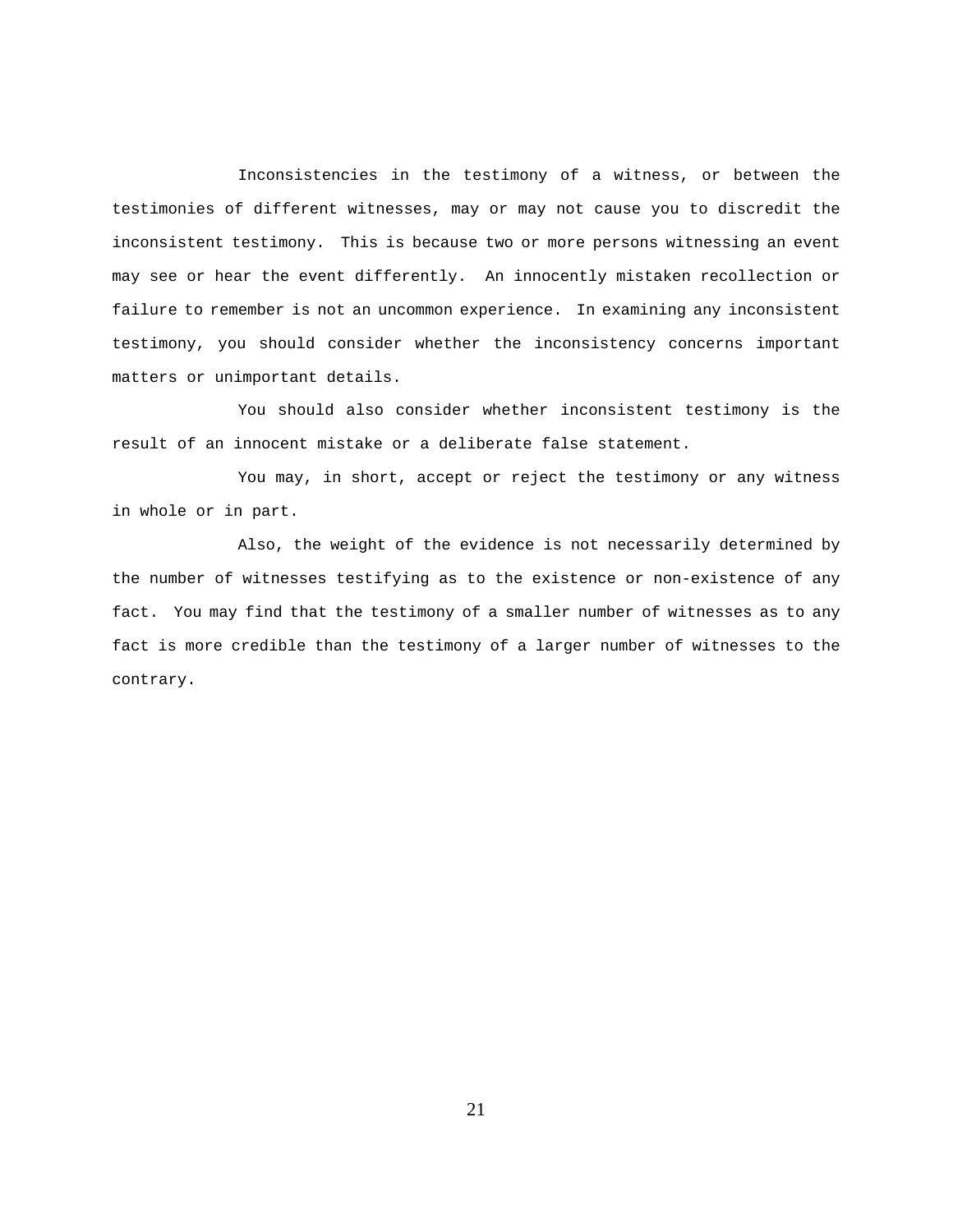The testimony of a witness may be discredited by contradictory evidence or by evidence showing that at other times the witness made statements inconsistent with the witness' testimony in this trial.

If you believe that testimony of any witness has been discredited, you may give that testimony the degree of credibility you believe it deserves.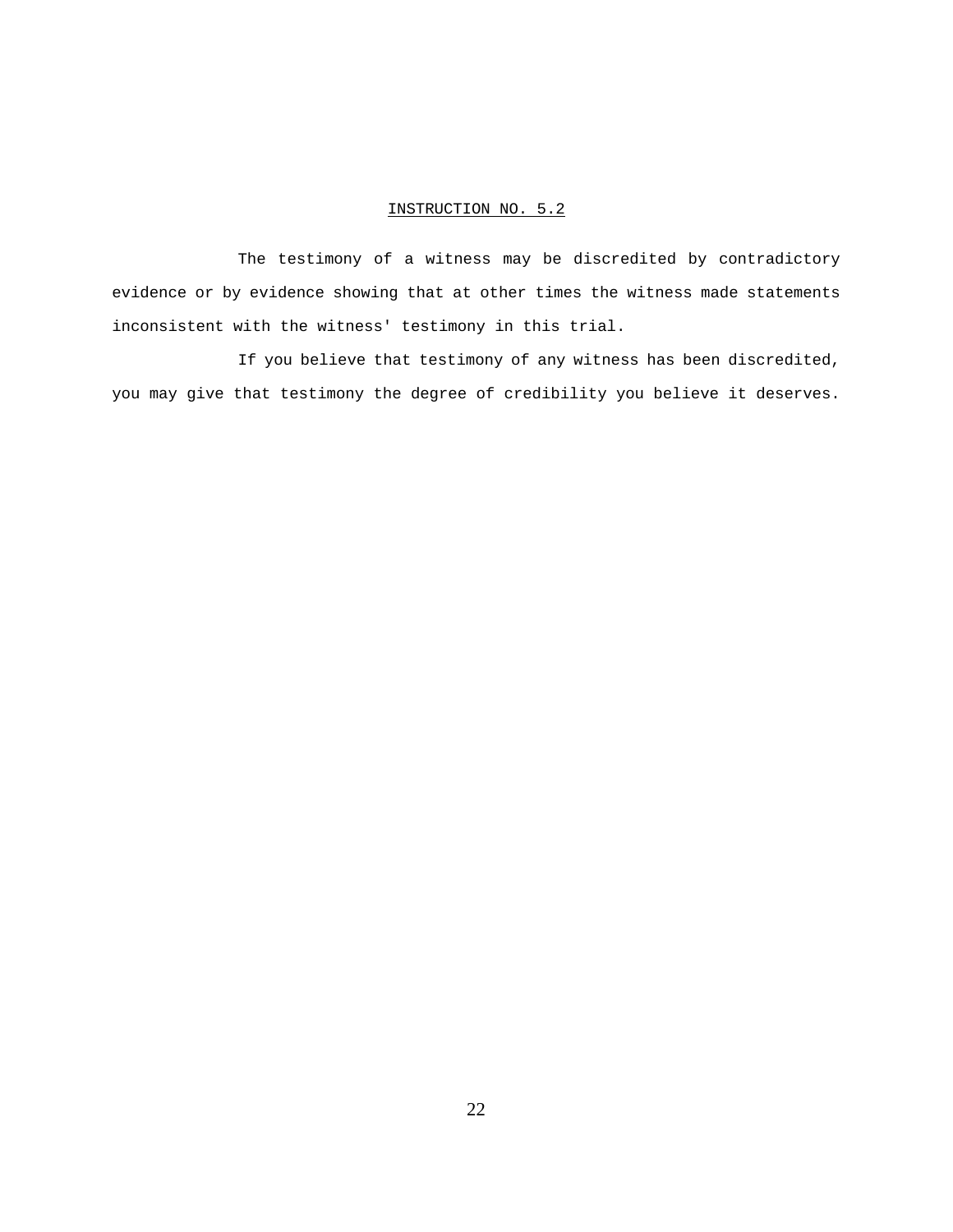You may reject the testimony of a witness if you find and believe from all of the evidence presented in this case that:

- 1. The witness intentionally testified falsely in this trial about any important fact; or
- 2. The witness intentionally exaggerated or concealed an important fact or circumstance in order to deceive or mislead you.

In giving you this instruction, I am not suggesting that any witness intentionally testified falsely or deliberately exaggerated or concealed an important fact or circumstance. That is for you to decide.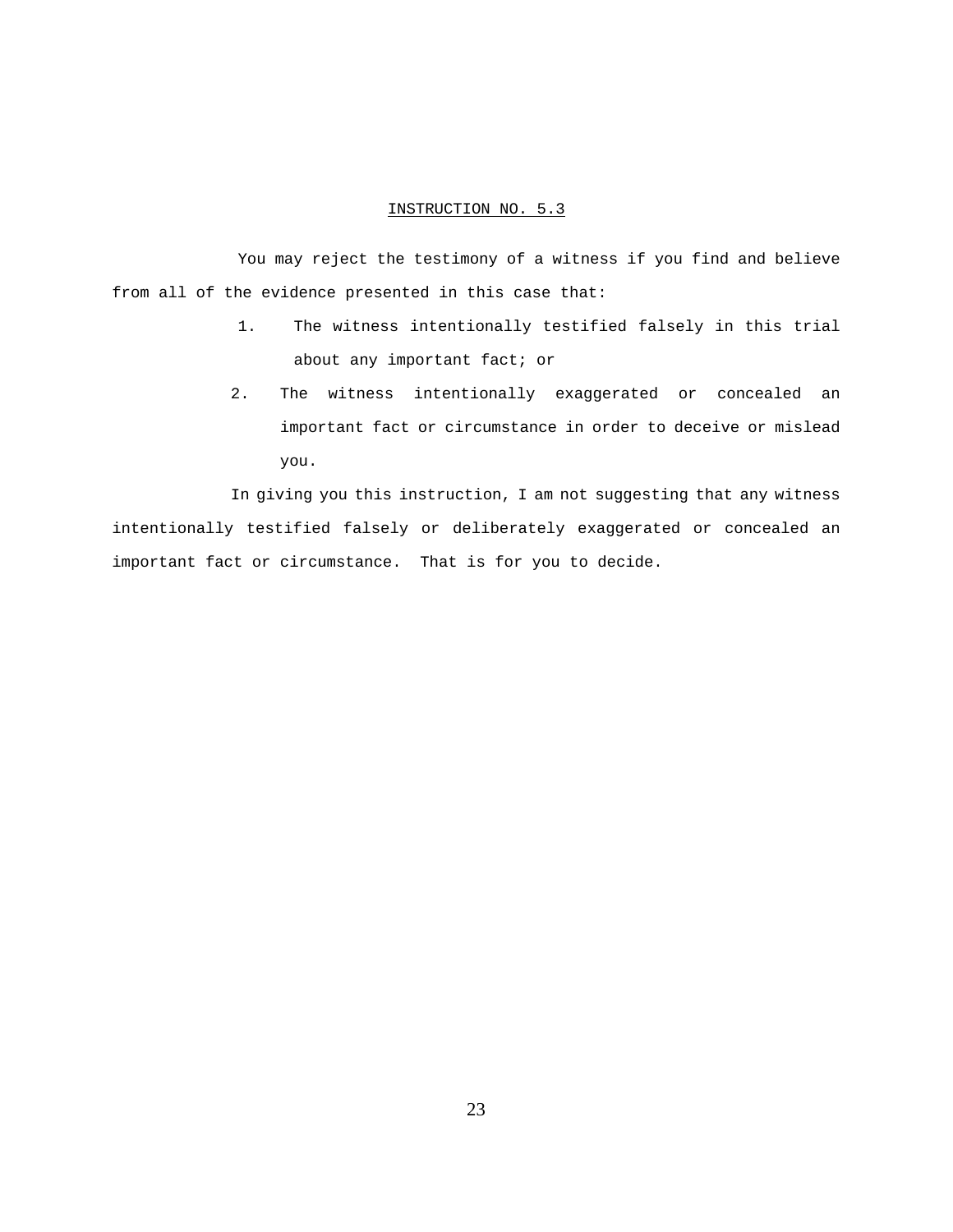In this case, you heard testimony from witnesses described as experts. Experts are persons who, by education, experience, training or otherwise, have special knowledge which is not commonly held by people in general. Experts may state an opinion on matters in their field of special knowledge and may also state their reasons for the opinion.

The testimony of expert witnesses should be judged in the same manner as the testimony of any witness. You may accept or reject the testimony in whole or in part. You may give the testimony as much weight as you think it deserves in consideration of all of the evidence in this case.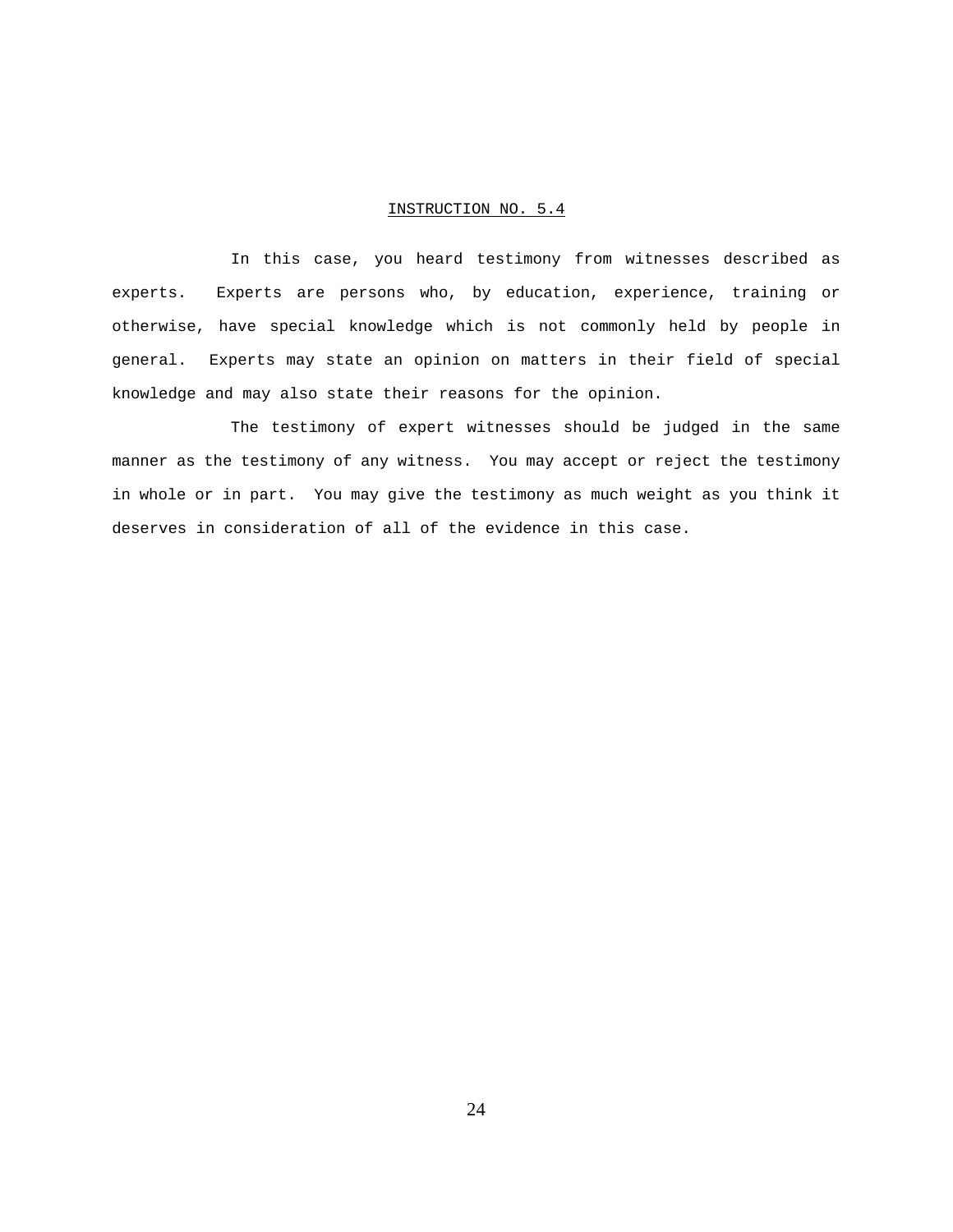Negligence is doing something which a reasonable person would not do or failing to do something which a reasonable person would do. It is the failure to use that care which a reasonable person would use to avoid injury to himself, herself, or other people or damage to property.

In deciding whether a person was negligent, you must consider what was done or not done under the circumstances as shown by the evidence in this case.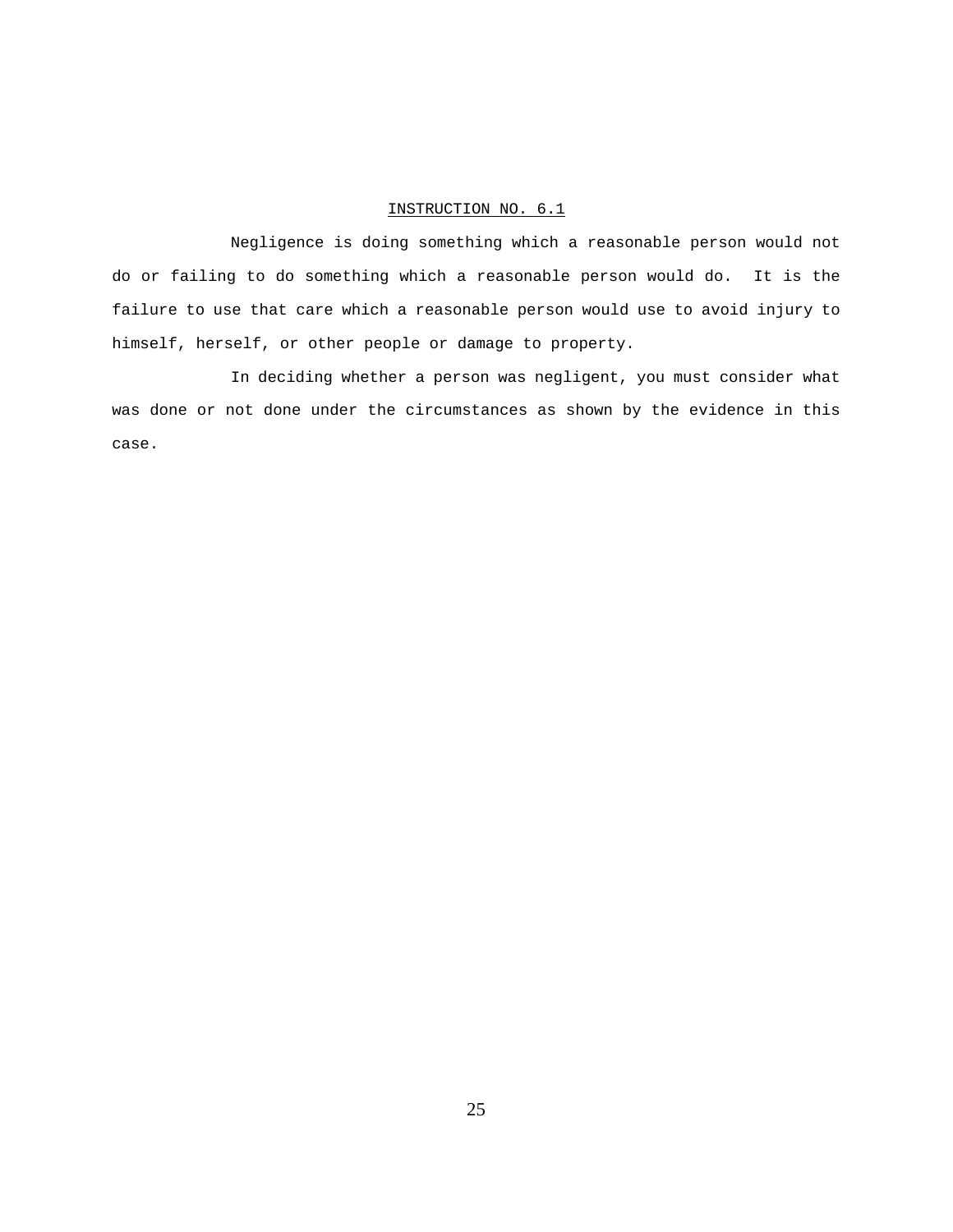In determining whether a person was negligent, it may help to ask whether a reasonable person in the same situation would have foreseen or anticipated that injury or damage could result from that person's action or inaction. If such a result would be foreseeable by a reasonable person and if the conduct reasonably could be avoided, then not to avoid it would be negligence.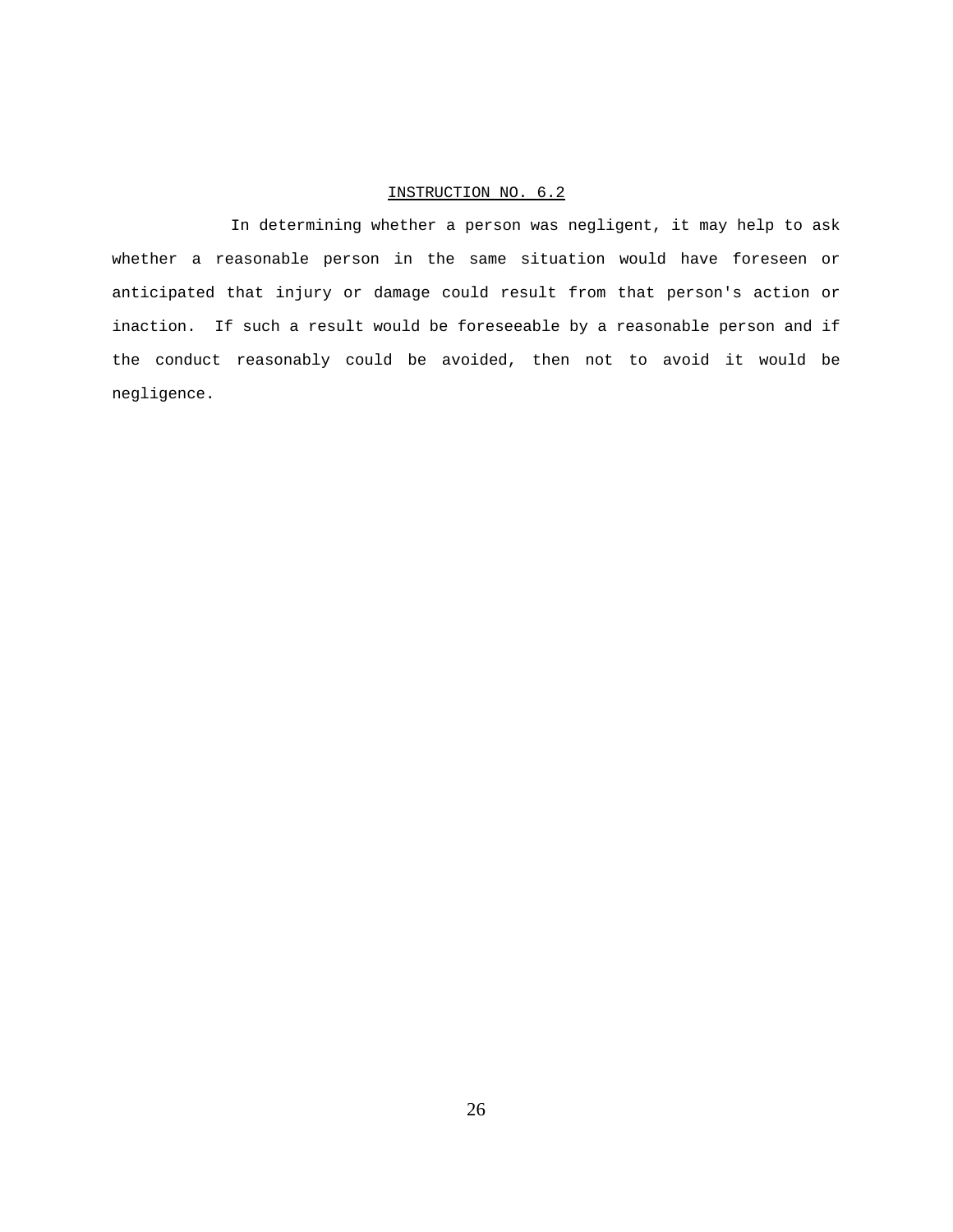You must determine whether any of the parties in this case were negligent and whether such negligence on the part of a party was a legal cause of plaintiff's(s') injuries or damages. If you find that at least one defendant was negligent and such negligence was a legal cause of the injuries or damages, you must determine the total amount of plaintiff's(s') damages, without regard to whether plaintiff's(s') own negligence was also a legal cause of the injuries or damages.

If you find that more than one party was negligent and the negligence of each was a legal cause of the injuries or damages, then you must determine the degree to which each party's negligence contributed to the injuries or damages, expressed in percentages. The percentages allocated to the parties must total 100%.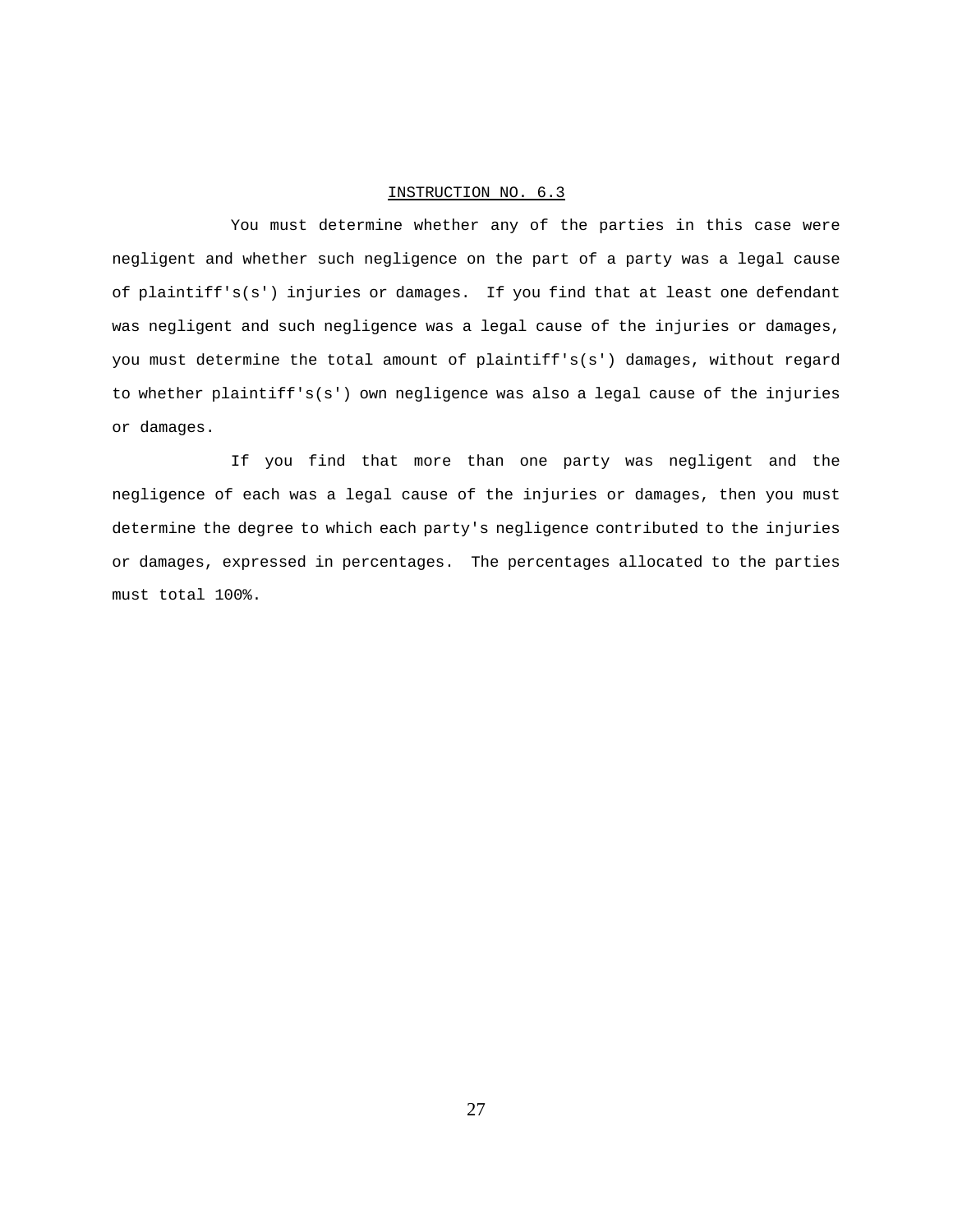If you find that plaintiff's(s') negligence is 50% or less, the Court will reduce the amount of damages you award by the percentage of the negligence you attribute to plaintiff(s).

If, on the other hand, you find that plaintiff's(s') negligence is more than 50%, the Court will enter judgment for defendant(s) and plaintiff(s) will not recover any damages.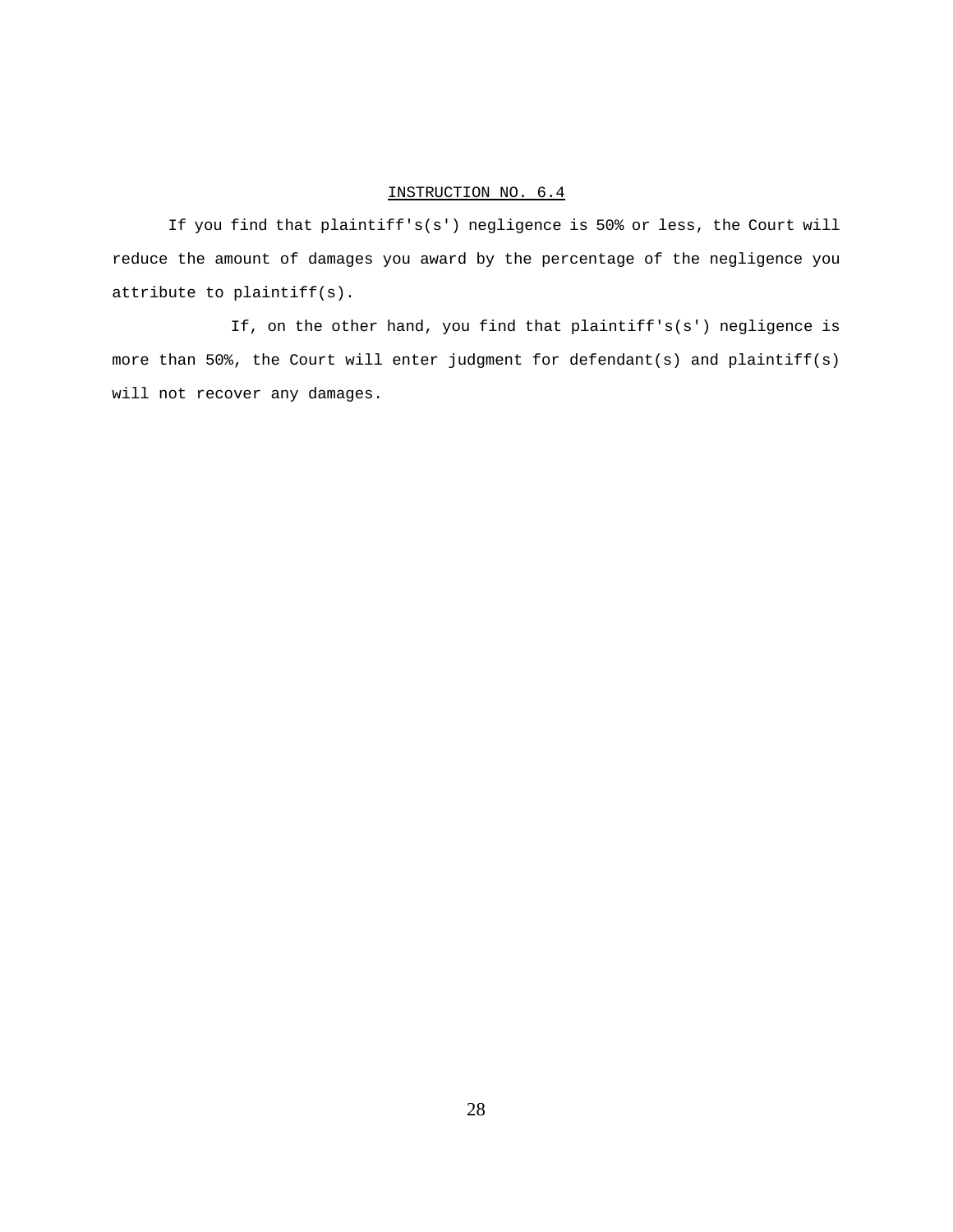Any defendant found liable to plaintiff(s) to any degree may be required to pay his/her/its share of the judgment as well as the share of another/other liable defendant(s). Any defendant who pays more than his/her/its share of the judgment has the right to seek payment from another/other liable defendant(s) to the extent of the other liable defendant's(s') proportionate share of the judgment.<sup>\*\*</sup>

<sup>\*\*</sup> This instruction may require modification to comply with Hawaii Revised Statutes § 663-10.9 and relevant case law.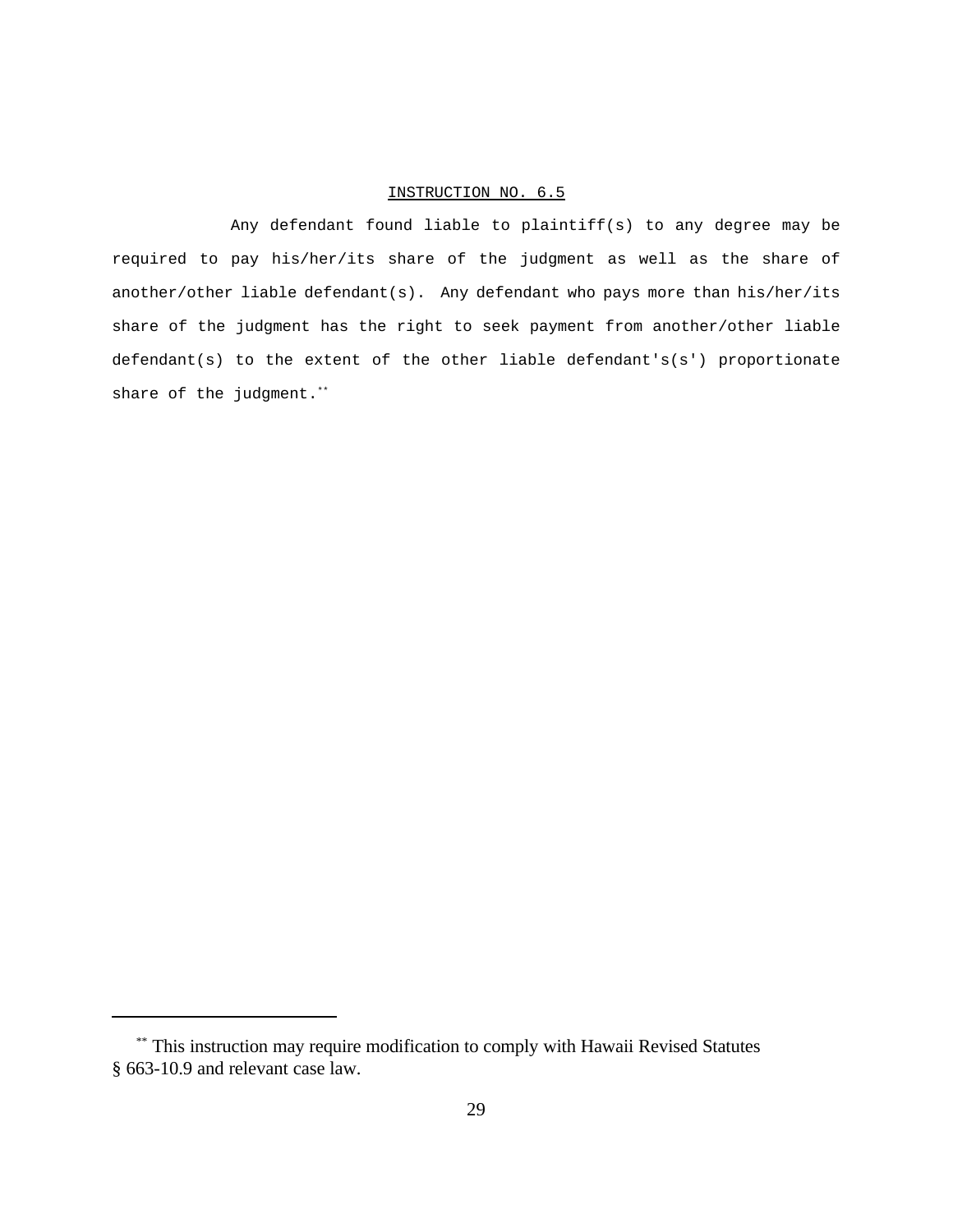An act or omission is a legal cause of an injury or damage if it was a substantial factor in bringing about the injury or damage.

One or more substantial factors such as the conduct of more than one person may operate separately or together to cause an injury or damage. In such a case, each may be a legal cause of the injury or damage.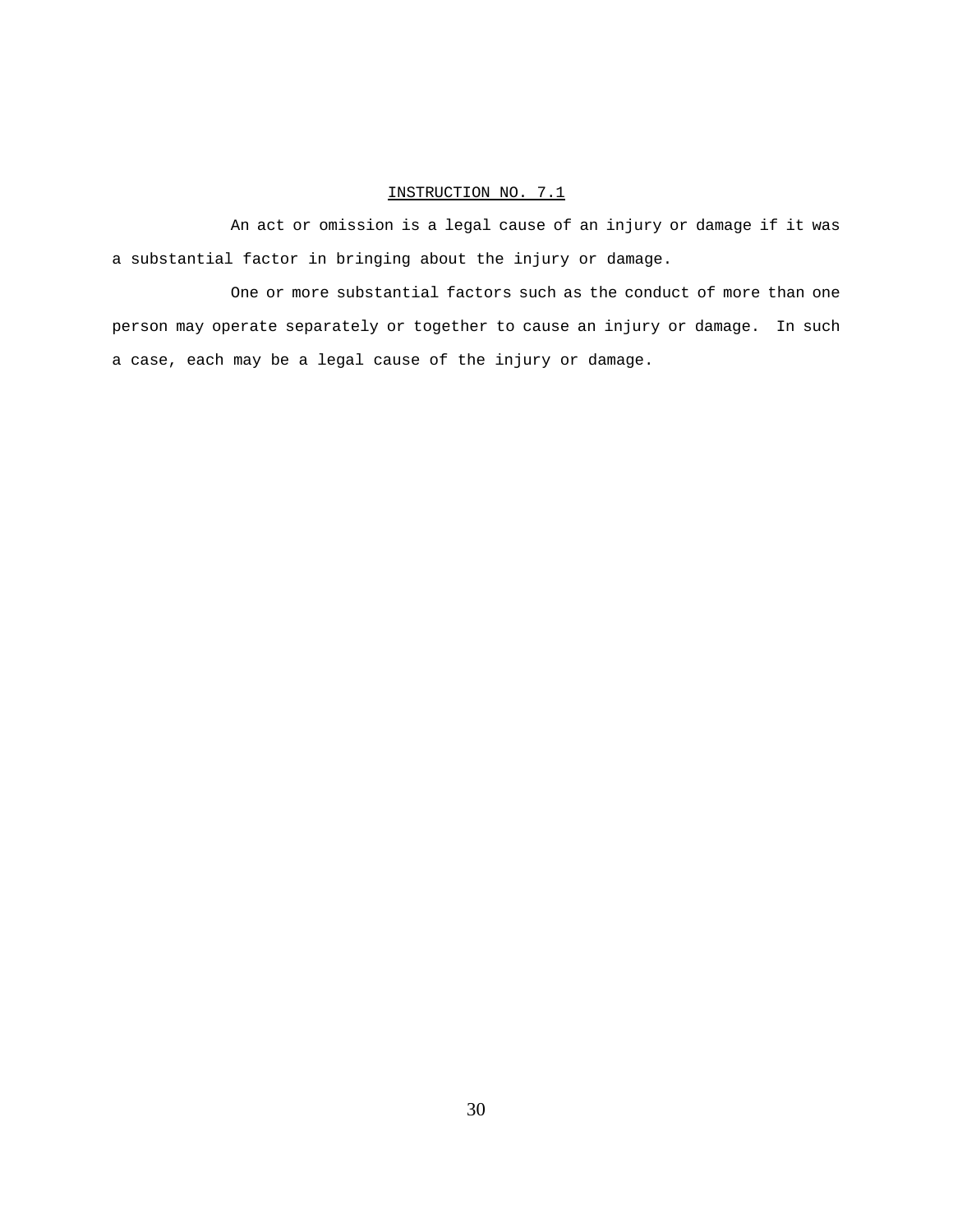A superseding cause is an act or force which relieves defendant(s) of responsibility for plaintiff's(s') injury or damage.

To be a superseding cause, an act or force must:

(1) occur after defendant's(s') conduct,

(2) be a substantial factor in bringing about the injury or damage to plaintiff(s),

(3) intervene in such a way that defendant's(s') conduct is no longer a substantial factor in bringing about the injury or damage, and

(4) not be reasonably foreseeable at the time defendant(s) acted or failed to act.

If the act or force was a normal consequence of the situation created by defendant's(s') conduct, then said act or force is not a superseding cause.

The conduct of plaintiff(s) cannot be a superseding cause.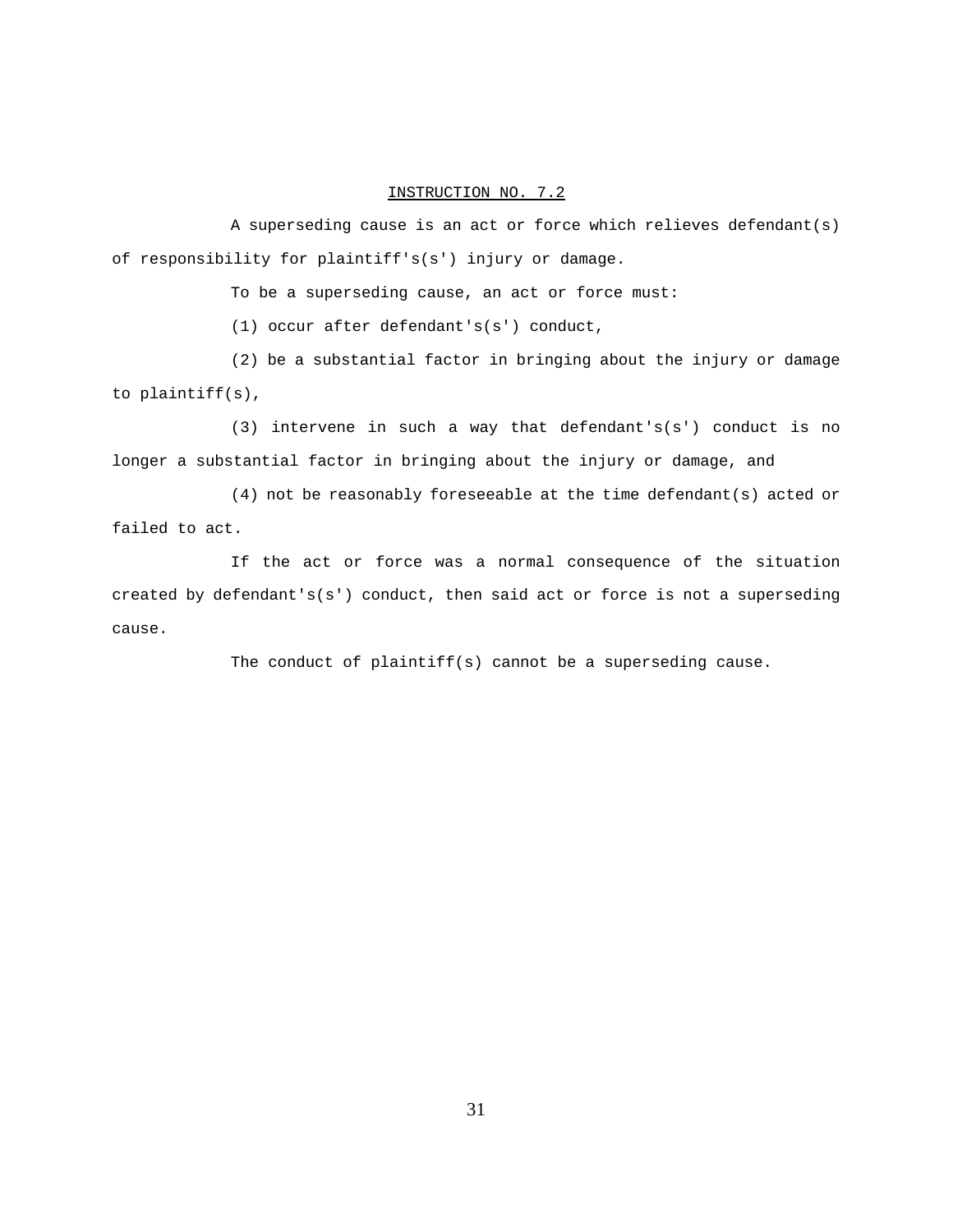In determining the amount of damages, if any, to be awarded to plaintiffs, you must determine whether plaintiff(s) had an injury or condition which existed prior to the [insert date of the incident] incident. If so, you must determine whether plaintiff(s) was/were fully recovered from the pre-existing injury or condition or whether the pre-existing injury or condition was latent at the time of the subject incident. A pre-existing injury or condition is latent if it was not causing pain, suffering or disability at the time of the subject incident.

If you find that plaintiff(s) was/were fully recovered from the pre-existing injury or condition or that such injury or condition was latent at the time of the subject incident, then you should not apportion any damages to the pre-existing injury or condition.

If you find that plaintiff(s) was/were not fully recovered and that the pre-existing injury or condition was not latent at the time of the subject incident, you should make an apportionment of damages by determining what portion of the damages is attributable to the pre-existing injury or condition and limit your award to the damages attributable to the injury caused by defendant(s).

If you are unable to determine, by a preponderance of the evidence, what portion of the damages can be attributed to the pre-existing injury or condition, you may make a rough apportionment.

If you are unable to make a rough apportionment, then you must divide the damages equally between the pre-existing injury or condition and the injury caused by defendant(s).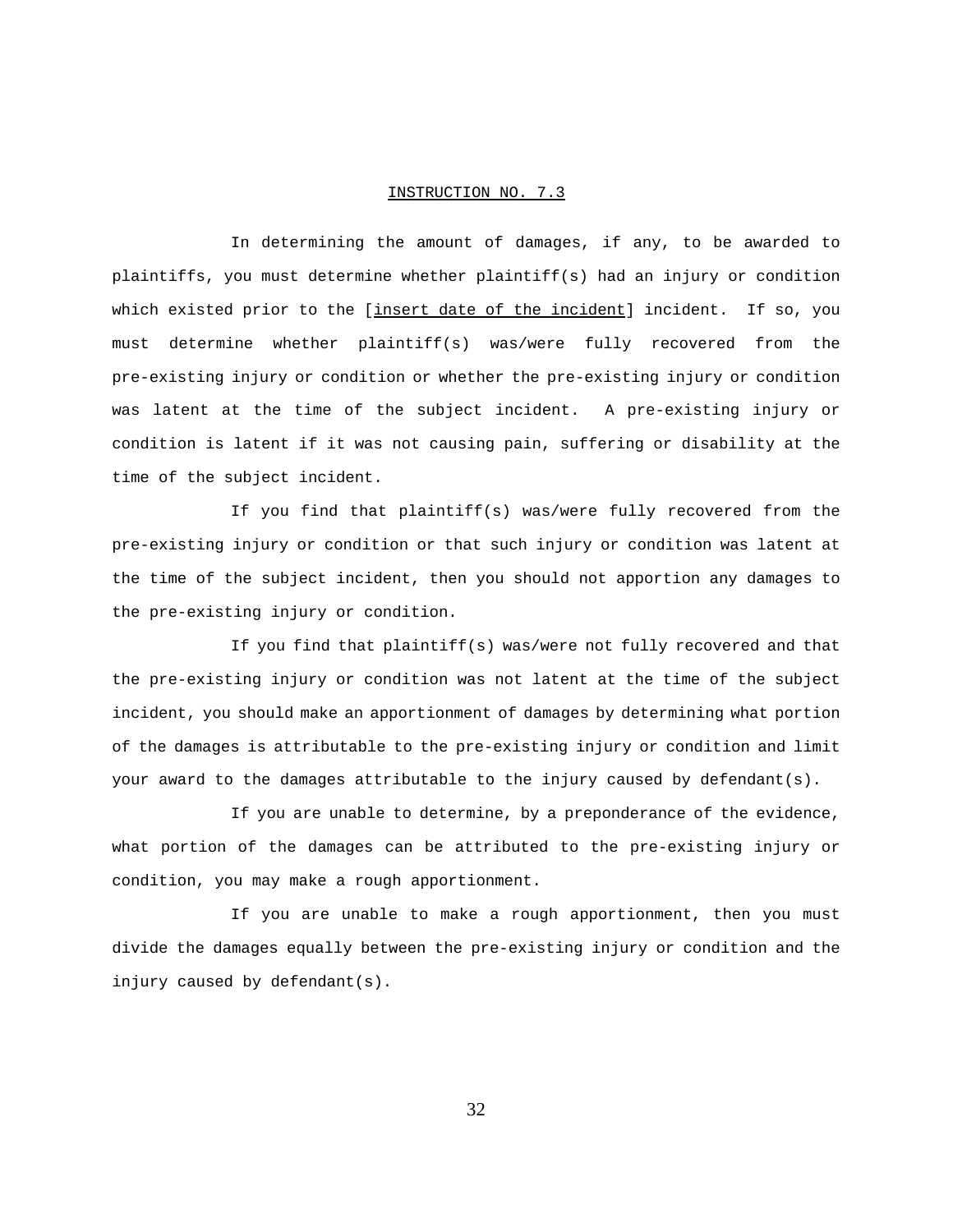In determining the amount of damages, if any, to be awarded to plaintiff(s), you must also determine whether plaintiff(s) was/were injured after the *[insert date of the incident]* incident. If plaintiff(s) suffered injury after the subject incident, and such injury was not legally caused by the conduct of defendant(s), then you should make an apportionment of damages by determining what portion of the damages is attributable to the later injury and limit your award to the damages attributable to the injury caused by defendant(s).

If you are unable to determine, by a preponderance of the evidence, what portion of the damages can be attributed to the later injury, you may make a rough apportionment.

If you are unable to make a rough apportionment, then you must divide the damages equally between the later injury and the injury caused by defendant(s).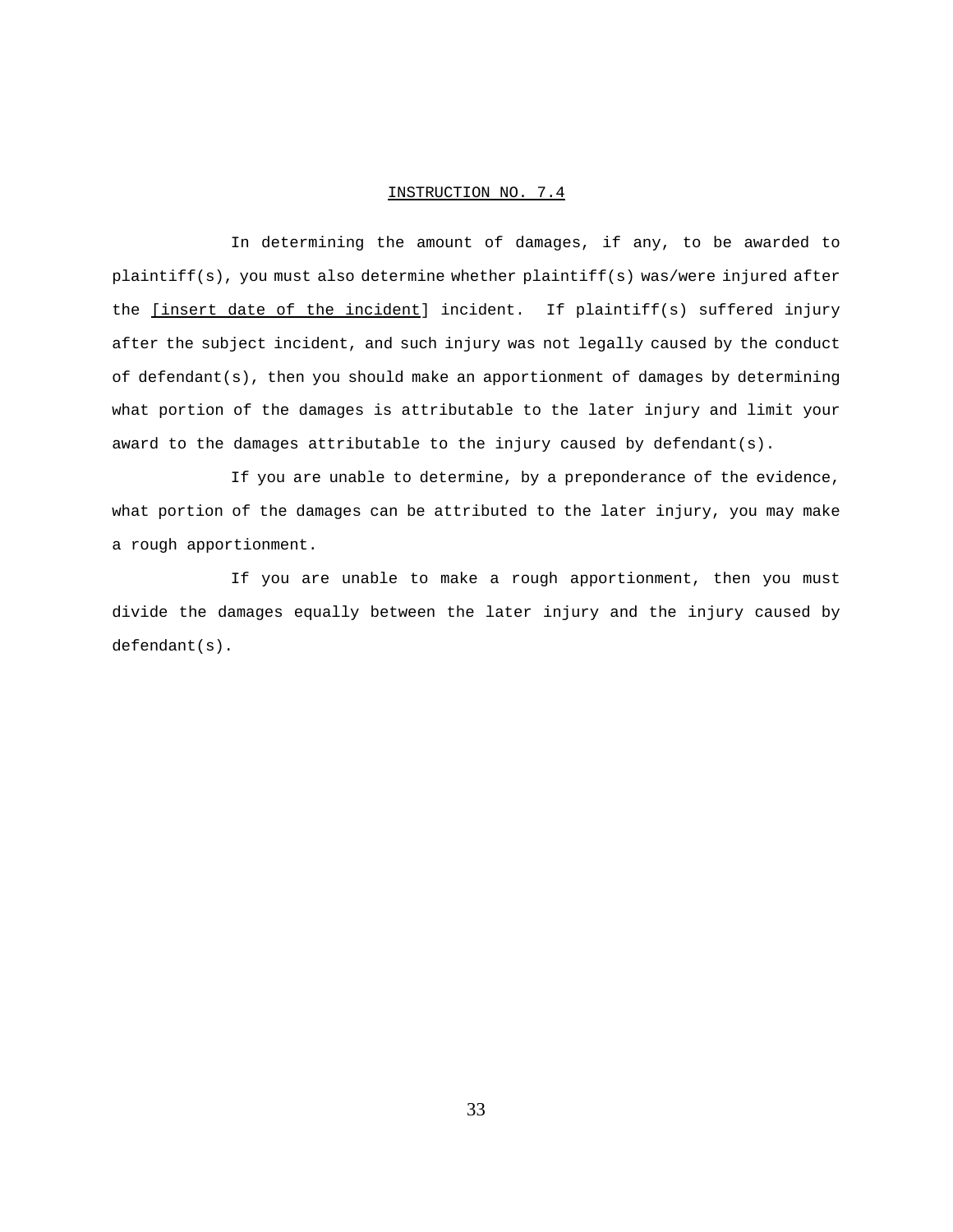If you must apportion damages among (1) pre-existing injuries or conditions, (2) injuries caused by defendant(s), and (3) later injuries, and you are unable to determine apportionment by a preponderance of the evidence, you may make a rough apportionment. If you are unable to make a rough apportionment, then you must divide the damages equally among the injuries or conditions.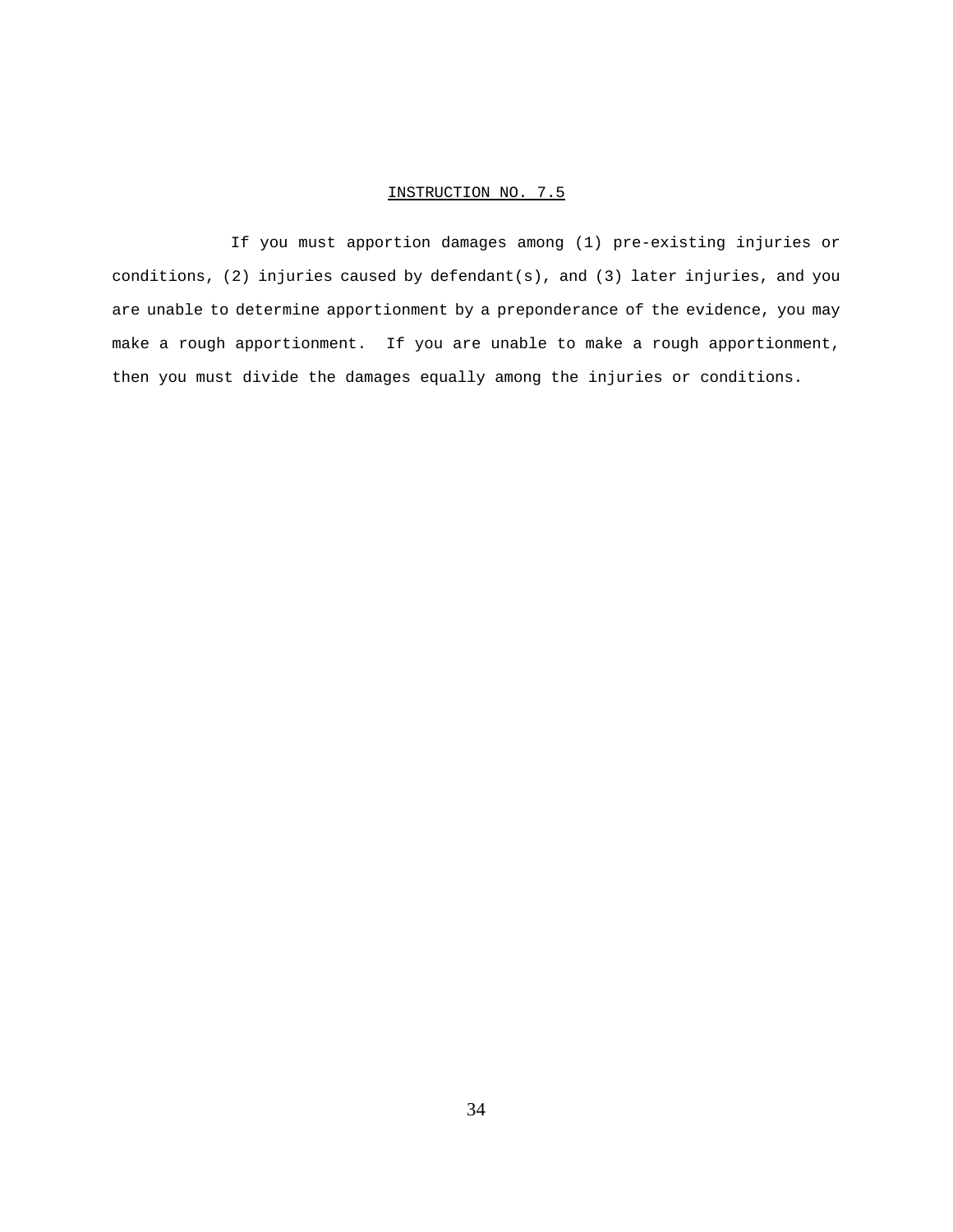Instructions on damages are only a guide for an award of damages if you find defendant(s) responsible to plaintiff(s). The fact that the Court is instructing you on damages does not mean that defendant(s) is/are responsible to plaintiff(s). That is for you to decide.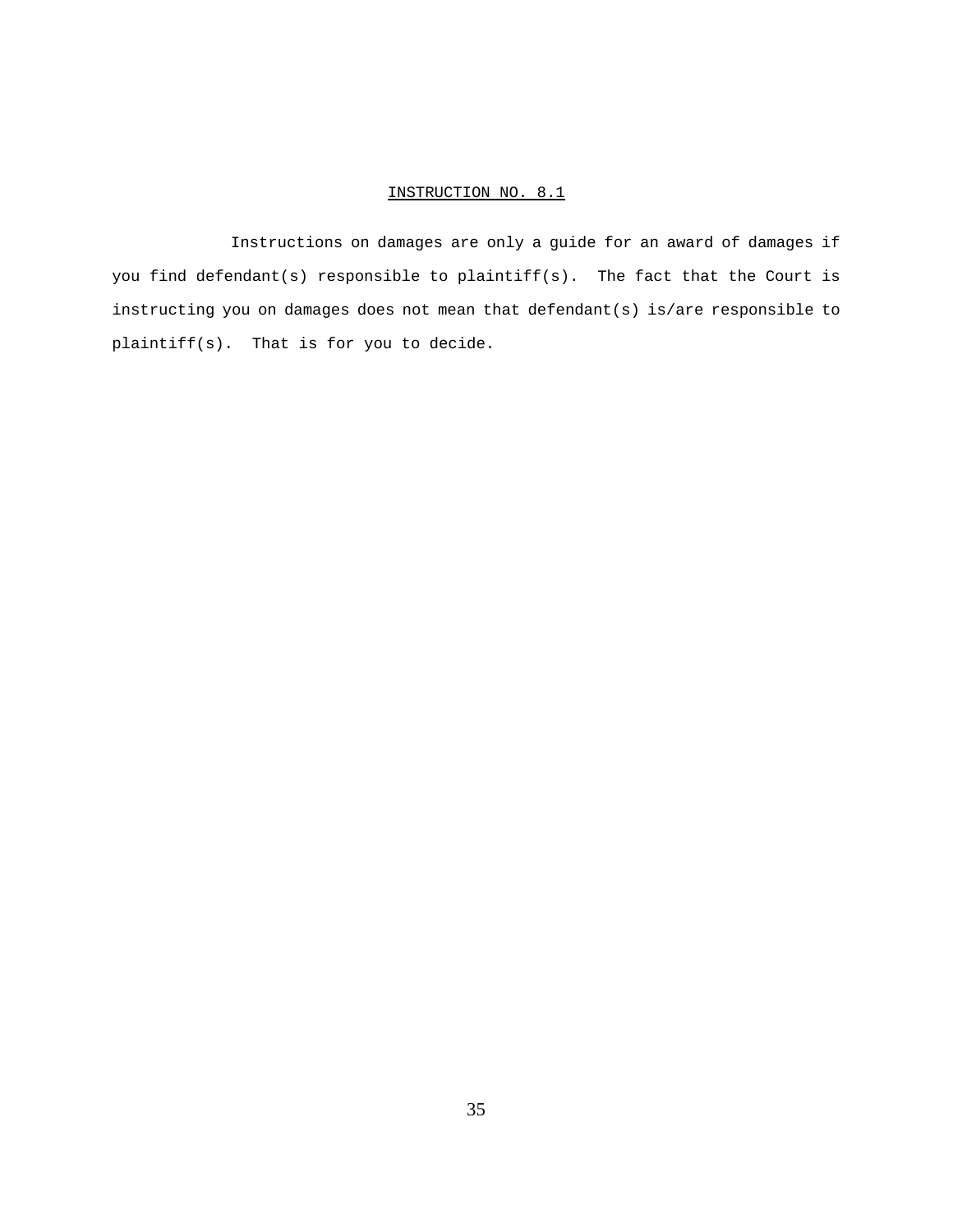Special damages are those damages which can be calculated precisely or can be determined by you with reasonable certainty from the evidence.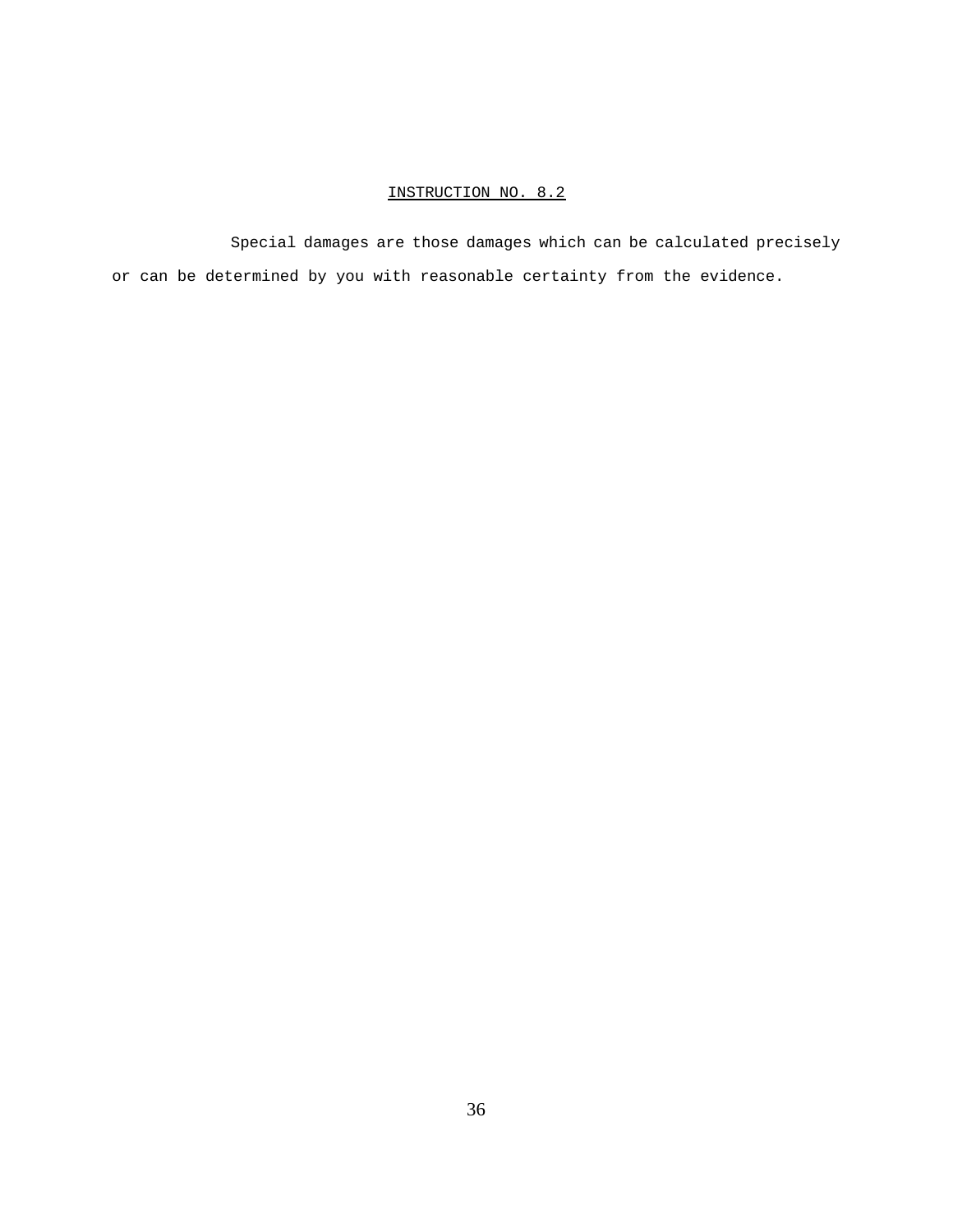General damages are those damages which fairly and adequately compensate plaintiff(s) for any past, present, and reasonably probable future disability, pain, and emotional distress caused by the injuries or damages sustained.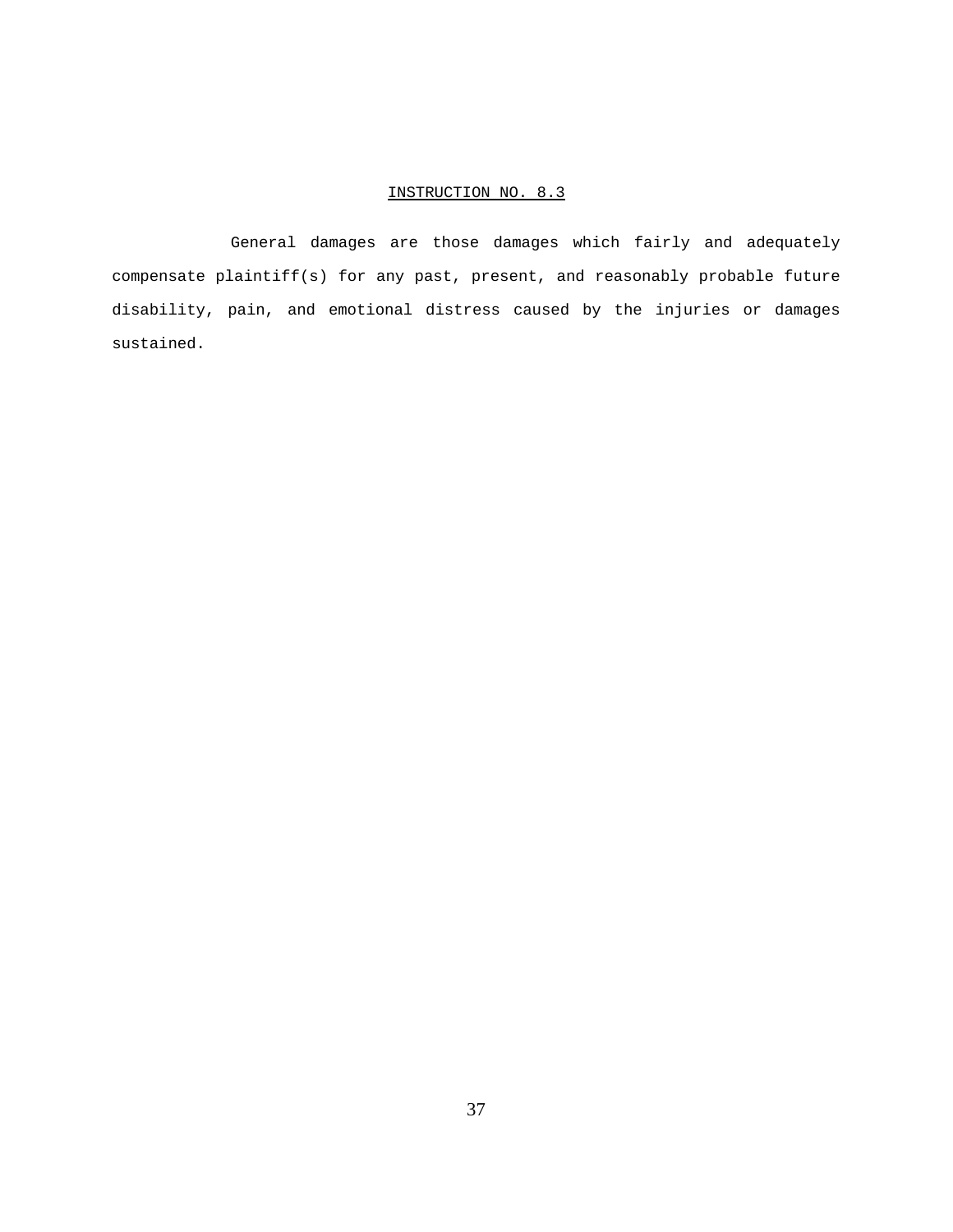Pain is subjective, and medical science may or may not be able to determine whether pain actually exists. You are to decide, considering all the evidence, whether pain did, does and will exist.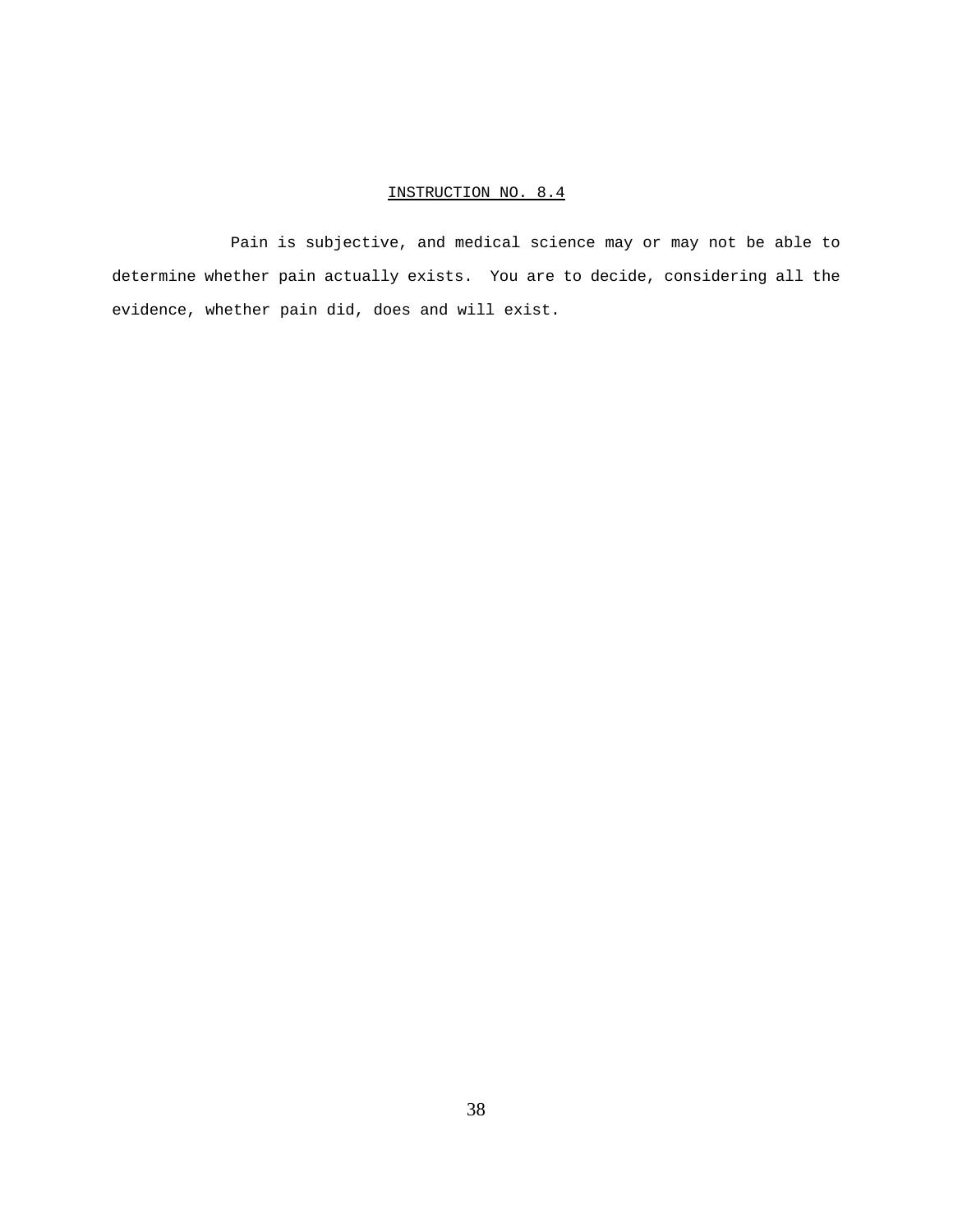Emotional distress includes mental worry, anxiety, anguish, suffering, and grief, where they are shown to exist.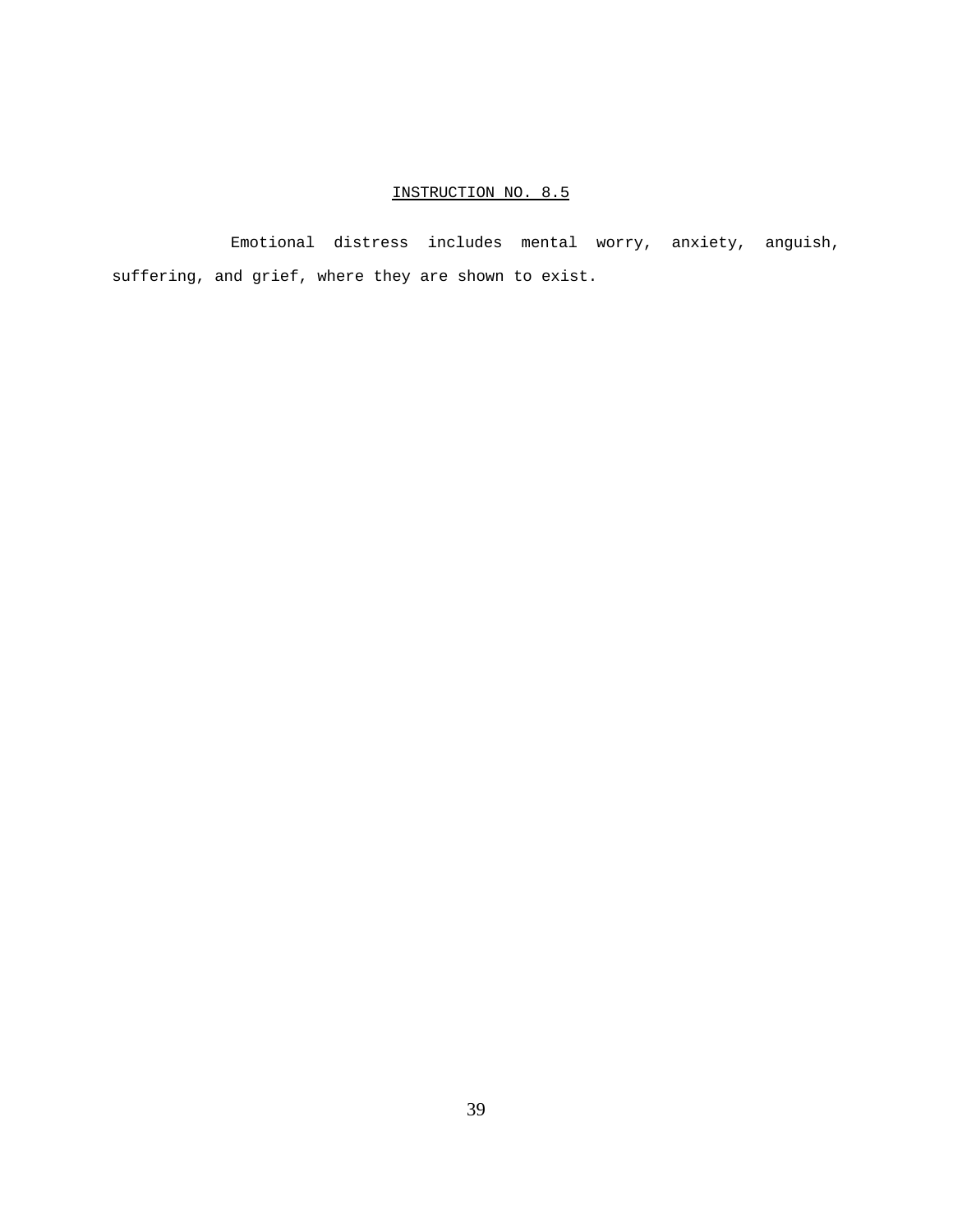If you find that defendants are liable, you may allow plaintiff \_\_\_\_\_\_\_\_\_\_\_\_\_ a fair and reasonable compensation for the loss and impairment of \_\_\_\_\_\_\_\_\_\_\_\_\_\_'s ability to perform services as wife/husband, because of her/his injuries.

In determining the amount of such compensation, you are to consider the loss and impairment of her/his companionship, aid, assistance, comfort and society, and services to her husband/his wife in performing her/his domestic and household functions, if any.

The services provided by a wife/husband to her husband/his wife may often be of such character that no one can say what they are worth. The relationship between spouses is a special and unique one, and the actual facts of the case, considered together with your own experience, must guide you in deciding what amount would fairly and justly compensate the husband/wife for his/her loss.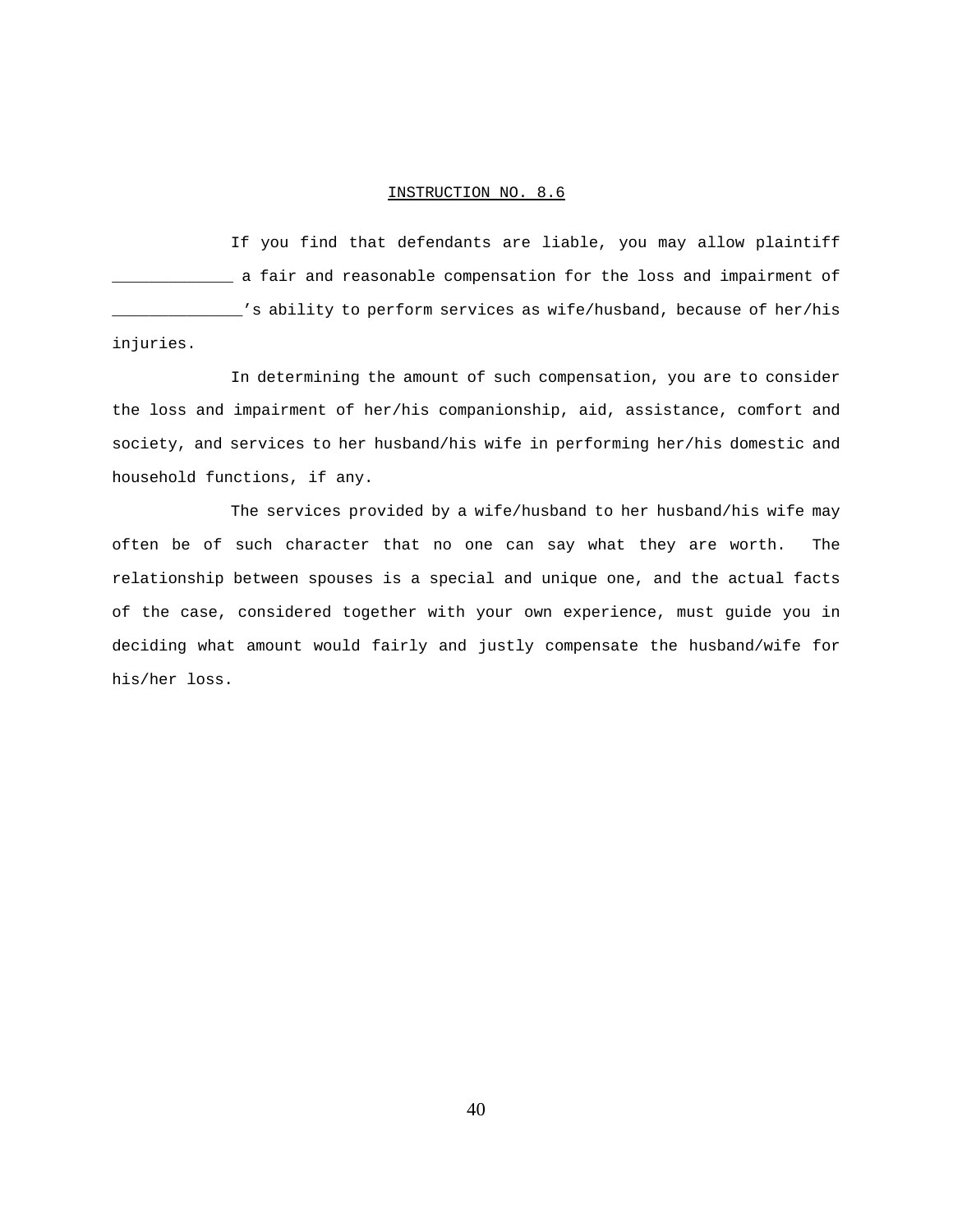The life expectancy of plaintiff(s) may be considered by you in determining the amount of damages, if any, which he/she/they should receive for permanent injuries and future expenses and losses.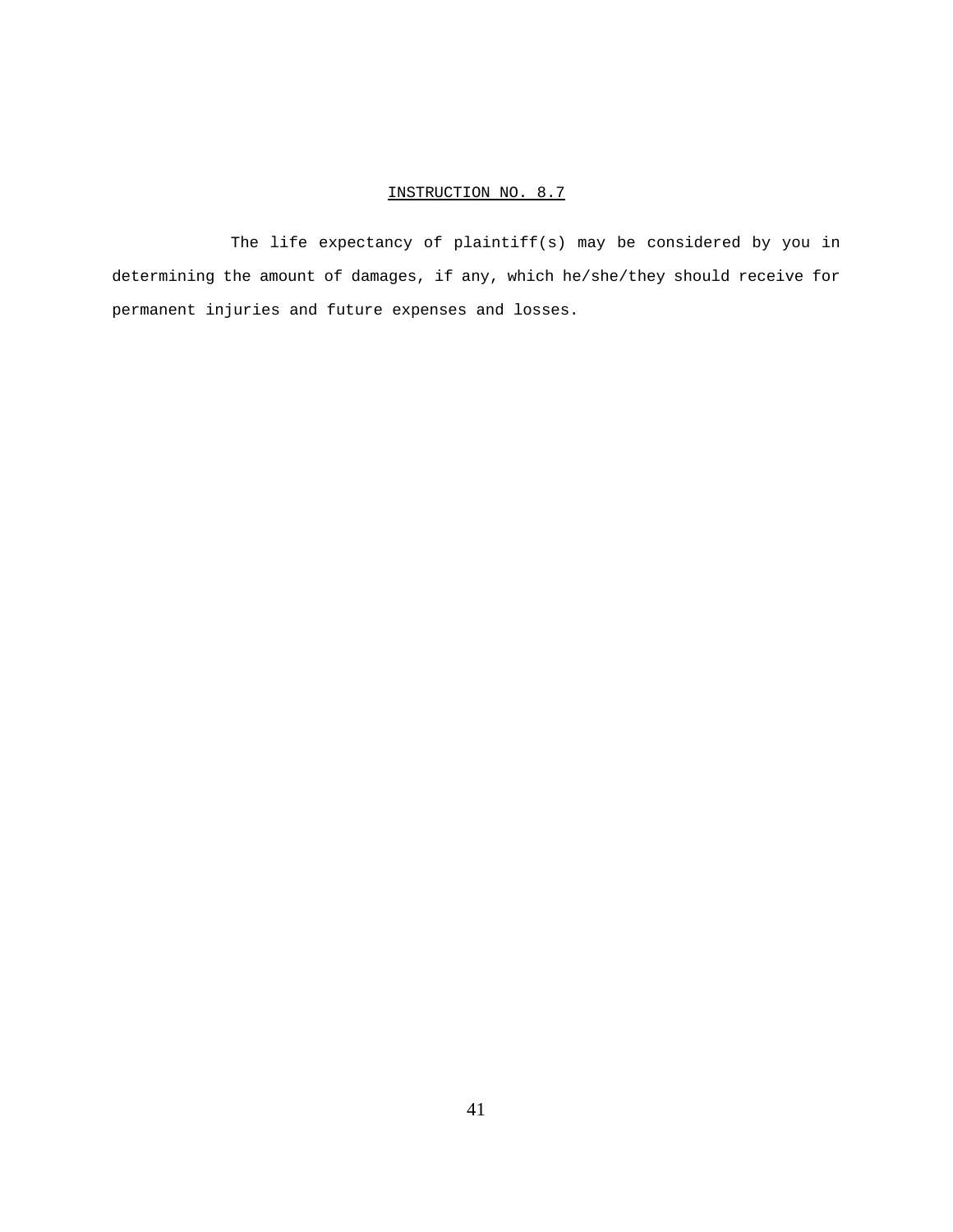In presenting his/her argument to you on the amount, if any, which should be awarded to plaintiff(s) as damages, the attorney for plaintiff(s) has proposed to you figures which he/she arrived at by mathematical calculations (and has shown you those figures on a chart). After first suggesting that a dollar value per hour or day or month or year be given to an item such as pain, disability, emotional distress and so forth, he/she multiplied that dollar value by a certain number of hours or days or months or years and came up with a total figure as an amount of damages for such items. Neither the chart nor what the attorney has said as to the dollar values or figures for measuring such items of damages is evidence. The law permits this kind of argument to be made, but you must remember argument is not evidence. The law gives you no way to mathematically calculate such items of damages and leaves them to be fixed by you as your common sense and good judgment dictate, based on the nature and extent of plaintiff's(s') injuries or damages under the evidence in this case.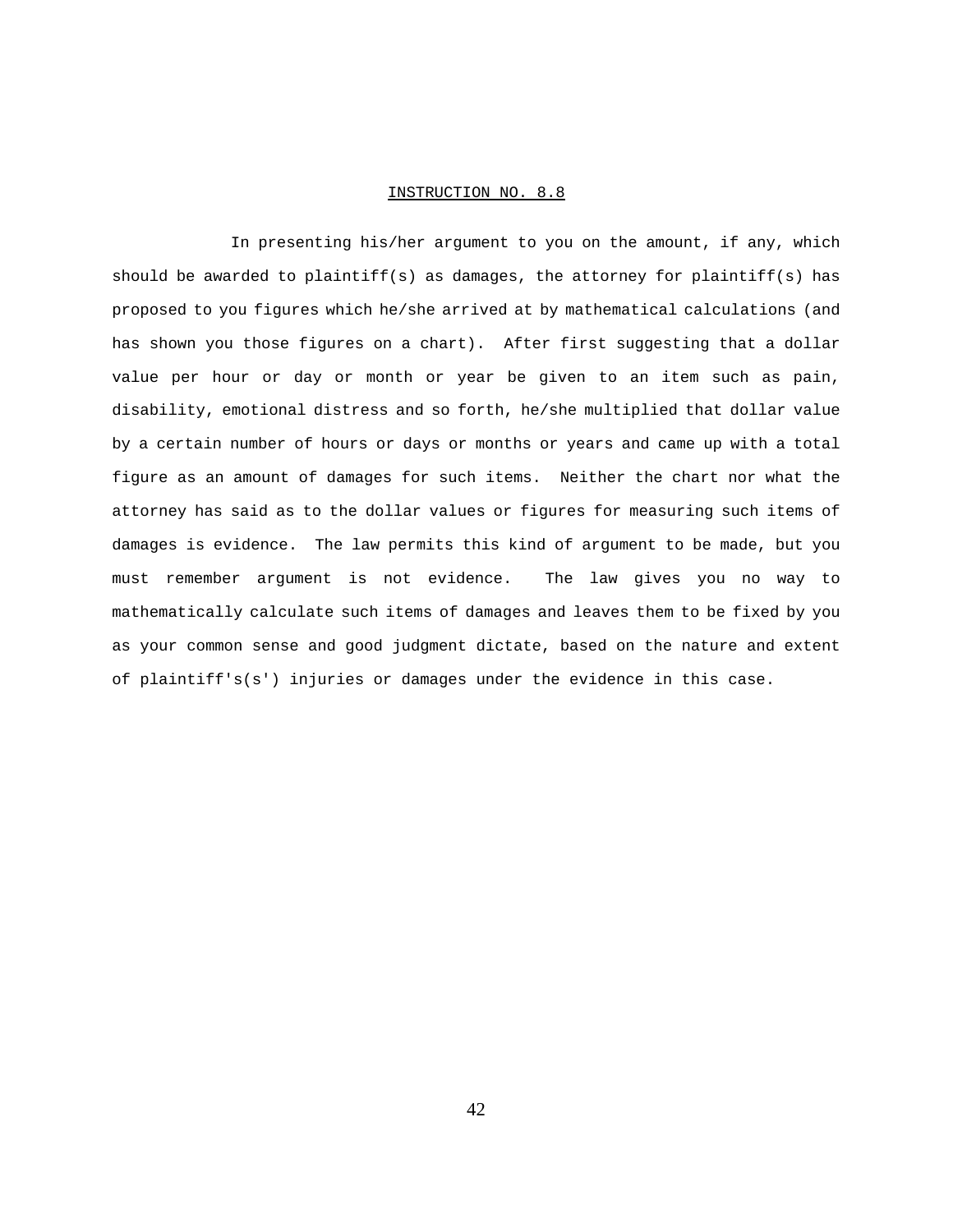If you find for plaintiff(s) on the issue of liability, plaintiff(s) is/are entitled to damages in such amount as in your judgment will fairly and adequately compensate him/her/them for the injuries which he/she/they suffered. In deciding the amount of such damages, you should consider:

1. The extent and nature of the injuries he/she/they received, and also the extent to which, if at all, the injuries he/she/they received are permanent;

2. The deformity, scars and/or disfigurement he/she/they received, and also the extent to which, if at all, the deformity, scars and/or disfigurement are permanent;

3. The reasonable value of the medical services provided by physicians, hospitals and other health care providers, including examinations, attention and care, drugs, supplies, and ambulance services, reasonably required and actually given in the treatment of plaintiff(s) and the reasonable value of all such medical services reasonably probable to be required in the treatment of plaintiff(s) in the future;

4. The pain, emotional suffering, and disability which he/she/they has/have suffered and is/are reasonably probable to suffer in the future because of the injuries, if any.

5. The lost income sustained by plaintiff(s) in the past and the lost income he/she/they is/are reasonably probable to sustain in the future.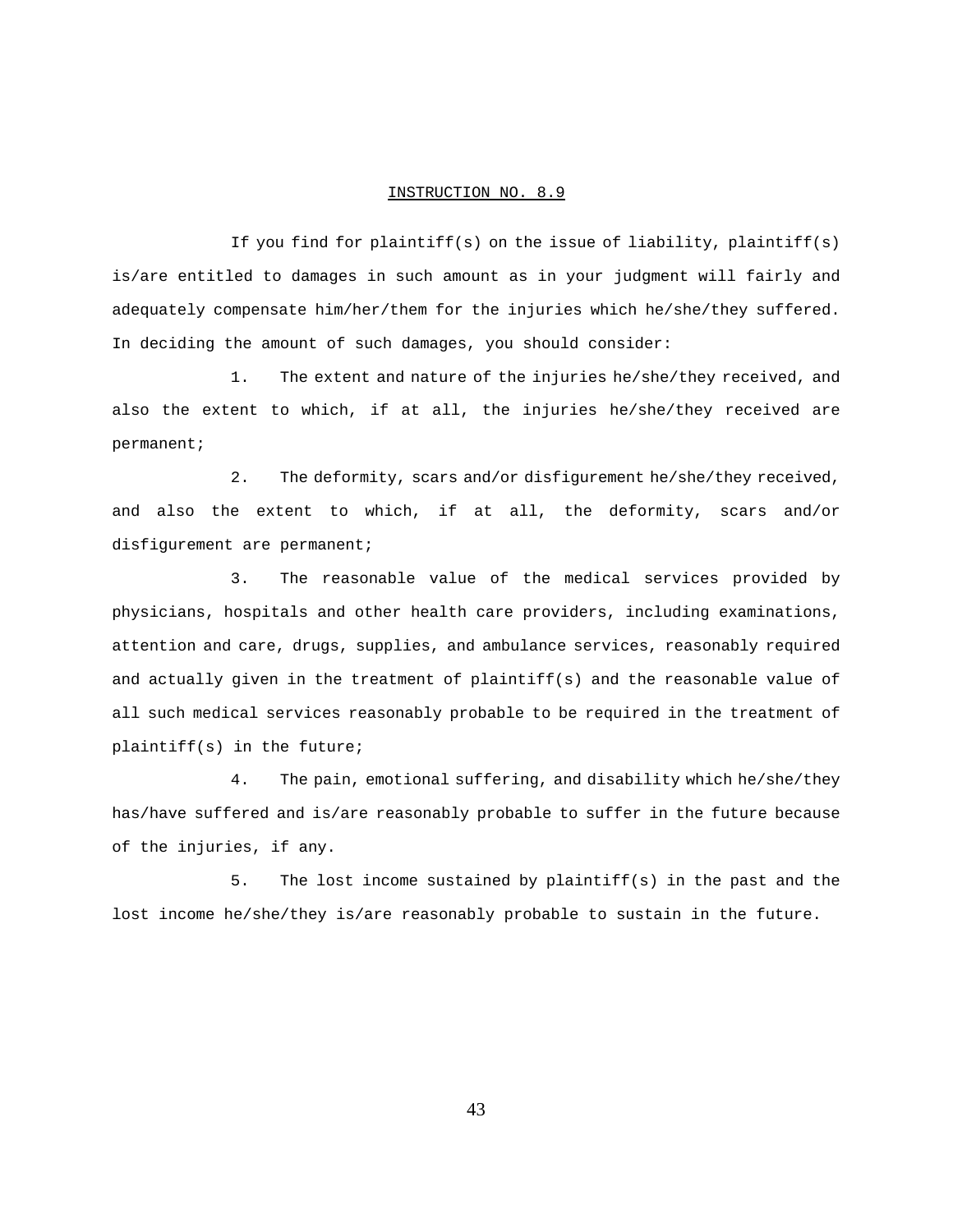Plaintiff(s) is/are not required to present evidence of the monetary value of their pain or emotional distress. It is only necessary that plaintiff(s) prove the nature, extent and effect of their injury, pain, and emotional distress. It is for you, the jury, to determine the monetary value of such pain or emotional distress using your own judgment, common sense and experience.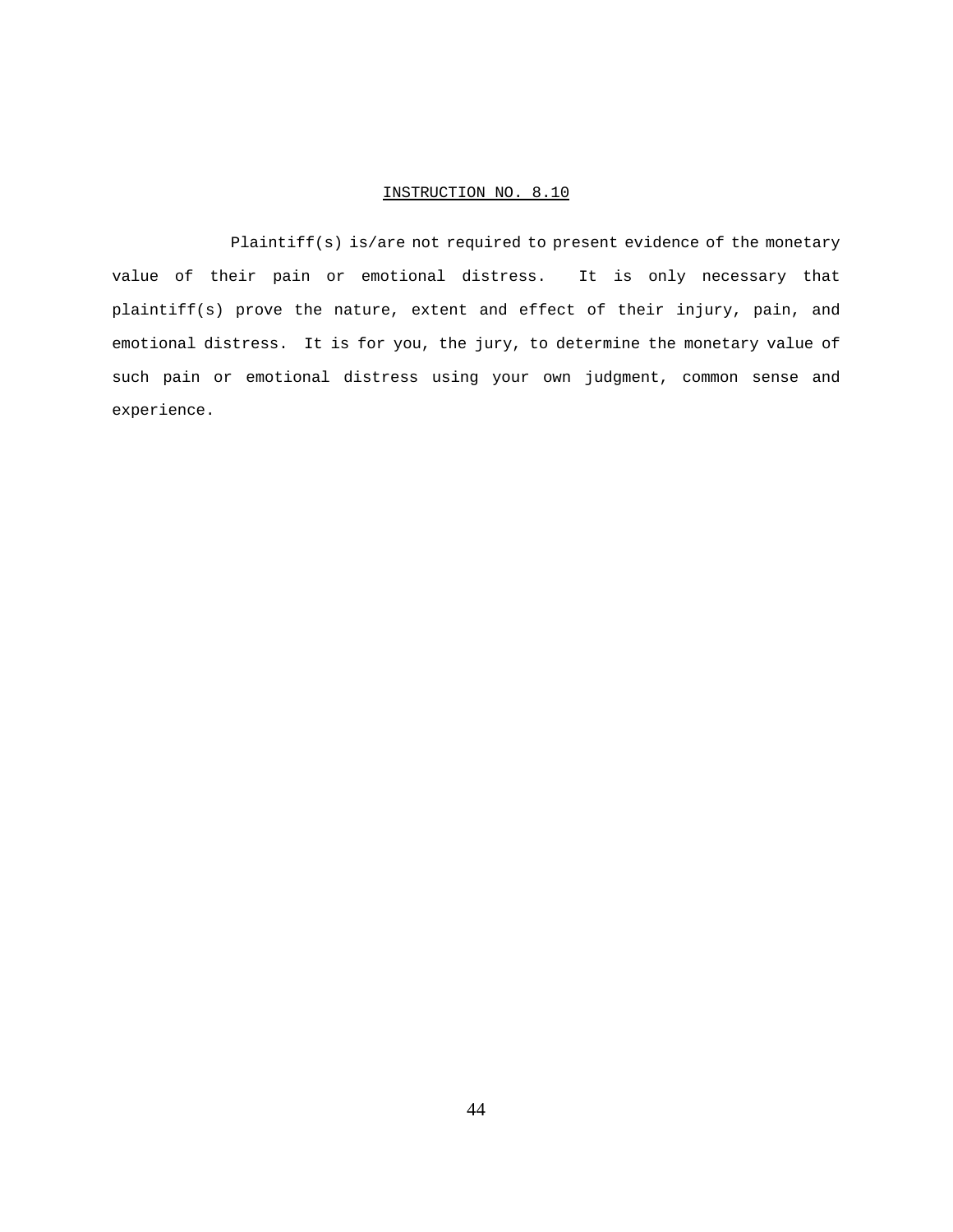Compensation must be reasonable. You may award only such damages as will fairly and reasonably compensate plaintiff(s) for the injuries or damages legally caused by defendant's(s') negligence.

You are not permitted to award a party speculative damages, which means compensation for loss or harm which, although possible, is conjectural or not reasonably probable.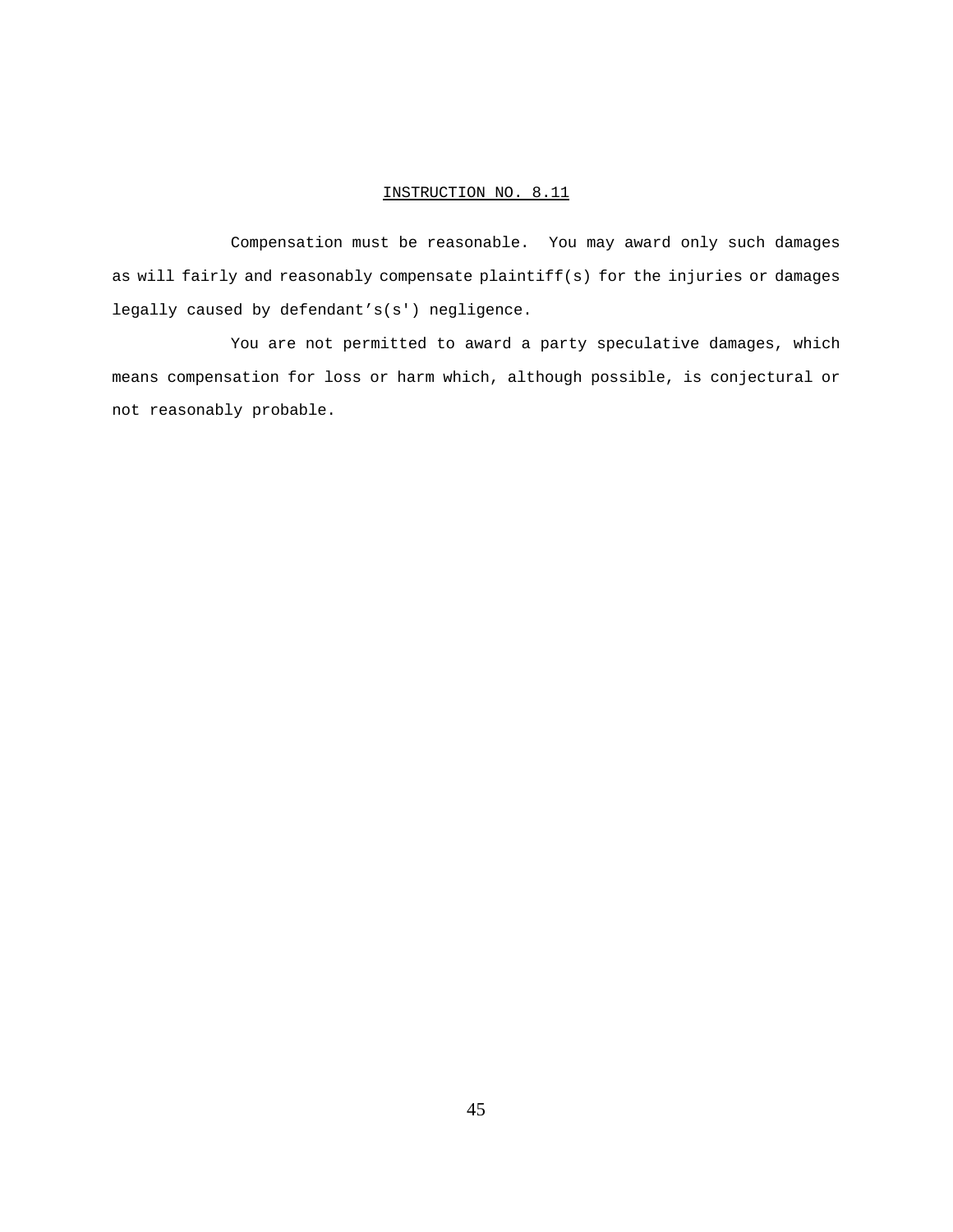If you award plaintiff(s) any damages, then you may consider whether you should also award punitive damages. The purposes of punitive damages are to punish the wrongdoer and to serve as an example or warning to the wrongdoer and others not to engage in such conduct.

You may award punitive damages against a particular defendant only if plaintiff(s) has/have proved by clear and convincing evidence that the particular defendant acted intentionally, willfully, wantonly, oppressively or with gross negligence. Punitive damages may not be awarded for mere inadvertence, mistake or errors of judgment.

The proper measure of punitive damages is (1) the degree of intentional, willful, wanton, oppressive, malicious or grossly negligent conduct that formed the basis for your prior award of damages against that defendant and (2) the amount of money required to punish that defendant considering his/her/its financial condition. In determining the degree of a particular defendant's conduct, you must analyze that defendant's state of mind at the time he/she/it committed the conduct which formed the basis for your prior award of damages against that defendant. Any punitive damages you award must be reasonable.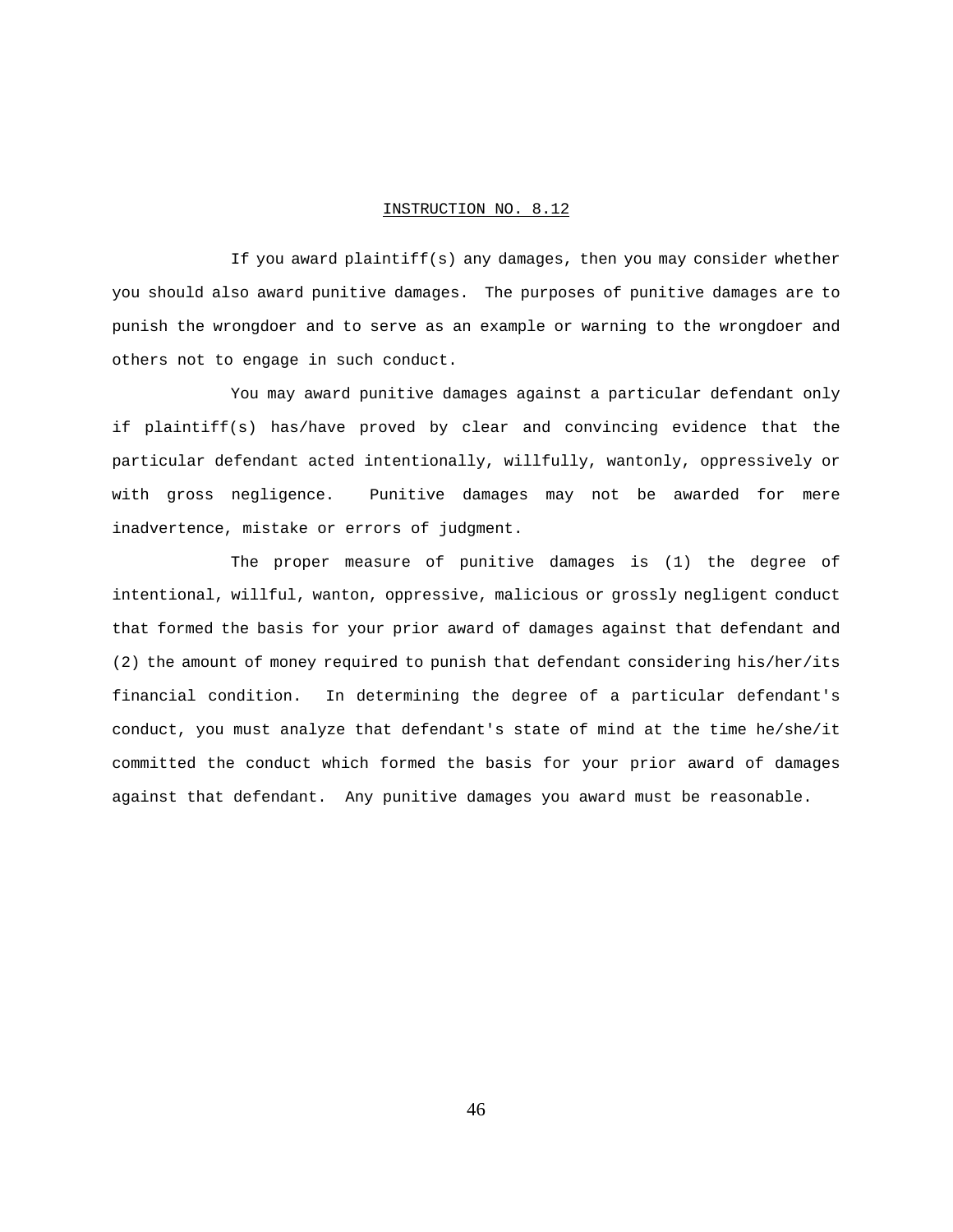An act is "willful" when it is premeditated, unlawful, without legal justification, or done with an evil intent, with a bad motive or purpose, or with indifference to its natural consequences.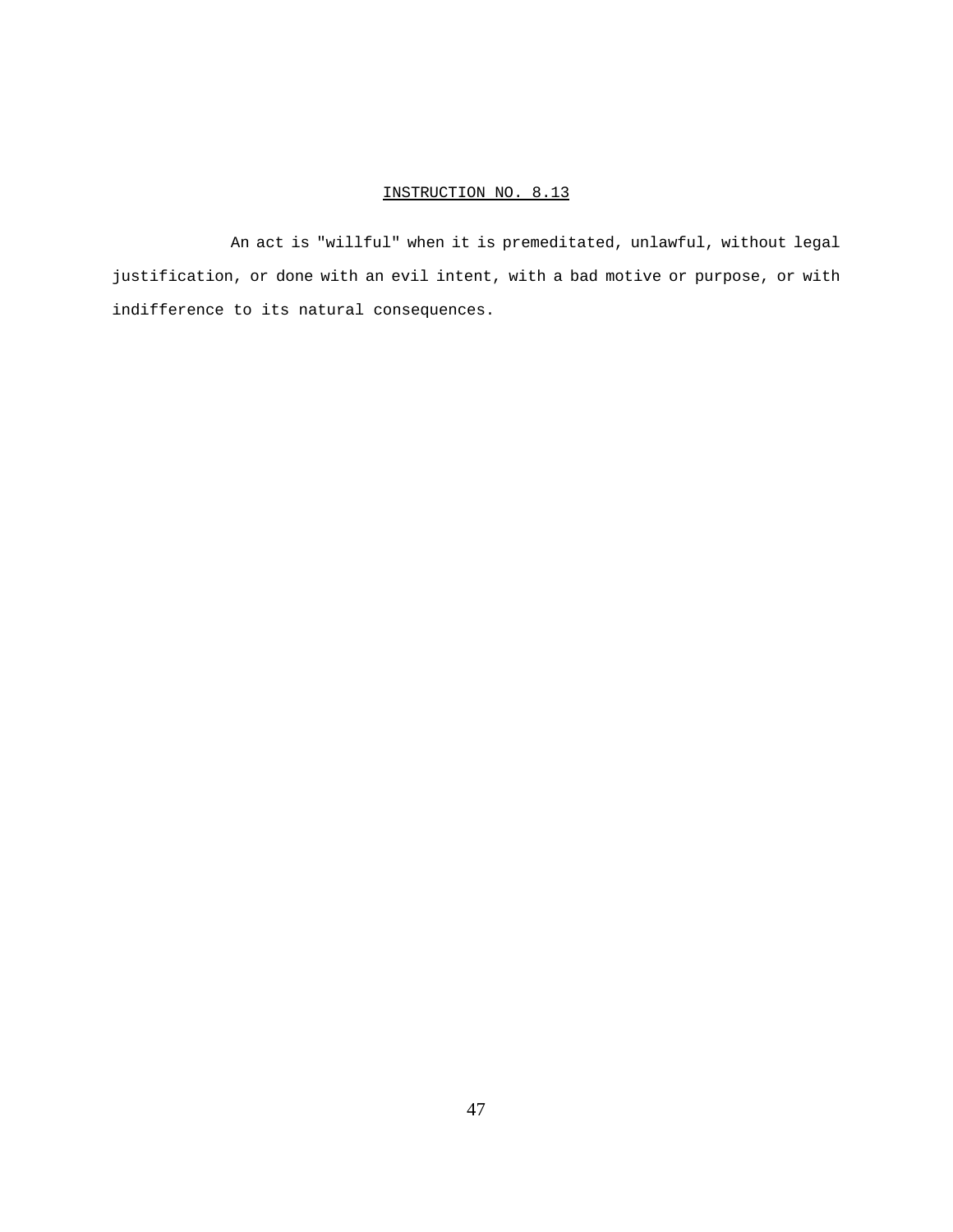An act is "wanton" when it is reckless, heedless, or characterized by extreme foolhardiness, or callous disregard of, or callous indifference to, the rights or safety of others.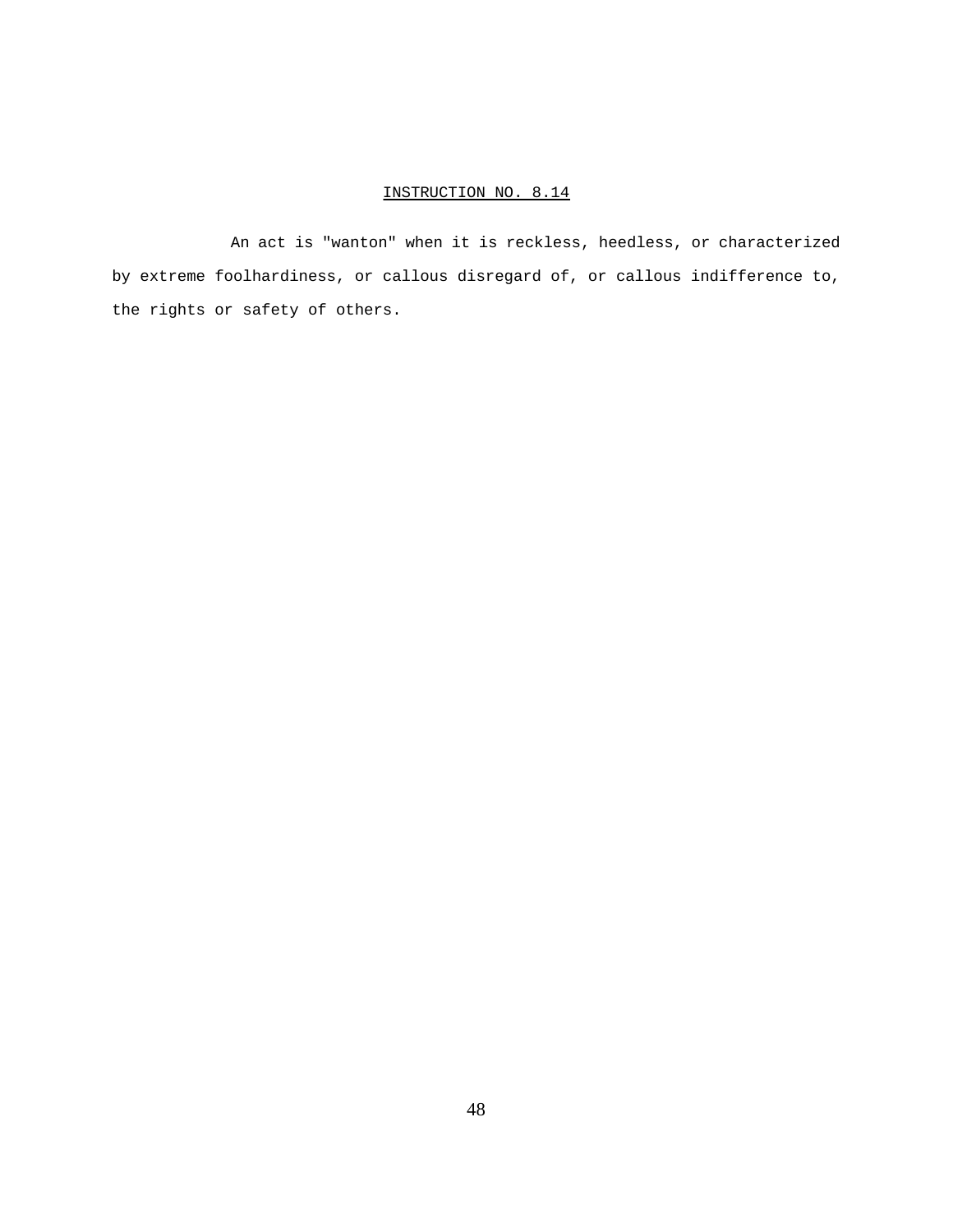An act is "oppressive" when it is done with unnecessary harshness or severity.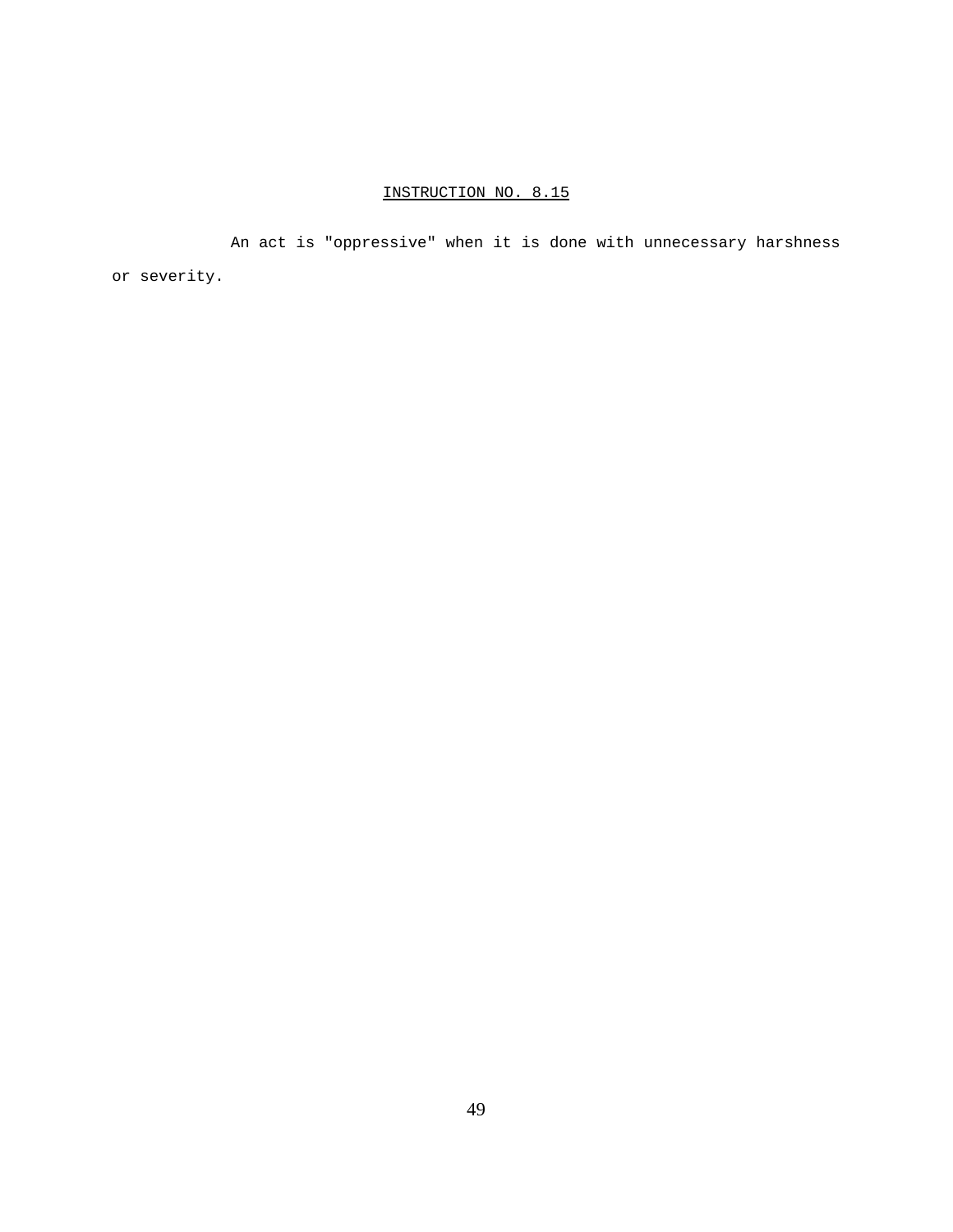An act is "malicious" when it is prompted or accompanied by ill will or spite.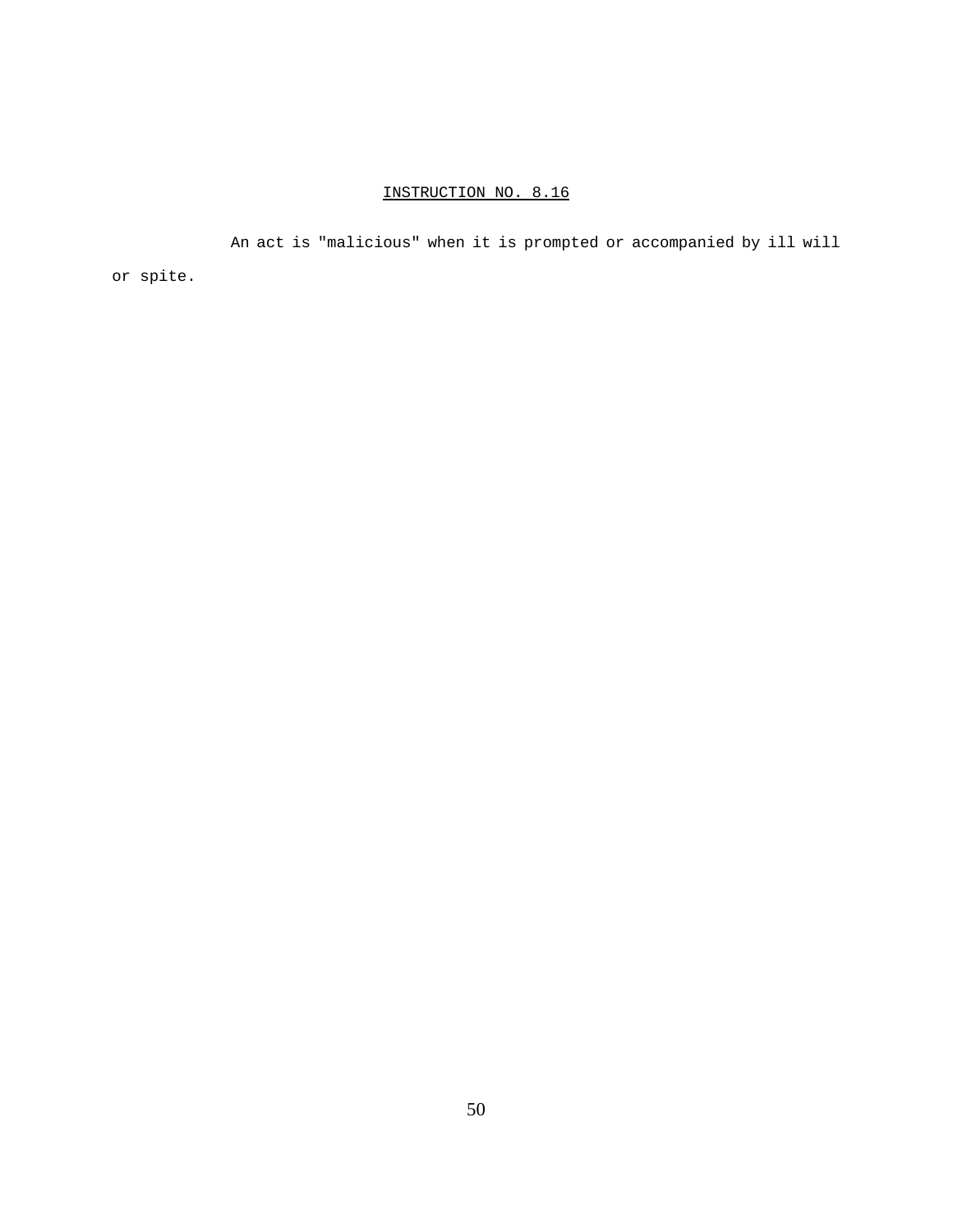Gross negligence is conduct that is more extreme than ordinary negligence. It is an aggravated or magnified failure to use that care which a reasonable person would use to avoid injury to himself, herself, or other people or damage to property. But gross negligence is something less than willful or wanton conduct.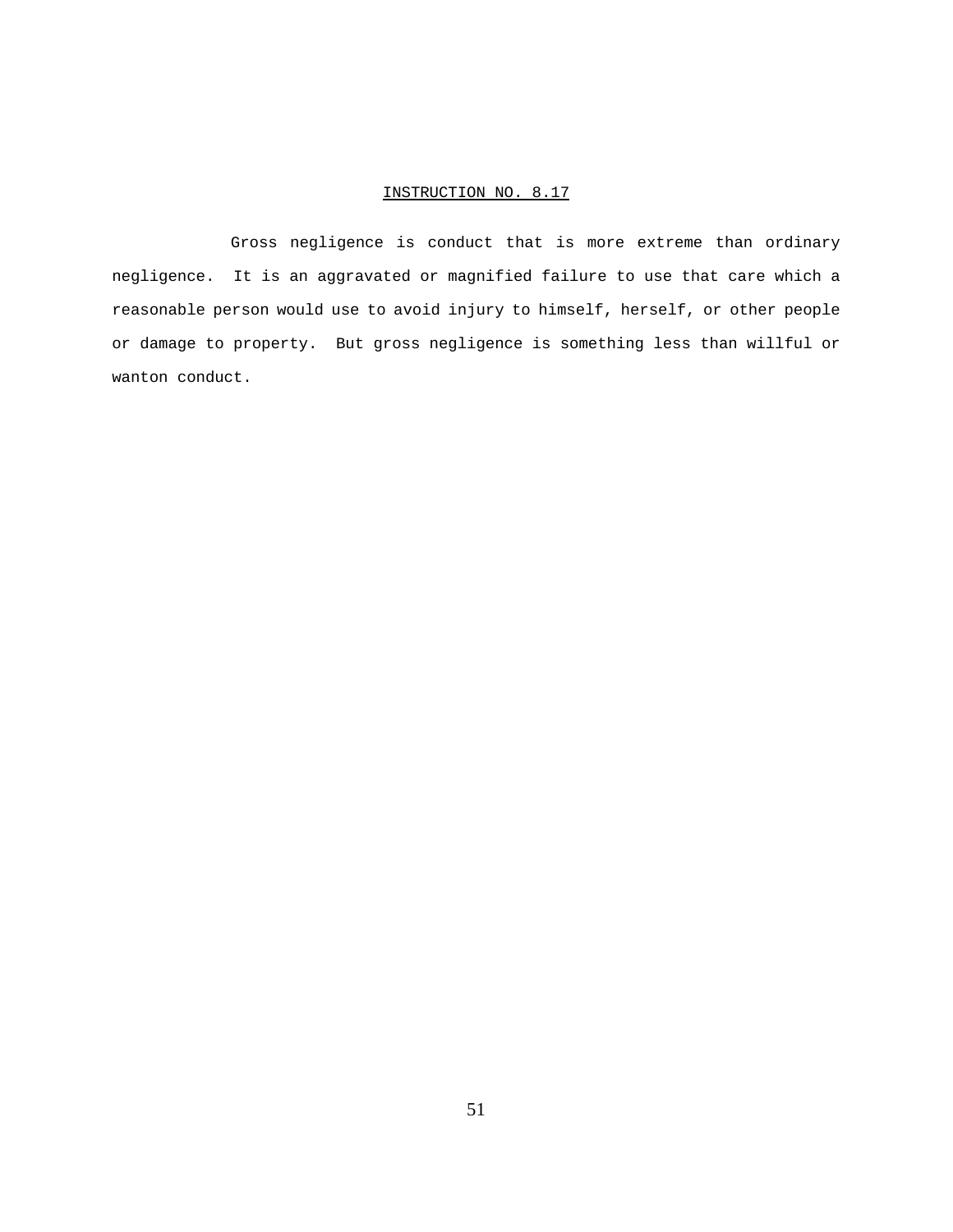Any plaintiff claiming damages resulting from the wrongful act of a defendant has a duty under the law to use reasonable diligence under the circumstances to mitigate or minimize those damages.

If you find plaintiff(s) suffered damages, plaintiff(s) may not recover for any damages which he/she/it/they could have avoided through reasonable effort. If you find that plaintiff(s) unreasonably failed to mitigate or lessen his/her/its/their damages, you should not award those damages which he/she/it/they could have avoided.

You are the sole judge of whether plaintiff(s) acted reasonably in mitigating his/her/its/their damages. Plaintiff(s) may not sit idly by when presented with a reasonable opportunity to reduce his/her/its/their damages. However, plaintiff(s) is/are not required to exercise unreasonable efforts or incur unreasonable expenses in mitigating his/her/its/their damages. Defendant(s) has/have the burden of proving the damages which plaintiff(s) could have mitigated.

You must consider all of the evidence in light of the particular circumstances of the case in deciding whether defendant(s) has/have satisfied his/her/its/their burden of proving that plaintiff's(s') conduct was not reasonable.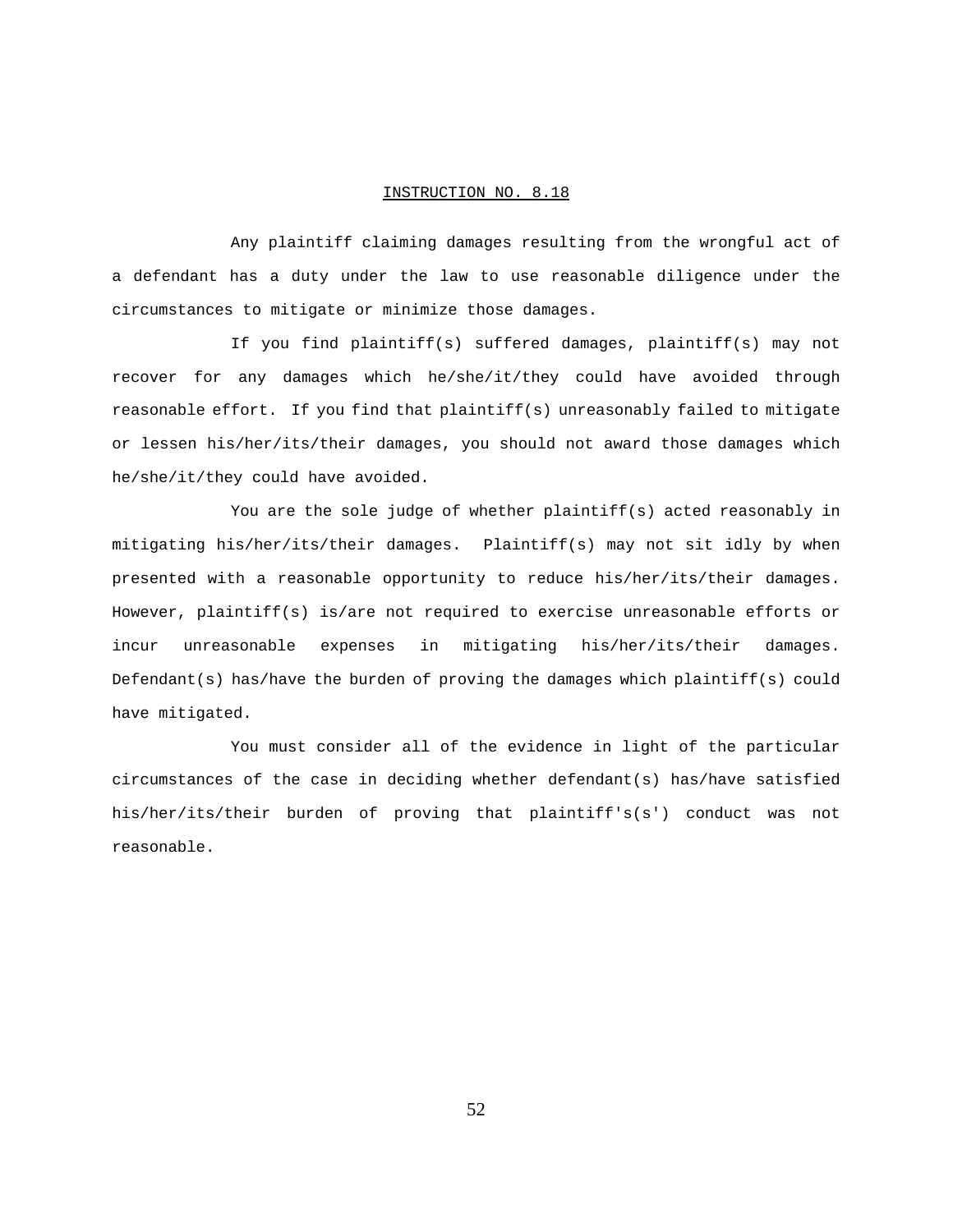Your verdict must represent the considered judgment of each juror. In order to return a verdict, it is necessary that each juror agree thereto. In other words, your verdict must be unanimous.

When you retire to the jury room to begin your deliberations, your first duty will be selection of a foreperson to preside over the deliberations and to speak on your behalf in court.

The foreperson's duties are:

- 1. To keep order during the deliberations and to make sure that every juror who wants to speak is heard;
- 2. To represent the jury in communications you wish to make to me; and
- 3. To sign, date and present the jury's verdict to me.

In deciding the verdict, all jurors are equal and the foreperson does not have any more power than any other juror.

After you select a foreperson, you will proceed to discuss the case with your fellow jurors and reach agreement on a verdict, if you can. You may take as much time as you feel is necessary for your deliberations.

It is your duty as jurors to consult with one another and to deliberate with a view to reaching an agreement if you can do so without violence to individual judgment.

Each of you must decide the case for yourself, but only after you have considered the views of your fellow jurors. Do not be afraid to change your opinion if you think you are wrong. But do not come to a decision simply because other jurors think it is a right decision, or simply to get the case over with.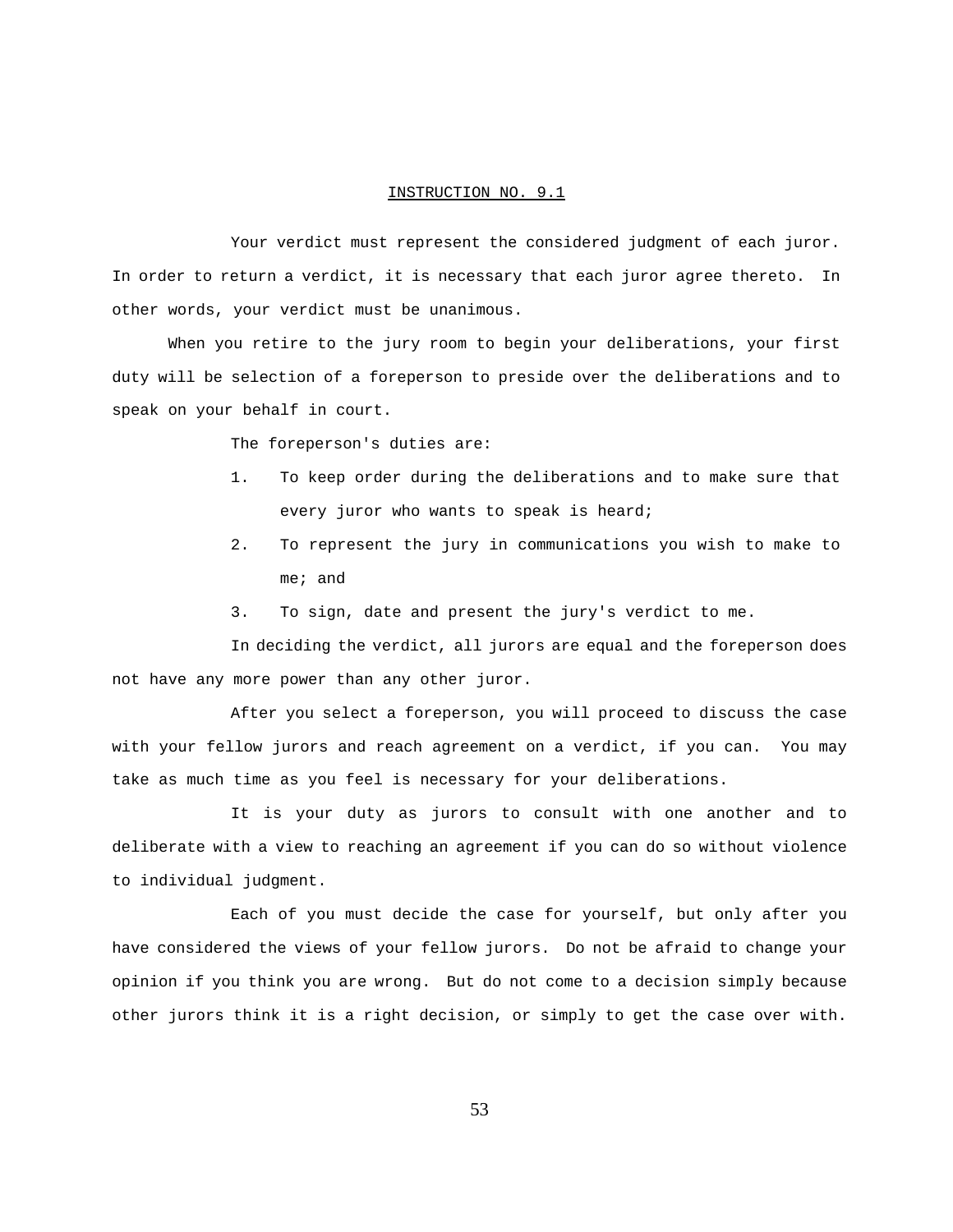During this trial, items were received in evidence as exhibits. These exhibits will be sent into the jury room with you when you begin to deliberate.